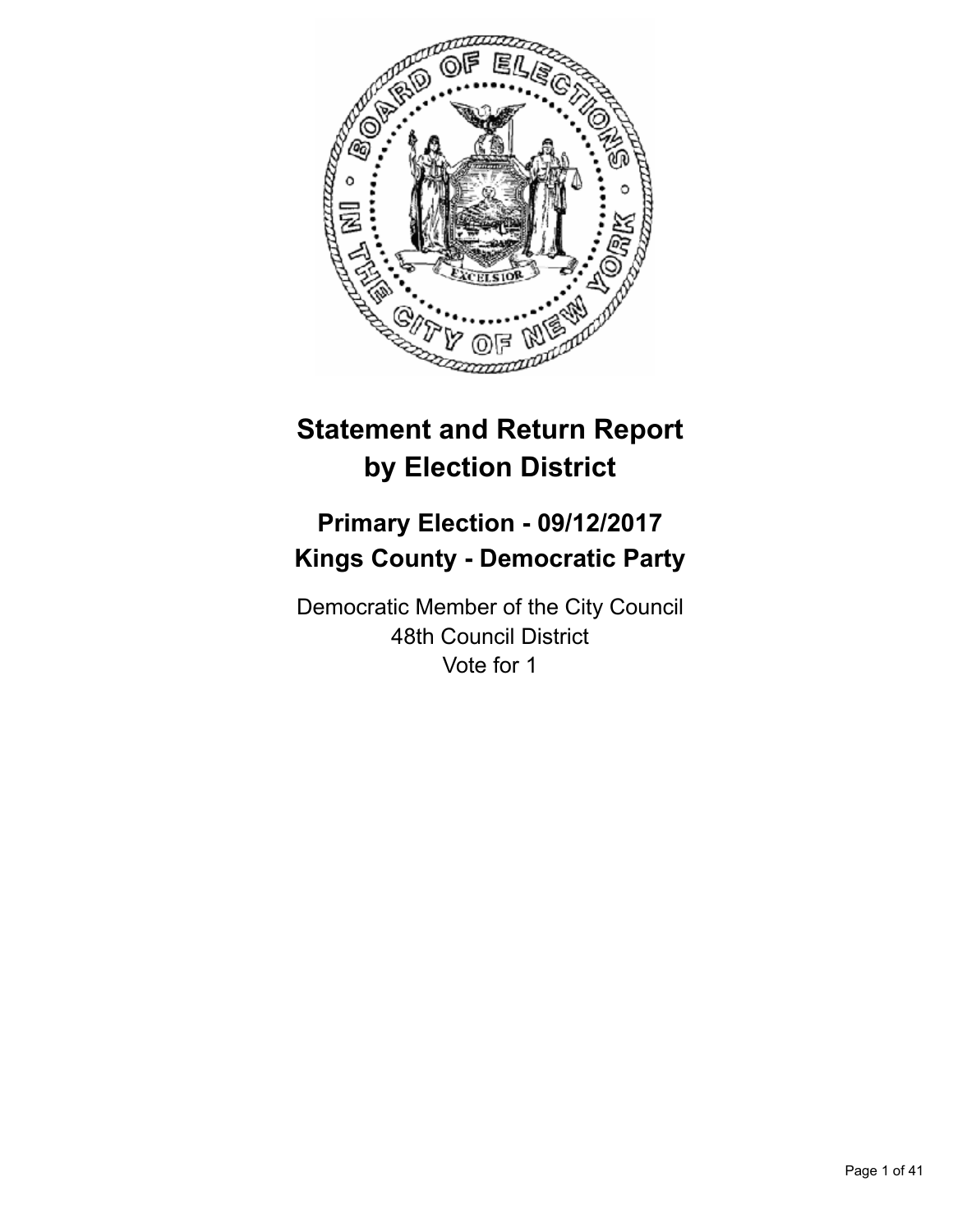

| <b>PUBLIC COUNTER</b>                                    | 56 |
|----------------------------------------------------------|----|
| <b>MANUALLY COUNTED EMERGENCY</b>                        | 0  |
| ABSENTEE / MILITARY                                      | 3  |
| AFFIDAVIT                                                | 0  |
| <b>Total Ballots</b>                                     | 59 |
| Less - Inapplicable Federal/Special Presidential Ballots | 0  |
| <b>Total Applicable Ballots</b>                          | 59 |
| <b>MARAT FILLER</b>                                      | 9  |
|                                                          |    |
| <b>CHAIM M. DEUTSCH</b>                                  | 44 |
| ALFRED E. NEUMAN (WRITE-IN)                              |    |
| <b>Total Votes</b>                                       | 54 |

# **002/41**

| <b>PUBLIC COUNTER</b>                                    | 82 |
|----------------------------------------------------------|----|
| MANUALLY COUNTED EMERGENCY                               | 0  |
| ABSENTEE / MILITARY                                      | 3  |
| AFFIDAVIT                                                | 0  |
| <b>Total Ballots</b>                                     | 85 |
| Less - Inapplicable Federal/Special Presidential Ballots | 0  |
| <b>Total Applicable Ballots</b>                          | 85 |
| <b>MARAT FILLER</b>                                      | 17 |
| <b>CHAIM M. DEUTSCH</b>                                  | 65 |
| <b>Total Votes</b>                                       | 82 |
| Unrecorded                                               | 3  |

| <b>PUBLIC COUNTER</b>                                    | 97 |
|----------------------------------------------------------|----|
| <b>MANUALLY COUNTED EMERGENCY</b>                        | 0  |
| ABSENTEE / MILITARY                                      | 2  |
| AFFIDAVIT                                                | 0  |
| <b>Total Ballots</b>                                     | 99 |
| Less - Inapplicable Federal/Special Presidential Ballots | 0  |
| <b>Total Applicable Ballots</b>                          | 99 |
| <b>MARAT FILLER</b>                                      | 9  |
| <b>CHAIM M. DEUTSCH</b>                                  | 72 |
| <b>Total Votes</b>                                       | 81 |
| Unrecorded                                               | 18 |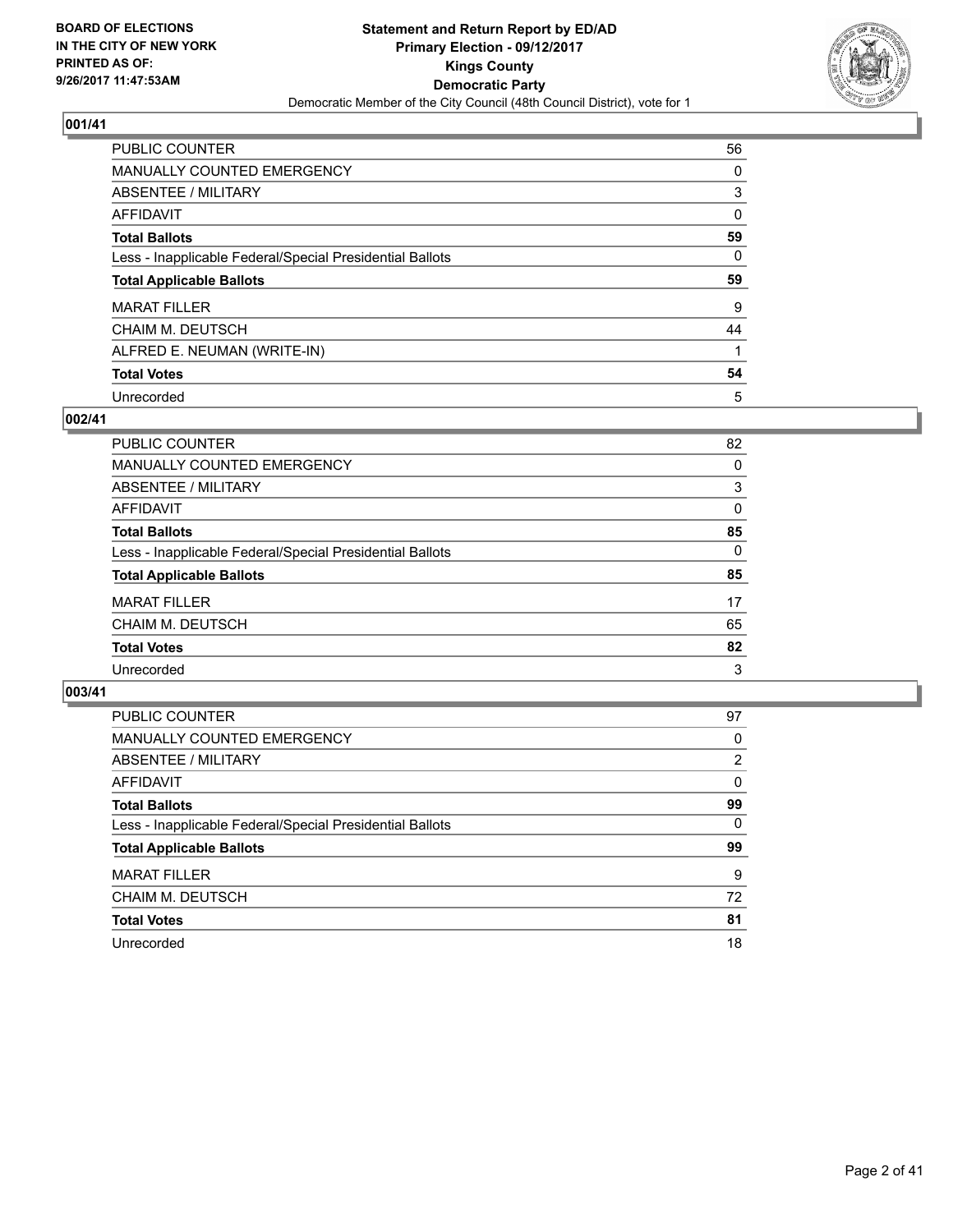

| PUBLIC COUNTER                                           | 54           |
|----------------------------------------------------------|--------------|
| MANUALLY COUNTED EMERGENCY                               | 0            |
| ABSENTEE / MILITARY                                      | 4            |
| AFFIDAVIT                                                | $\Omega$     |
| <b>Total Ballots</b>                                     | 58           |
| Less - Inapplicable Federal/Special Presidential Ballots | $\mathbf{0}$ |
| <b>Total Applicable Ballots</b>                          | 58           |
| <b>MARAT FILLER</b>                                      | 6            |
| <b>CHAIM M. DEUTSCH</b>                                  | 45           |
| <b>Total Votes</b>                                       | 51           |
| Unrecorded                                               | 7            |

#### **005/41**

| <b>PUBLIC COUNTER</b>                                    | 49             |
|----------------------------------------------------------|----------------|
| MANUALLY COUNTED EMERGENCY                               | 0              |
| ABSENTEE / MILITARY                                      | $\overline{2}$ |
| AFFIDAVIT                                                | 0              |
| <b>Total Ballots</b>                                     | 51             |
| Less - Inapplicable Federal/Special Presidential Ballots | 0              |
| <b>Total Applicable Ballots</b>                          | 51             |
| <b>MARAT FILLER</b>                                      | 3              |
| <b>CHAIM M. DEUTSCH</b>                                  | 42             |
| <b>Total Votes</b>                                       | 45             |
| Unrecorded                                               | 6              |

| <b>PUBLIC COUNTER</b>                                    | 53 |
|----------------------------------------------------------|----|
| <b>MANUALLY COUNTED EMERGENCY</b>                        | 0  |
| <b>ABSENTEE / MILITARY</b>                               |    |
| <b>AFFIDAVIT</b>                                         |    |
| <b>Total Ballots</b>                                     | 55 |
| Less - Inapplicable Federal/Special Presidential Ballots | 0  |
| <b>Total Applicable Ballots</b>                          | 55 |
| <b>MARAT FILLER</b>                                      | 6  |
| CHAIM M. DEUTSCH                                         | 43 |
| <b>Total Votes</b>                                       | 49 |
| Unrecorded                                               | 6  |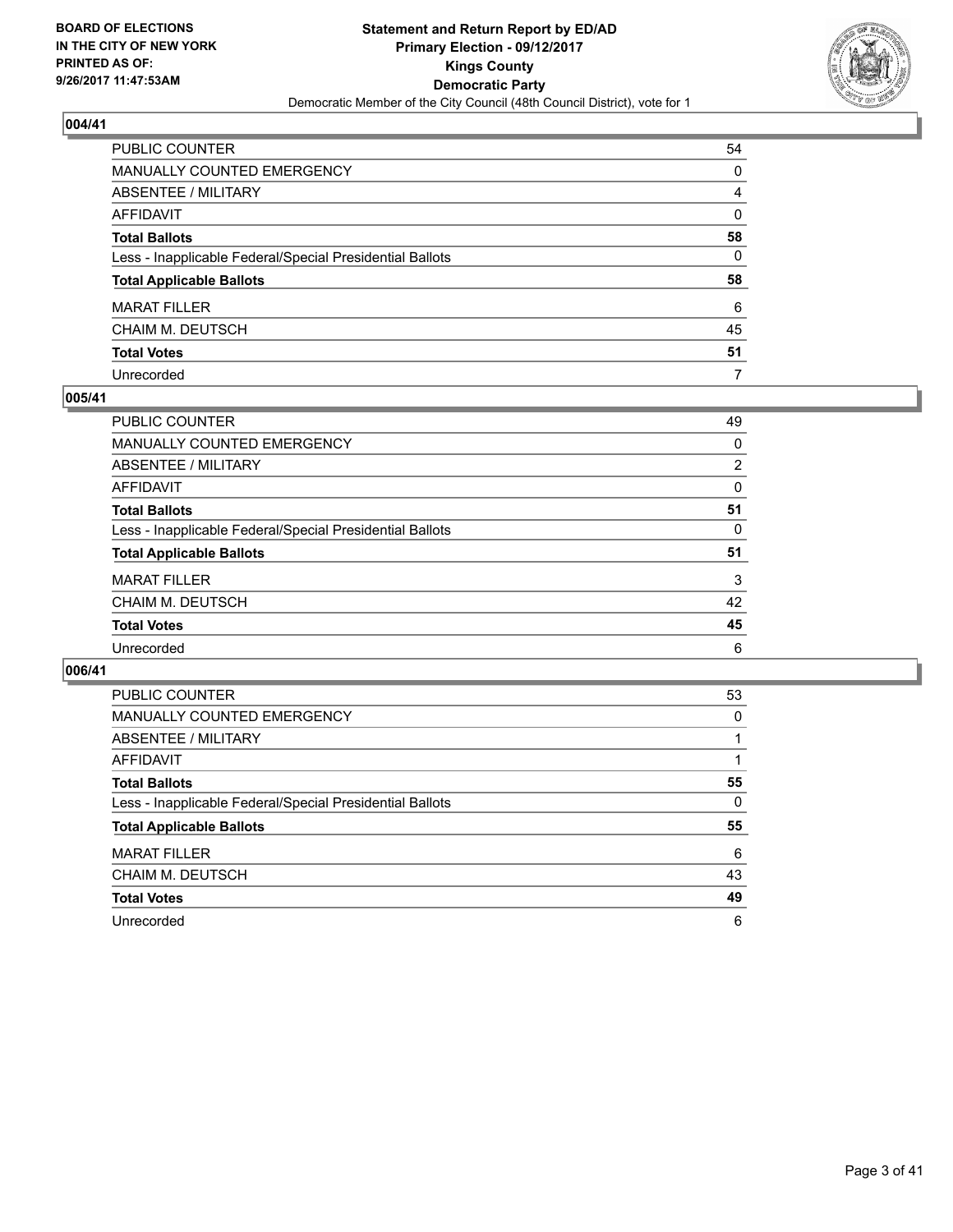

| PUBLIC COUNTER                                           | 73             |
|----------------------------------------------------------|----------------|
| <b>MANUALLY COUNTED EMERGENCY</b>                        | 0              |
| ABSENTEE / MILITARY                                      | $\overline{2}$ |
| AFFIDAVIT                                                | 0              |
| <b>Total Ballots</b>                                     | 75             |
| Less - Inapplicable Federal/Special Presidential Ballots | 0              |
| <b>Total Applicable Ballots</b>                          | 75             |
| <b>MARAT FILLER</b>                                      | 11             |
| <b>CHAIM M. DEUTSCH</b>                                  | 52             |
| ALICKA AMPRY-SAMUEL (WRITE-IN)                           |                |
| <b>Total Votes</b>                                       | 64             |
| Unrecorded                                               | 11             |

### **008/41**

| <b>PUBLIC COUNTER</b>                                    | 50 |
|----------------------------------------------------------|----|
| MANUALLY COUNTED EMERGENCY                               | 0  |
| ABSENTEE / MILITARY                                      |    |
| AFFIDAVIT                                                | 0  |
| <b>Total Ballots</b>                                     | 51 |
| Less - Inapplicable Federal/Special Presidential Ballots | 0  |
| <b>Total Applicable Ballots</b>                          | 51 |
| <b>MARAT FILLER</b>                                      | 6  |
| <b>CHAIM M. DEUTSCH</b>                                  | 38 |
| <b>Total Votes</b>                                       | 44 |
| Unrecorded                                               | 7  |

| <b>PUBLIC COUNTER</b>                                    | 49 |
|----------------------------------------------------------|----|
| MANUALLY COUNTED EMERGENCY                               | 0  |
| ABSENTEE / MILITARY                                      | 3  |
| AFFIDAVIT                                                | 0  |
| <b>Total Ballots</b>                                     | 52 |
| Less - Inapplicable Federal/Special Presidential Ballots | 0  |
| <b>Total Applicable Ballots</b>                          | 52 |
| <b>MARAT FILLER</b>                                      | 11 |
| <b>CHAIM M. DEUTSCH</b>                                  | 33 |
| MICHAEL A HARRIS (WRITE-IN)                              |    |
| <b>Total Votes</b>                                       | 45 |
| Unrecorded                                               | 7  |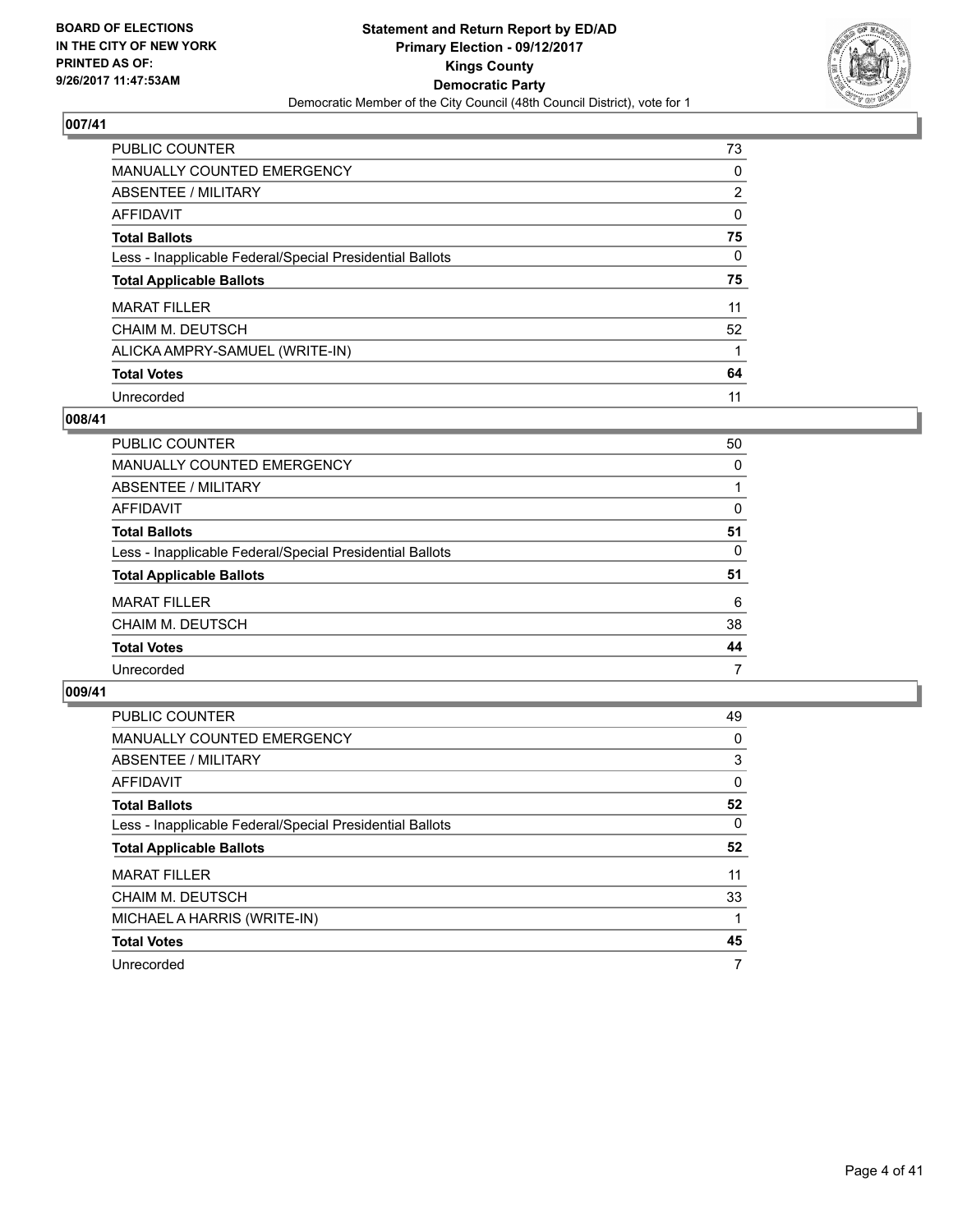

| PUBLIC COUNTER                                           | 28           |
|----------------------------------------------------------|--------------|
| MANUALLY COUNTED EMERGENCY                               | 0            |
| <b>ABSENTEE / MILITARY</b>                               | 2            |
| AFFIDAVIT                                                | $\Omega$     |
| <b>Total Ballots</b>                                     | 30           |
| Less - Inapplicable Federal/Special Presidential Ballots | $\mathbf{0}$ |
| <b>Total Applicable Ballots</b>                          | 30           |
| <b>MARAT FILLER</b>                                      | 3            |
| CHAIM M. DEUTSCH                                         | 22           |
| <b>Total Votes</b>                                       | 25           |
| Unrecorded                                               | 5            |

#### **035/41**

| 56 |
|----|
| 0  |
|    |
| 0  |
| 57 |
| 0  |
| 57 |
| 9  |
| 40 |
| 49 |
| 8  |
|    |

| <b>PUBLIC COUNTER</b>                                    | 13 |
|----------------------------------------------------------|----|
| MANUALLY COUNTED EMERGENCY                               | 0  |
| ABSENTEE / MILITARY                                      | 0  |
| AFFIDAVIT                                                | 0  |
| <b>Total Ballots</b>                                     | 13 |
| Less - Inapplicable Federal/Special Presidential Ballots | 0  |
| <b>Total Applicable Ballots</b>                          | 13 |
| <b>MARAT FILLER</b>                                      |    |
| CHAIM M. DEUTSCH                                         | 8  |
| <b>Total Votes</b>                                       | 9  |
| Unrecorded                                               | 4  |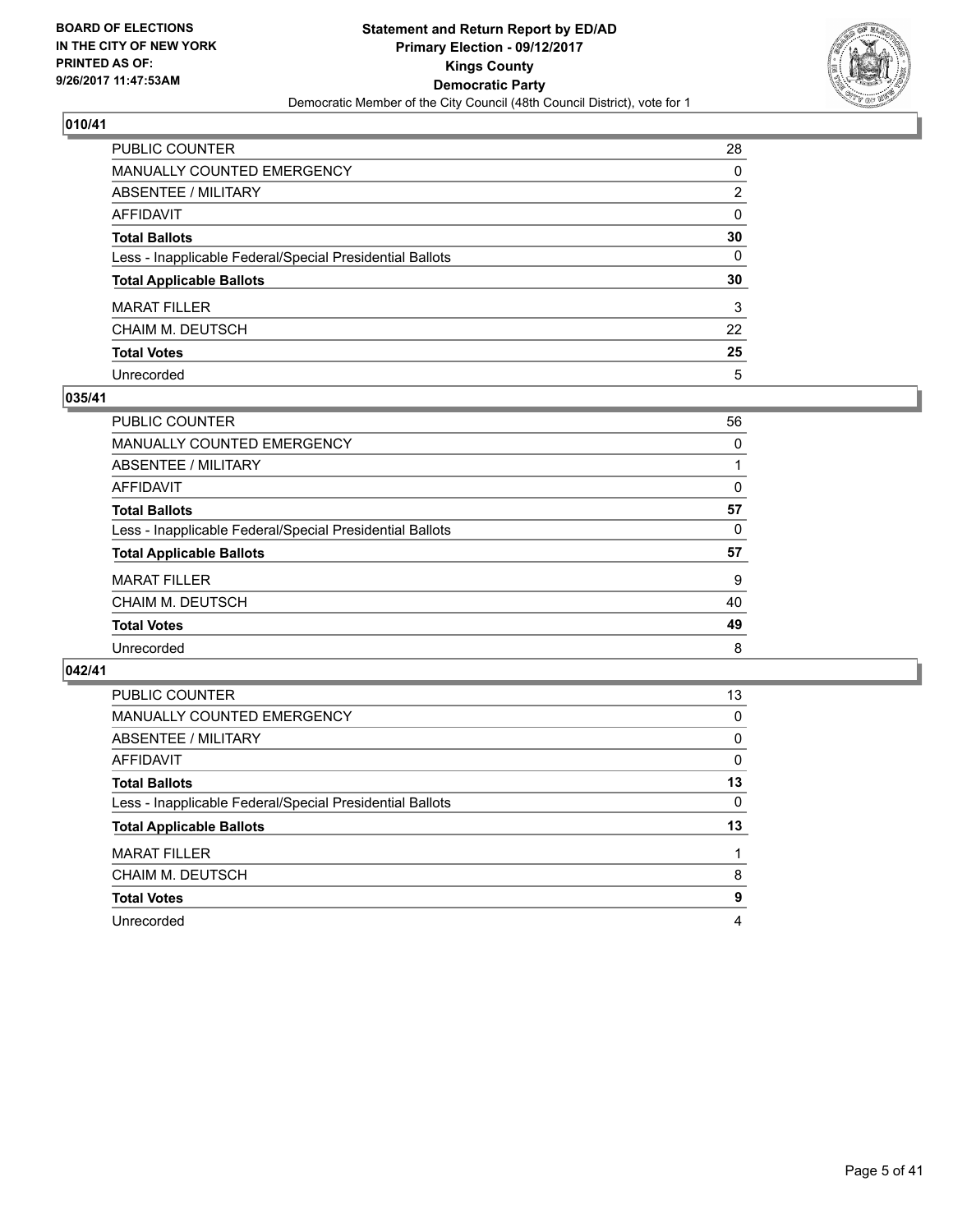

| PUBLIC COUNTER                                           | 20             |
|----------------------------------------------------------|----------------|
| MANUALLY COUNTED EMERGENCY                               | $\Omega$       |
| ABSENTEE / MILITARY                                      |                |
| AFFIDAVIT                                                |                |
| Total Ballots                                            | $22 \,$        |
| Less - Inapplicable Federal/Special Presidential Ballots | 0              |
| <b>Total Applicable Ballots</b>                          | $22 \,$        |
| <b>MARAT FILLER</b>                                      | 2              |
| CHAIM M. DEUTSCH                                         | 18             |
| <b>Total Votes</b>                                       | 20             |
| Unrecorded                                               | $\overline{2}$ |

#### **057/41**

| <b>PUBLIC COUNTER</b>                                    | 50 |
|----------------------------------------------------------|----|
| MANUALLY COUNTED EMERGENCY                               | 0  |
| ABSENTEE / MILITARY                                      |    |
| AFFIDAVIT                                                | 0  |
| <b>Total Ballots</b>                                     | 51 |
| Less - Inapplicable Federal/Special Presidential Ballots | 0  |
| <b>Total Applicable Ballots</b>                          | 51 |
| <b>MARAT FILLER</b>                                      | 7  |
| <b>CHAIM M. DEUTSCH</b>                                  | 34 |
| <b>Total Votes</b>                                       | 41 |
| Unrecorded                                               | 10 |
|                                                          |    |

| <b>PUBLIC COUNTER</b>                                    | 76 |
|----------------------------------------------------------|----|
| <b>MANUALLY COUNTED EMERGENCY</b>                        | 0  |
| ABSENTEE / MILITARY                                      | 0  |
| <b>AFFIDAVIT</b>                                         |    |
| <b>Total Ballots</b>                                     | 77 |
| Less - Inapplicable Federal/Special Presidential Ballots | 0  |
| <b>Total Applicable Ballots</b>                          | 77 |
| <b>MARAT FILLER</b>                                      | 6  |
| CHAIM M. DEUTSCH                                         | 65 |
| <b>Total Votes</b>                                       | 71 |
| Unrecorded                                               | 6  |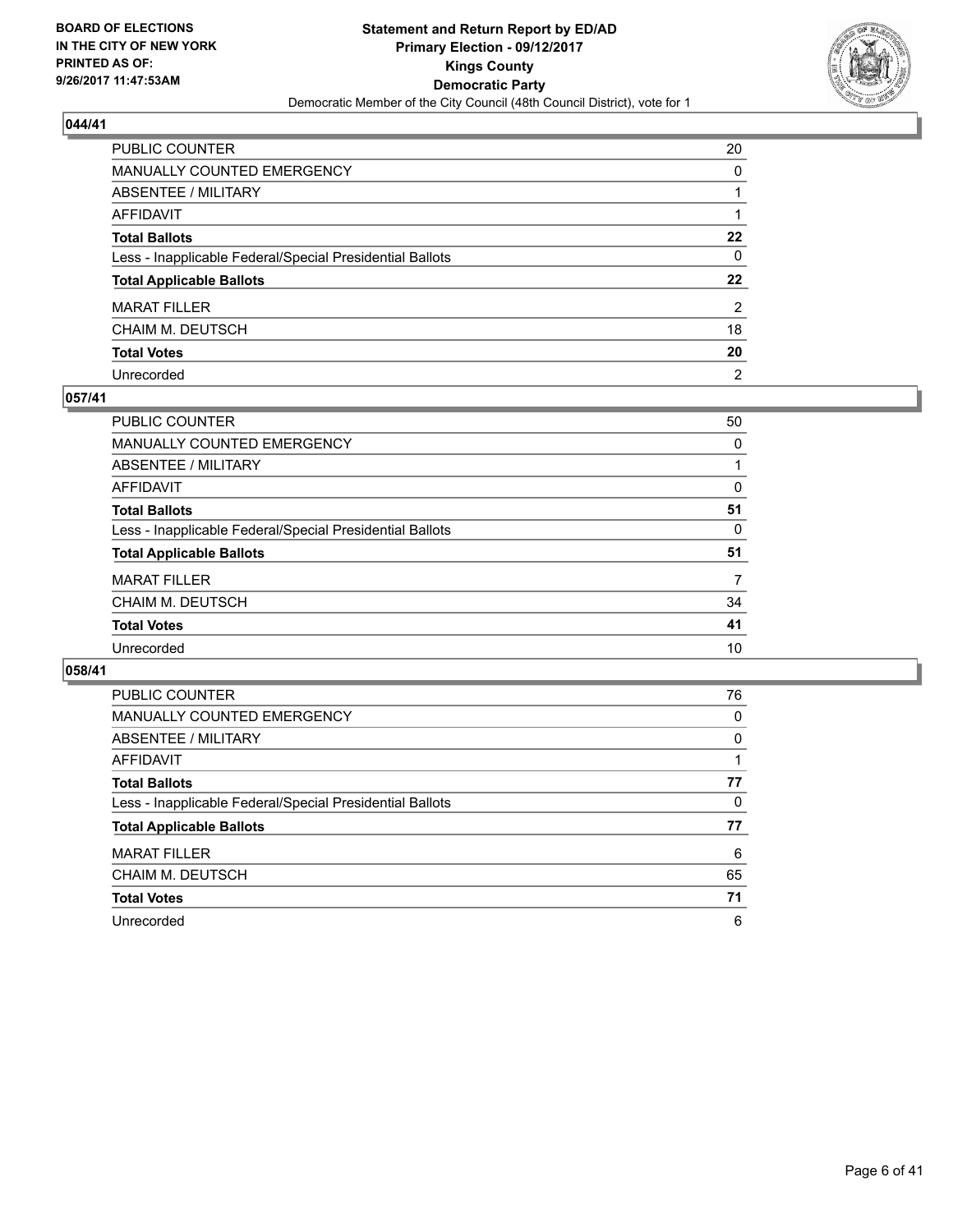

| PUBLIC COUNTER                                           | 62           |
|----------------------------------------------------------|--------------|
| <b>MANUALLY COUNTED EMERGENCY</b>                        | $\Omega$     |
| ABSENTEE / MILITARY                                      | 3            |
| AFFIDAVIT                                                | $\Omega$     |
| <b>Total Ballots</b>                                     | 65           |
| Less - Inapplicable Federal/Special Presidential Ballots | $\mathbf{0}$ |
| <b>Total Applicable Ballots</b>                          | 65           |
| <b>MARAT FILLER</b>                                      | 9            |
| CHAIM M. DEUTSCH                                         | 45           |
| <b>Total Votes</b>                                       | 54           |
| Unrecorded                                               | 11           |

#### **065/41**

| <b>PUBLIC COUNTER</b>                                    | 18       |
|----------------------------------------------------------|----------|
| <b>MANUALLY COUNTED EMERGENCY</b>                        | 0        |
| ABSENTEE / MILITARY                                      |          |
| AFFIDAVIT                                                | 0        |
| <b>Total Ballots</b>                                     | 19       |
| Less - Inapplicable Federal/Special Presidential Ballots | $\Omega$ |
| <b>Total Applicable Ballots</b>                          | 19       |
| <b>MARAT FILLER</b>                                      | 7        |
| CHAIM M. DEUTSCH                                         | 5        |
| <b>Total Votes</b>                                       | 12       |
| Unrecorded                                               | 7        |

| <b>PUBLIC COUNTER</b>                                    | 70 |
|----------------------------------------------------------|----|
| <b>MANUALLY COUNTED EMERGENCY</b>                        | 0  |
| <b>ABSENTEE / MILITARY</b>                               | 5  |
| AFFIDAVIT                                                |    |
| <b>Total Ballots</b>                                     | 76 |
| Less - Inapplicable Federal/Special Presidential Ballots | 0  |
| <b>Total Applicable Ballots</b>                          | 76 |
| <b>MARAT FILLER</b>                                      | 14 |
| CHAIM M. DEUTSCH                                         | 52 |
| <b>Total Votes</b>                                       | 66 |
| Unrecorded                                               | 10 |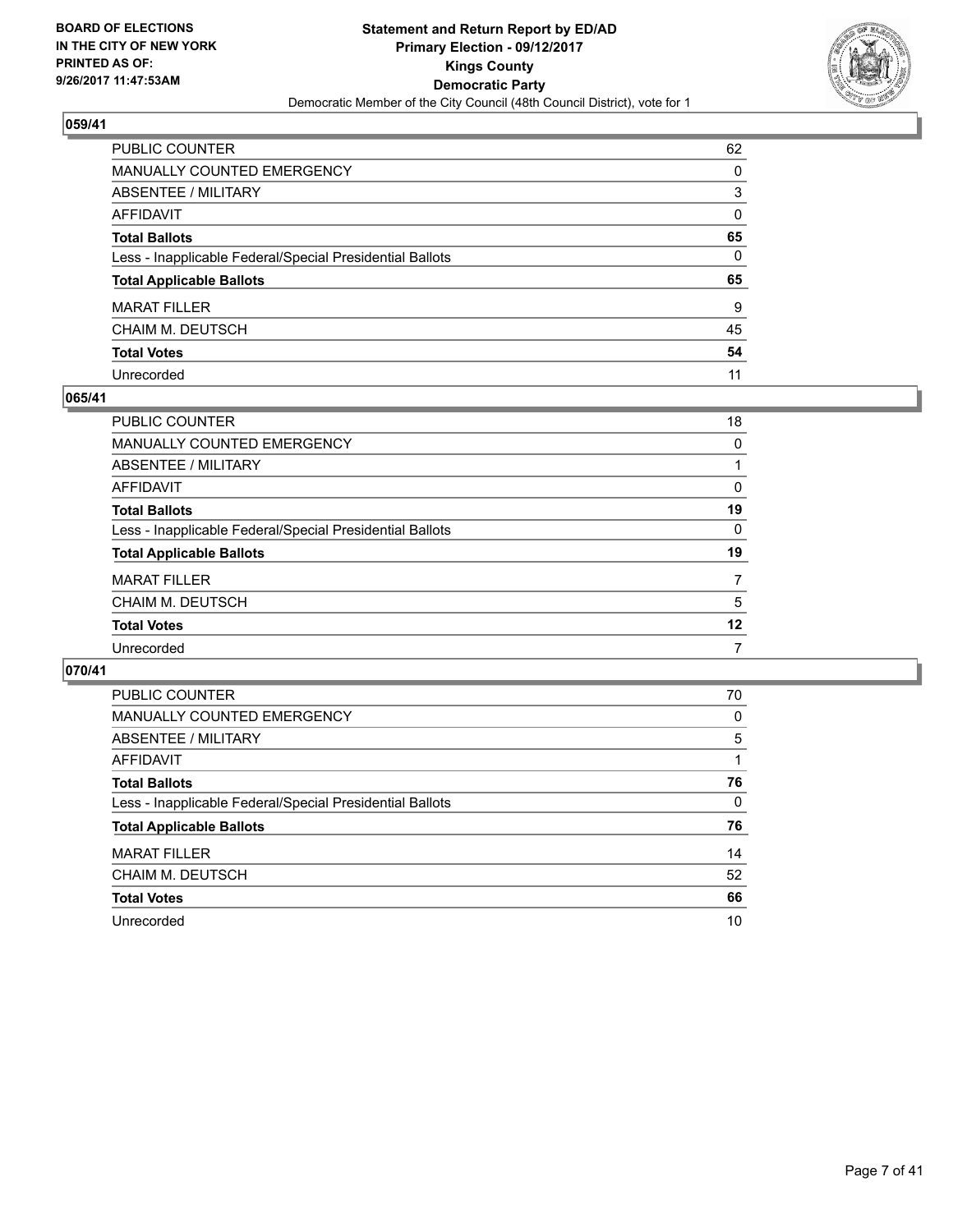

| PUBLIC COUNTER                                           | 45           |
|----------------------------------------------------------|--------------|
| MANUALLY COUNTED EMERGENCY                               | 0            |
| ABSENTEE / MILITARY                                      | 3            |
| AFFIDAVIT                                                | $\mathbf{0}$ |
| Total Ballots                                            | 48           |
| Less - Inapplicable Federal/Special Presidential Ballots | $\mathbf{0}$ |
| <b>Total Applicable Ballots</b>                          | 48           |
| MARAT FILLER                                             | 7            |
| CHAIM M. DEUTSCH                                         | 33           |
| <b>Total Votes</b>                                       | 40           |
| Unrecorded                                               | 8            |

#### **072/41**

| PUBLIC COUNTER                                           | 48 |
|----------------------------------------------------------|----|
| MANUALLY COUNTED EMERGENCY                               | 0  |
| ABSENTEE / MILITARY                                      | 9  |
| AFFIDAVIT                                                | 0  |
| <b>Total Ballots</b>                                     | 57 |
| Less - Inapplicable Federal/Special Presidential Ballots | 0  |
| <b>Total Applicable Ballots</b>                          | 57 |
| <b>MARAT FILLER</b>                                      | 7  |
| <b>CHAIM M. DEUTSCH</b>                                  | 37 |
| <b>Total Votes</b>                                       | 44 |
| Unrecorded                                               | 13 |
|                                                          |    |

| <b>PUBLIC COUNTER</b>                                    | 77 |
|----------------------------------------------------------|----|
| <b>MANUALLY COUNTED EMERGENCY</b>                        | 0  |
| ABSENTEE / MILITARY                                      | 6  |
| AFFIDAVIT                                                | 0  |
| <b>Total Ballots</b>                                     | 83 |
| Less - Inapplicable Federal/Special Presidential Ballots | 0  |
| <b>Total Applicable Ballots</b>                          | 83 |
| <b>MARAT FILLER</b>                                      | 17 |
| CHAIM M. DEUTSCH                                         | 54 |
| <b>Total Votes</b>                                       | 71 |
| Unrecorded                                               | 12 |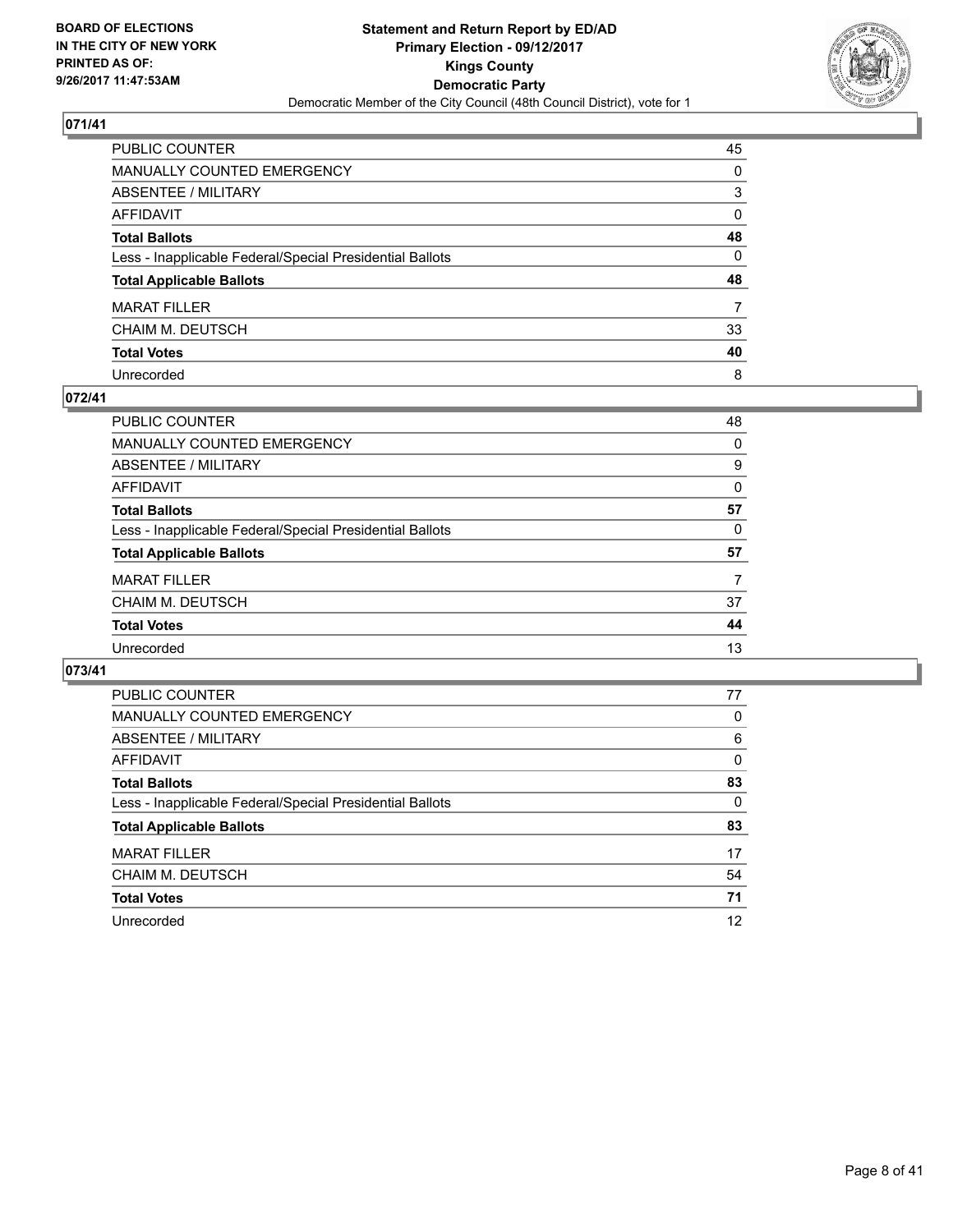

| PUBLIC COUNTER                                           | 91           |
|----------------------------------------------------------|--------------|
| MANUALLY COUNTED EMERGENCY                               | 0            |
| ABSENTEE / MILITARY                                      | 6            |
| AFFIDAVIT                                                | $\mathbf{0}$ |
| Total Ballots                                            | 97           |
| Less - Inapplicable Federal/Special Presidential Ballots | $\mathbf{0}$ |
| <b>Total Applicable Ballots</b>                          | 97           |
| <b>MARAT FILLER</b>                                      | 15           |
| CHAIM M. DEUTSCH                                         | 68           |
| <b>Total Votes</b>                                       | 83           |
| Unrecorded                                               | 14           |

## **075/41**

| <b>PUBLIC COUNTER</b>                                    | 60             |
|----------------------------------------------------------|----------------|
| <b>MANUALLY COUNTED EMERGENCY</b>                        | 0              |
| ABSENTEE / MILITARY                                      | $\overline{2}$ |
| AFFIDAVIT                                                | 0              |
| <b>Total Ballots</b>                                     | 62             |
| Less - Inapplicable Federal/Special Presidential Ballots | 0              |
| <b>Total Applicable Ballots</b>                          | 62             |
| <b>MARAT FILLER</b>                                      | 10             |
| <b>CHAIM M. DEUTSCH</b>                                  | 45             |
| NANCY TONG (WRITE-IN)                                    |                |
| <b>Total Votes</b>                                       | 56             |
| Unrecorded                                               | 6              |

| <b>PUBLIC COUNTER</b>                                    | 31 |
|----------------------------------------------------------|----|
| <b>MANUALLY COUNTED EMERGENCY</b>                        | 0  |
| ABSENTEE / MILITARY                                      | 2  |
| AFFIDAVIT                                                | 0  |
| <b>Total Ballots</b>                                     | 33 |
| Less - Inapplicable Federal/Special Presidential Ballots | 0  |
| <b>Total Applicable Ballots</b>                          | 33 |
| <b>MARAT FILLER</b>                                      | 6  |
| <b>CHAIM M. DEUTSCH</b>                                  | 23 |
| <b>Total Votes</b>                                       | 29 |
| Unrecorded                                               | 4  |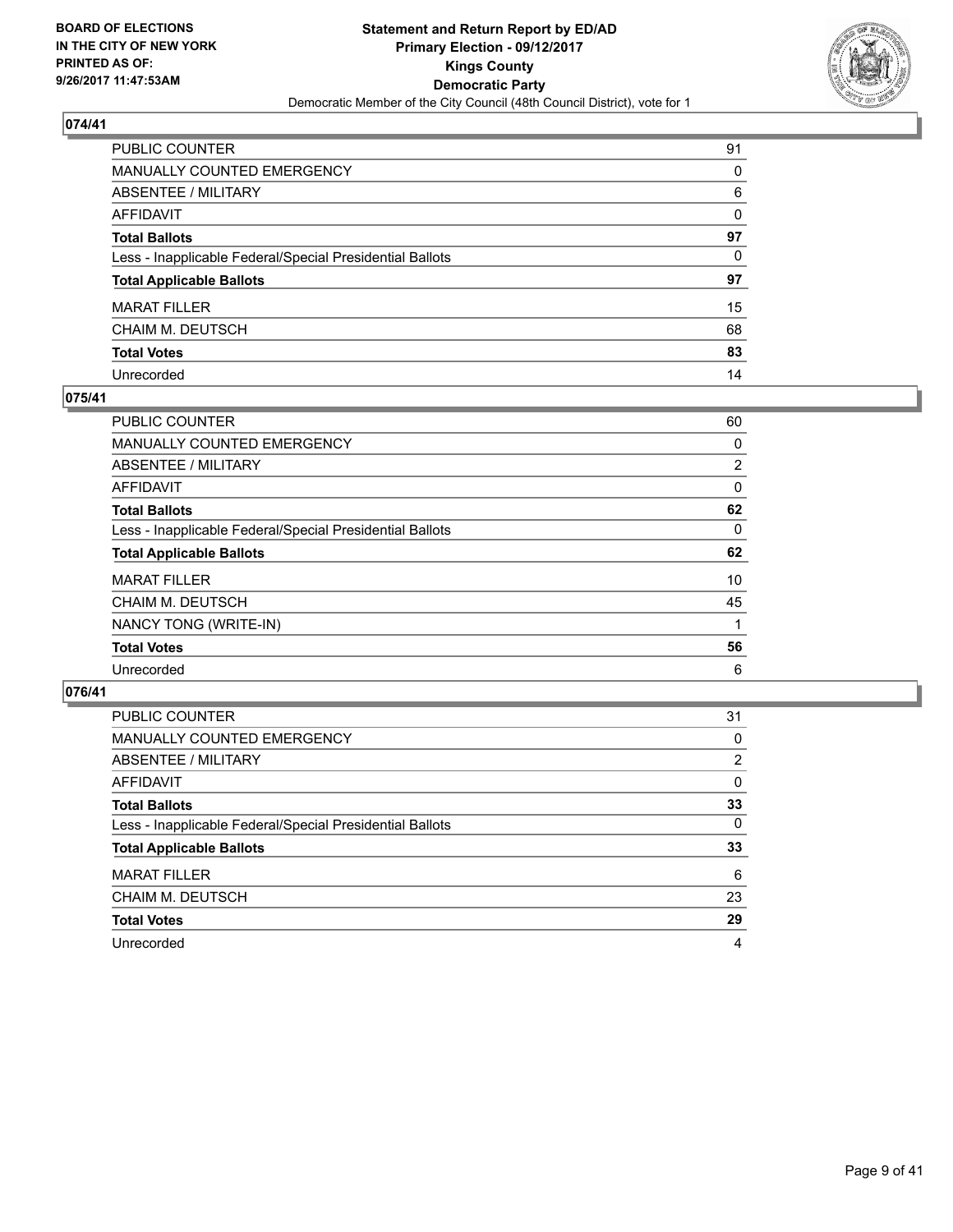

| PUBLIC COUNTER                                           | 62           |
|----------------------------------------------------------|--------------|
| MANUALLY COUNTED EMERGENCY                               | $\Omega$     |
| ABSENTEE / MILITARY                                      | 4            |
| AFFIDAVIT                                                | $\mathbf{0}$ |
| Total Ballots                                            | 66           |
| Less - Inapplicable Federal/Special Presidential Ballots | 0            |
| <b>Total Applicable Ballots</b>                          | 66           |
| <b>MARAT FILLER</b>                                      | 14           |
| CHAIM M. DEUTSCH                                         | 38           |
| <b>Total Votes</b>                                       | 52           |
| Unrecorded                                               | 14           |

#### **078/41**

| PUBLIC COUNTER                                           | 41             |
|----------------------------------------------------------|----------------|
| <b>MANUALLY COUNTED EMERGENCY</b>                        | 0              |
| ABSENTEE / MILITARY                                      | $\overline{2}$ |
| AFFIDAVIT                                                |                |
| <b>Total Ballots</b>                                     | 44             |
| Less - Inapplicable Federal/Special Presidential Ballots | 0              |
| <b>Total Applicable Ballots</b>                          | 44             |
| <b>MARAT FILLER</b>                                      | 6              |
| <b>CHAIM M. DEUTSCH</b>                                  | 33             |
| <b>Total Votes</b>                                       | 39             |
| Unrecorded                                               | 5              |

| <b>PUBLIC COUNTER</b>                                    | 56 |
|----------------------------------------------------------|----|
| <b>MANUALLY COUNTED EMERGENCY</b>                        | 0  |
| <b>ABSENTEE / MILITARY</b>                               | 5  |
| <b>AFFIDAVIT</b>                                         |    |
| <b>Total Ballots</b>                                     | 62 |
| Less - Inapplicable Federal/Special Presidential Ballots | 0  |
| <b>Total Applicable Ballots</b>                          | 62 |
| <b>MARAT FILLER</b>                                      | 17 |
| CHAIM M. DEUTSCH                                         | 28 |
| <b>Total Votes</b>                                       | 45 |
| Unrecorded                                               | 17 |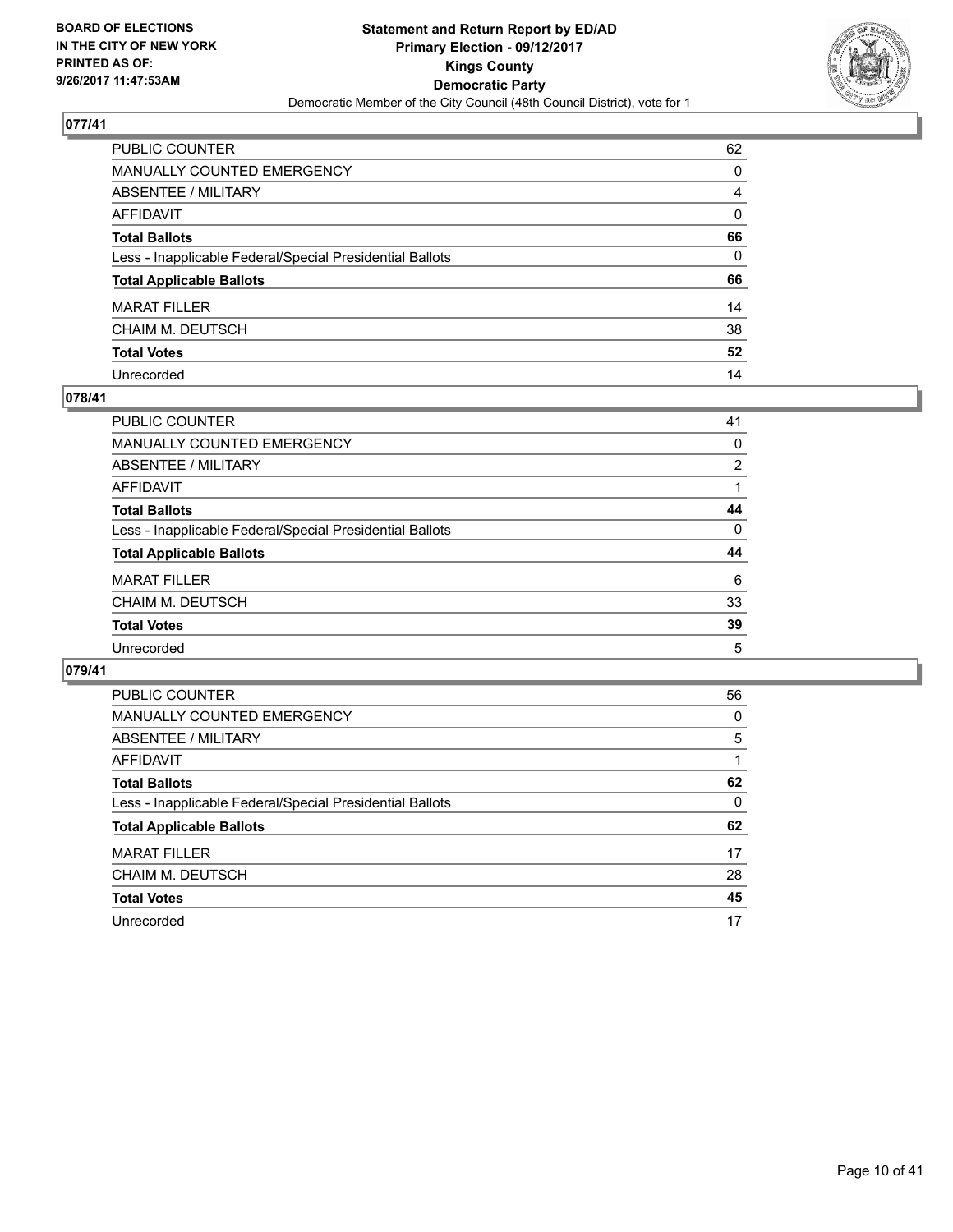

| PUBLIC COUNTER                                           | 5            |
|----------------------------------------------------------|--------------|
| MANUALLY COUNTED EMERGENCY                               | 0            |
| ABSENTEE / MILITARY                                      |              |
| AFFIDAVIT                                                | 0            |
| Total Ballots                                            | 6            |
| Less - Inapplicable Federal/Special Presidential Ballots | $\mathbf{0}$ |
| <b>Total Applicable Ballots</b>                          | 6            |
| MARAT FILLER                                             | 0            |
| CHAIM M. DEUTSCH                                         | 3            |
| <b>Total Votes</b>                                       | 3            |
| Unrecorded                                               | 3            |

#### **081/41**

| PUBLIC COUNTER                                           | 29             |
|----------------------------------------------------------|----------------|
| MANUALLY COUNTED EMERGENCY                               | 0              |
| ABSENTEE / MILITARY                                      | $\overline{2}$ |
| AFFIDAVIT                                                | 0              |
| <b>Total Ballots</b>                                     | 31             |
| Less - Inapplicable Federal/Special Presidential Ballots | 0              |
| <b>Total Applicable Ballots</b>                          | 31             |
| <b>MARAT FILLER</b>                                      | 4              |
| <b>CHAIM M. DEUTSCH</b>                                  | 21             |
| <b>Total Votes</b>                                       | 25             |
| Unrecorded                                               | 6              |

| <b>PUBLIC COUNTER</b>                                    | 31 |
|----------------------------------------------------------|----|
| <b>MANUALLY COUNTED EMERGENCY</b>                        | 0  |
| <b>ABSENTEE / MILITARY</b>                               | 3  |
| <b>AFFIDAVIT</b>                                         | 0  |
| <b>Total Ballots</b>                                     | 34 |
| Less - Inapplicable Federal/Special Presidential Ballots | 0  |
| <b>Total Applicable Ballots</b>                          | 34 |
| <b>MARAT FILLER</b>                                      | 10 |
| CHAIM M. DEUTSCH                                         | 17 |
| <b>Total Votes</b>                                       | 27 |
| Unrecorded                                               | 7  |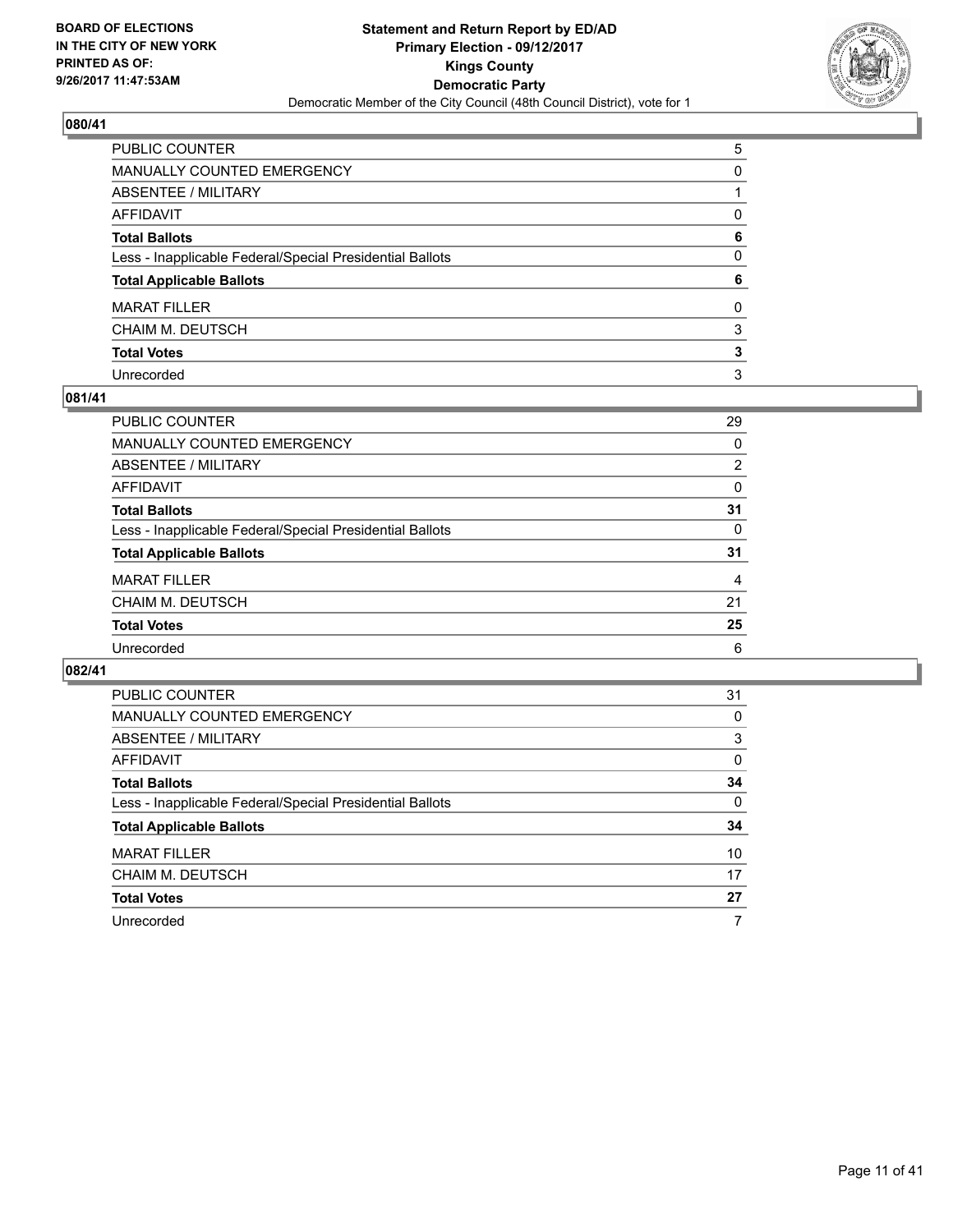

| <b>PUBLIC COUNTER</b>                                    | 22              |
|----------------------------------------------------------|-----------------|
| <b>MANUALLY COUNTED EMERGENCY</b>                        | 0               |
| ABSENTEE / MILITARY                                      |                 |
| AFFIDAVIT                                                | 0               |
| <b>Total Ballots</b>                                     | 23              |
| Less - Inapplicable Federal/Special Presidential Ballots | 0               |
| <b>Total Applicable Ballots</b>                          | 23              |
| <b>MARAT FILLER</b>                                      | 3               |
| <b>CHAIM M. DEUTSCH</b>                                  | 12 <sup>°</sup> |
| ADOLPH HITLER (WRITE-IN)                                 |                 |
| <b>Total Votes</b>                                       | 16              |
| Unrecorded                                               | 7               |

#### **085/41**

| <b>PUBLIC COUNTER</b>                                    | 40 |
|----------------------------------------------------------|----|
| <b>MANUALLY COUNTED EMERGENCY</b>                        | 0  |
| ABSENTEE / MILITARY                                      | 4  |
| AFFIDAVIT                                                | 0  |
| <b>Total Ballots</b>                                     | 44 |
| Less - Inapplicable Federal/Special Presidential Ballots | 0  |
| <b>Total Applicable Ballots</b>                          | 44 |
| <b>MARAT FILLER</b>                                      | 7  |
| <b>CHAIM M. DEUTSCH</b>                                  | 25 |
| <b>Total Votes</b>                                       | 32 |
| Unrecorded                                               | 12 |
|                                                          |    |

| <b>PUBLIC COUNTER</b>                                    | 59 |
|----------------------------------------------------------|----|
| <b>MANUALLY COUNTED EMERGENCY</b>                        | 0  |
| ABSENTEE / MILITARY                                      | 2  |
| AFFIDAVIT                                                | 0  |
| <b>Total Ballots</b>                                     | 61 |
| Less - Inapplicable Federal/Special Presidential Ballots | 0  |
| <b>Total Applicable Ballots</b>                          | 61 |
| <b>MARAT FILLER</b>                                      | 14 |
| <b>CHAIM M. DEUTSCH</b>                                  | 30 |
| <b>Total Votes</b>                                       | 44 |
| Unrecorded                                               | 17 |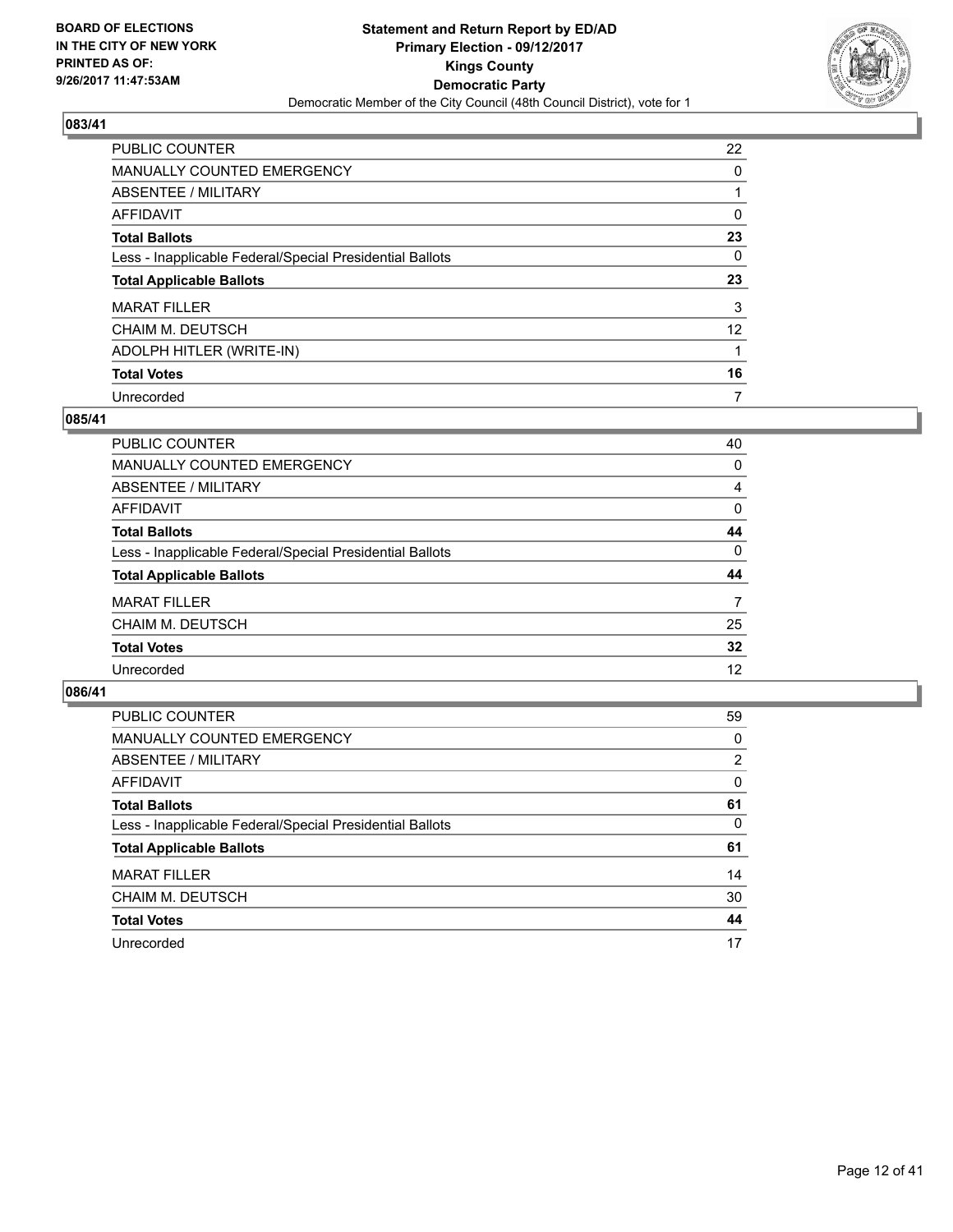

| PUBLIC COUNTER                                           | 33             |
|----------------------------------------------------------|----------------|
| MANUALLY COUNTED EMERGENCY                               | 0              |
| ABSENTEE / MILITARY                                      | 3              |
| AFFIDAVIT                                                | 2              |
| Total Ballots                                            | 38             |
| Less - Inapplicable Federal/Special Presidential Ballots | 0              |
| <b>Total Applicable Ballots</b>                          | 38             |
| <b>MARAT FILLER</b>                                      | 10             |
| CHAIM M. DEUTSCH                                         | 26             |
| <b>Total Votes</b>                                       | 36             |
| Unrecorded                                               | $\overline{2}$ |

#### **088/41**

| PUBLIC COUNTER                                           | 24 |
|----------------------------------------------------------|----|
| MANUALLY COUNTED EMERGENCY                               | 0  |
| ABSENTEE / MILITARY                                      | 0  |
| AFFIDAVIT                                                | 0  |
| <b>Total Ballots</b>                                     | 24 |
| Less - Inapplicable Federal/Special Presidential Ballots | 0  |
| <b>Total Applicable Ballots</b>                          | 24 |
| <b>MARAT FILLER</b>                                      | 4  |
| <b>CHAIM M. DEUTSCH</b>                                  | 17 |
| <b>Total Votes</b>                                       | 21 |
| Unrecorded                                               | 3  |

| <b>PUBLIC COUNTER</b>                                    | 37 |
|----------------------------------------------------------|----|
| <b>MANUALLY COUNTED EMERGENCY</b>                        | 0  |
| ABSENTEE / MILITARY                                      |    |
| <b>AFFIDAVIT</b>                                         | 0  |
| <b>Total Ballots</b>                                     | 38 |
| Less - Inapplicable Federal/Special Presidential Ballots | 0  |
| <b>Total Applicable Ballots</b>                          | 38 |
| <b>MARAT FILLER</b>                                      | 7  |
| CHAIM M. DEUTSCH                                         | 25 |
| <b>Total Votes</b>                                       | 32 |
| Unrecorded                                               | 6  |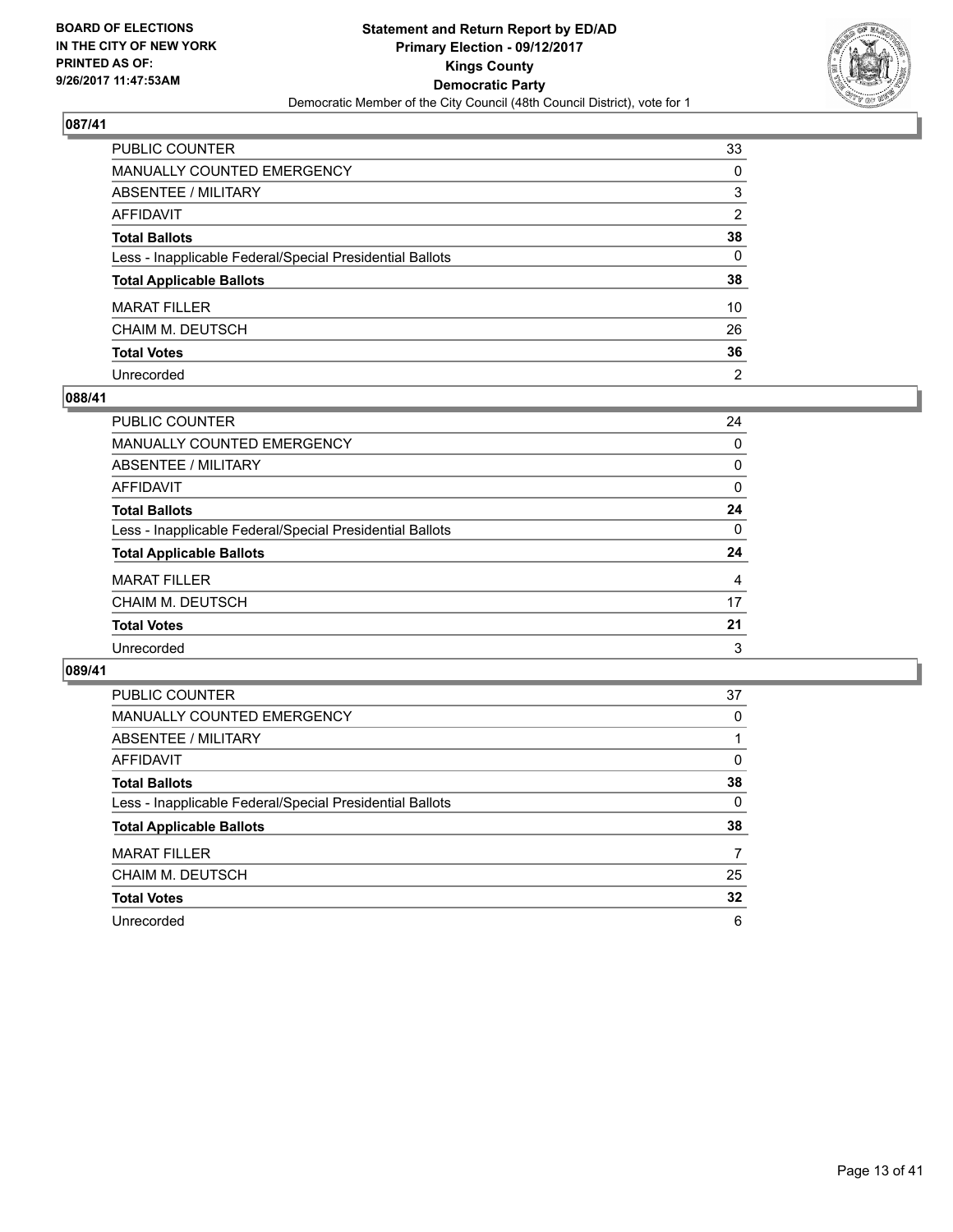

| PUBLIC COUNTER                                           | 21 |
|----------------------------------------------------------|----|
| <b>MANUALLY COUNTED EMERGENCY</b>                        | 0  |
| ABSENTEE / MILITARY                                      |    |
| AFFIDAVIT                                                | 3  |
| <b>Total Ballots</b>                                     | 25 |
| Less - Inapplicable Federal/Special Presidential Ballots | 0  |
| <b>Total Applicable Ballots</b>                          | 25 |
| <b>MARAT FILLER</b>                                      | 10 |
| <b>CHAIM M. DEUTSCH</b>                                  | 13 |
| JOSEPH WYNNE (WRITE-IN)                                  |    |
| <b>Total Votes</b>                                       | 24 |
| Unrecorded                                               |    |

### **092/41**

| <b>PUBLIC COUNTER</b>                                    | 26             |
|----------------------------------------------------------|----------------|
| MANUALLY COUNTED EMERGENCY                               | 0              |
| ABSENTEE / MILITARY                                      |                |
| AFFIDAVIT                                                | 0              |
| <b>Total Ballots</b>                                     | 27             |
| Less - Inapplicable Federal/Special Presidential Ballots | 0              |
| <b>Total Applicable Ballots</b>                          | 27             |
| <b>MARAT FILLER</b>                                      | $\overline{2}$ |
| <b>CHAIM M. DEUTSCH</b>                                  | 21             |
| <b>Total Votes</b>                                       | 23             |
| Unrecorded                                               | 4              |
|                                                          |                |

| <b>PUBLIC COUNTER</b>                                    | 31 |
|----------------------------------------------------------|----|
| <b>MANUALLY COUNTED EMERGENCY</b>                        | 0  |
| ABSENTEE / MILITARY                                      | 2  |
| AFFIDAVIT                                                | 0  |
| <b>Total Ballots</b>                                     | 33 |
| Less - Inapplicable Federal/Special Presidential Ballots | 0  |
| <b>Total Applicable Ballots</b>                          | 33 |
| <b>MARAT FILLER</b>                                      | 3  |
| CHAIM M. DEUTSCH                                         | 26 |
| <b>Total Votes</b>                                       | 29 |
| Unrecorded                                               | 4  |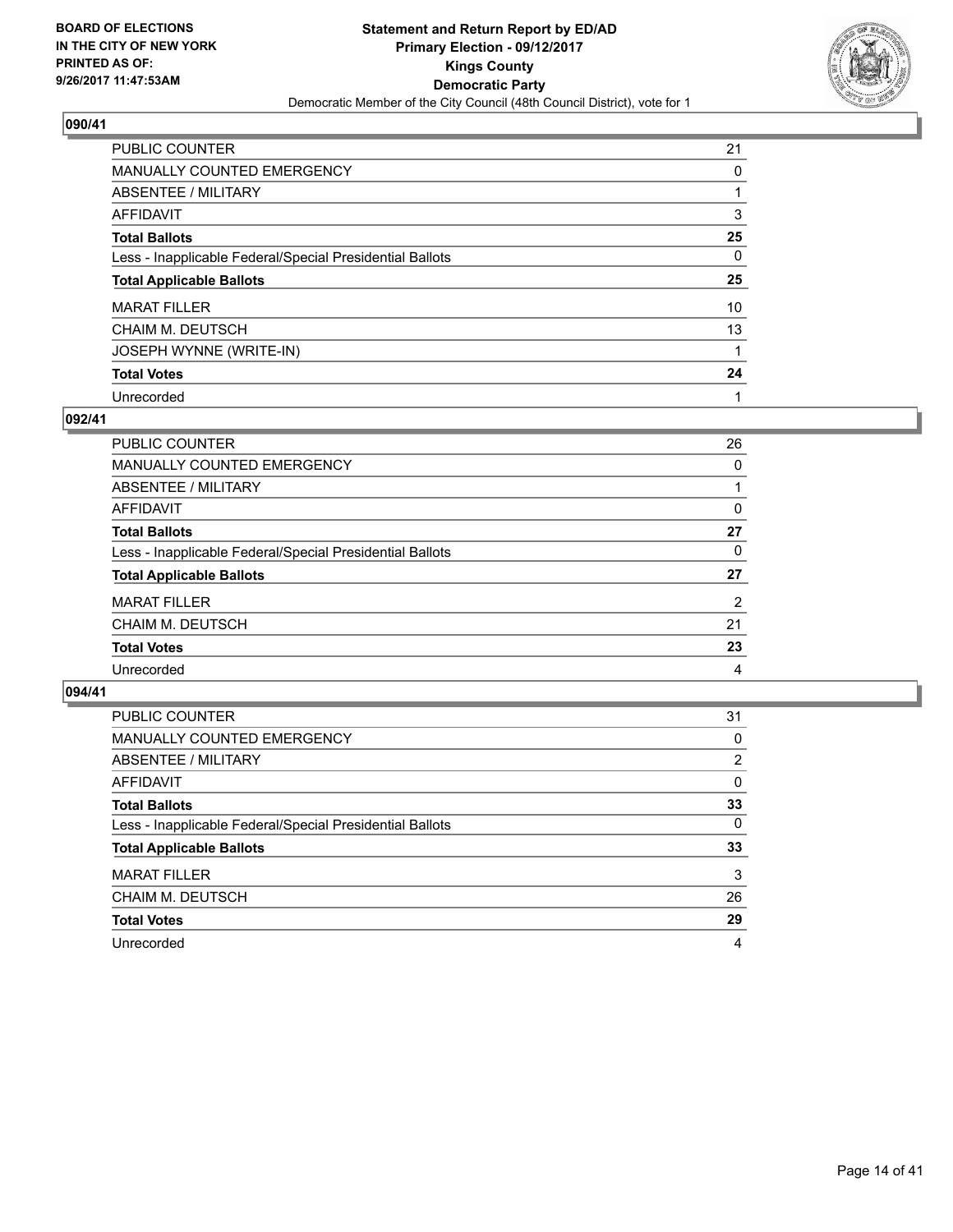

| PUBLIC COUNTER                                           | 48 |
|----------------------------------------------------------|----|
| <b>MANUALLY COUNTED EMERGENCY</b>                        | 0  |
| <b>ABSENTEE / MILITARY</b>                               | 3  |
| <b>AFFIDAVIT</b>                                         | 0  |
| <b>Total Ballots</b>                                     | 51 |
| Less - Inapplicable Federal/Special Presidential Ballots | 0  |
| <b>Total Applicable Ballots</b>                          | 51 |
| <b>MARAT FILLER</b>                                      |    |
| <b>CHAIM M. DEUTSCH</b>                                  | 49 |
| <b>Total Votes</b>                                       | 50 |
| Unrecorded                                               |    |

#### **066/42**

| <b>PUBLIC COUNTER</b>                                    | 58 |
|----------------------------------------------------------|----|
| <b>MANUALLY COUNTED EMERGENCY</b>                        | 0  |
| ABSENTEE / MILITARY                                      | 0  |
| AFFIDAVIT                                                |    |
| <b>Total Ballots</b>                                     | 59 |
| Less - Inapplicable Federal/Special Presidential Ballots | 0  |
| <b>Total Applicable Ballots</b>                          | 59 |
| <b>MARAT FILLER</b>                                      | 2  |
| <b>CHAIM M. DEUTSCH</b>                                  | 56 |
| <b>Total Votes</b>                                       | 58 |
| Unrecorded                                               |    |
|                                                          |    |

| <b>PUBLIC COUNTER</b>                                    | 64 |
|----------------------------------------------------------|----|
| <b>MANUALLY COUNTED EMERGENCY</b>                        | 0  |
| ABSENTEE / MILITARY                                      | 3  |
| <b>AFFIDAVIT</b>                                         | 0  |
| <b>Total Ballots</b>                                     | 67 |
| Less - Inapplicable Federal/Special Presidential Ballots | 0  |
| <b>Total Applicable Ballots</b>                          | 67 |
| <b>MARAT FILLER</b>                                      | 8  |
| CHAIM M. DEUTSCH                                         | 53 |
| <b>Total Votes</b>                                       | 61 |
| Unrecorded                                               |    |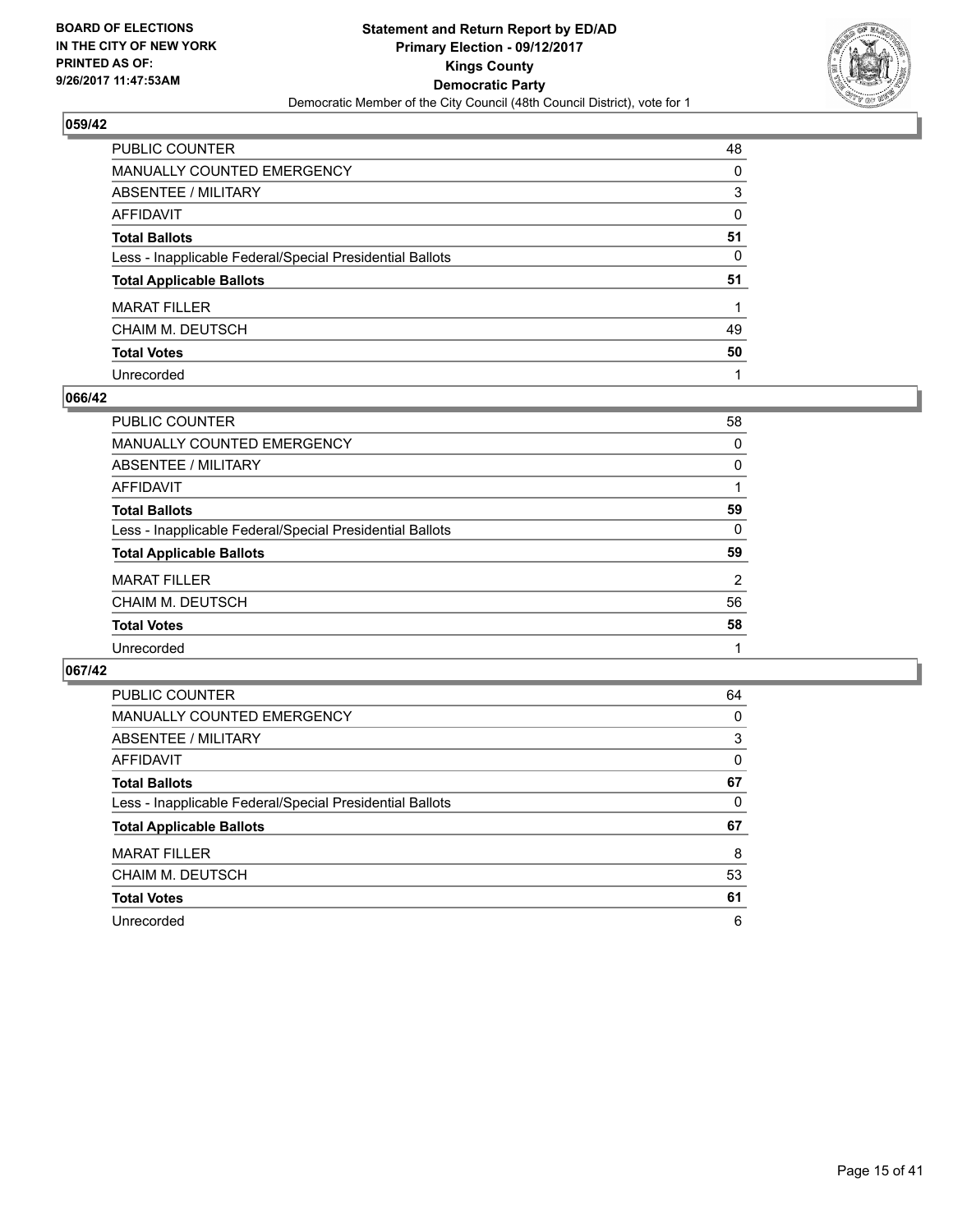

| PUBLIC COUNTER                                           | 81 |
|----------------------------------------------------------|----|
| MANUALLY COUNTED EMERGENCY                               | 0  |
| <b>ABSENTEE / MILITARY</b>                               |    |
| <b>AFFIDAVIT</b>                                         | 2  |
| <b>Total Ballots</b>                                     | 84 |
| Less - Inapplicable Federal/Special Presidential Ballots | 0  |
| <b>Total Applicable Ballots</b>                          | 84 |
| <b>MARAT FILLER</b>                                      | 5  |
| <b>CHAIM M. DEUTSCH</b>                                  | 67 |
| <b>Total Votes</b>                                       | 72 |
| Unrecorded                                               | 12 |

#### **002/45**

| <b>PUBLIC COUNTER</b>                                    | 93 |
|----------------------------------------------------------|----|
| <b>MANUALLY COUNTED EMERGENCY</b>                        | 0  |
| ABSENTEE / MILITARY                                      | 3  |
| AFFIDAVIT                                                |    |
| <b>Total Ballots</b>                                     | 97 |
| Less - Inapplicable Federal/Special Presidential Ballots | 0  |
| <b>Total Applicable Ballots</b>                          | 97 |
| <b>MARAT FILLER</b>                                      | 11 |
| <b>CHAIM M. DEUTSCH</b>                                  | 76 |
| <b>Total Votes</b>                                       | 87 |
| Unrecorded                                               | 10 |
|                                                          |    |

| <b>PUBLIC COUNTER</b>                                    | 93 |
|----------------------------------------------------------|----|
| <b>MANUALLY COUNTED EMERGENCY</b>                        | 0  |
| <b>ABSENTEE / MILITARY</b>                               | 6  |
| AFFIDAVIT                                                | 0  |
| <b>Total Ballots</b>                                     | 99 |
| Less - Inapplicable Federal/Special Presidential Ballots | 0  |
| <b>Total Applicable Ballots</b>                          | 99 |
| <b>MARAT FILLER</b>                                      | 13 |
| CHAIM M. DEUTSCH                                         | 72 |
|                                                          |    |
| <b>Total Votes</b>                                       | 85 |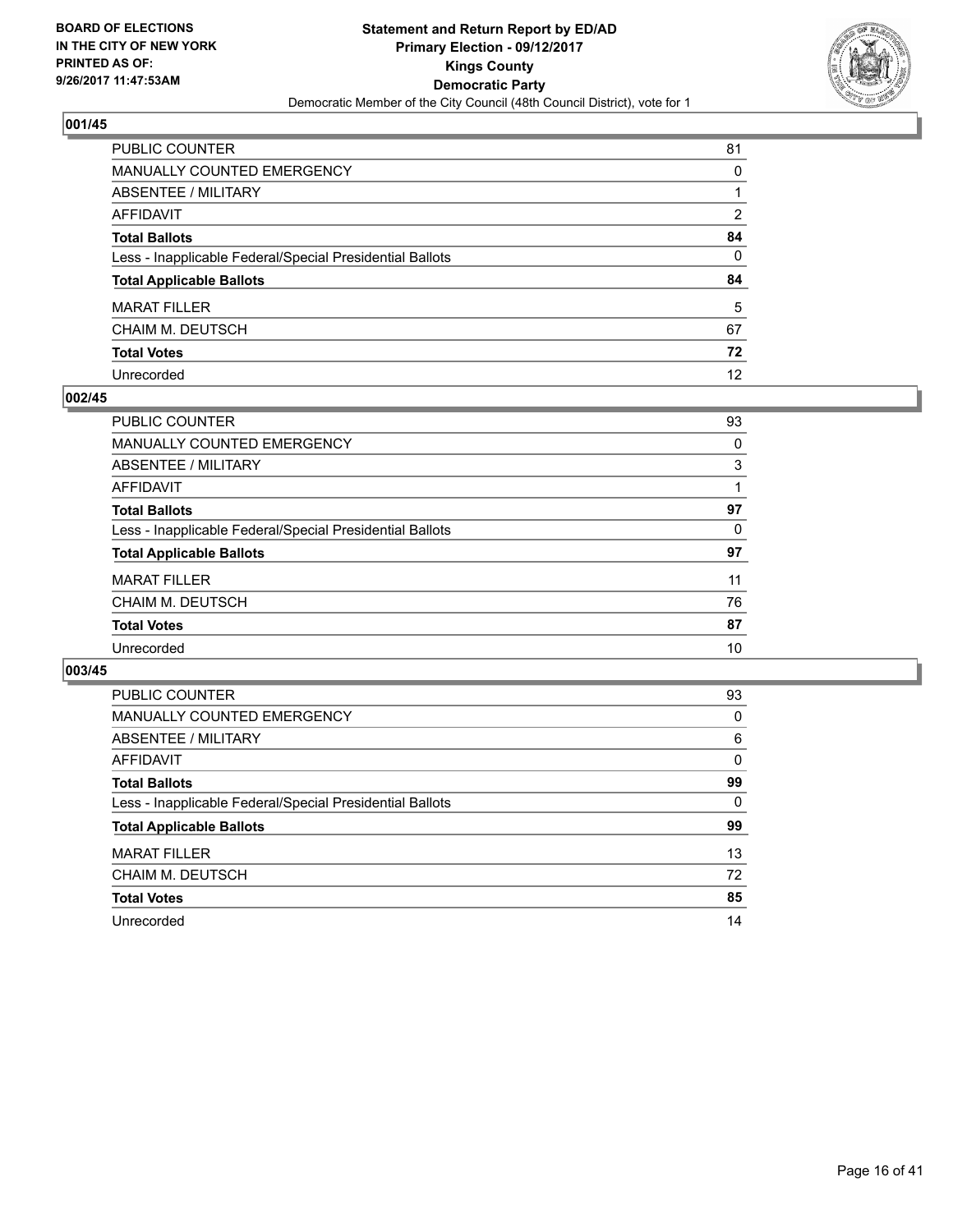

| <b>PUBLIC COUNTER</b>                                    | 73             |
|----------------------------------------------------------|----------------|
| <b>MANUALLY COUNTED EMERGENCY</b>                        | 0              |
| ABSENTEE / MILITARY                                      | $\overline{2}$ |
| AFFIDAVIT                                                | 0              |
| <b>Total Ballots</b>                                     | 75             |
| Less - Inapplicable Federal/Special Presidential Ballots | 0              |
| <b>Total Applicable Ballots</b>                          | 75             |
| <b>MARAT FILLER</b>                                      | 11             |
| <b>CHAIM M. DEUTSCH</b>                                  | 53             |
| DAVID GOLDBERG (WRITE-IN)                                |                |
| <b>Total Votes</b>                                       | 65             |
| Unrecorded                                               | 10             |

#### **005/45**

| <b>PUBLIC COUNTER</b>                                    | 132 |
|----------------------------------------------------------|-----|
| MANUALLY COUNTED EMERGENCY                               | 0   |
| ABSENTEE / MILITARY                                      |     |
| AFFIDAVIT                                                |     |
| <b>Total Ballots</b>                                     | 134 |
| Less - Inapplicable Federal/Special Presidential Ballots | 0   |
| <b>Total Applicable Ballots</b>                          | 134 |
| <b>MARAT FILLER</b>                                      | 21  |
| <b>CHAIM M. DEUTSCH</b>                                  | 98  |
| <b>Total Votes</b>                                       | 119 |
| Unrecorded                                               | 15  |

| <b>PUBLIC COUNTER</b>                                    | 34 |
|----------------------------------------------------------|----|
| <b>MANUALLY COUNTED EMERGENCY</b>                        | 0  |
| ABSENTEE / MILITARY                                      | 3  |
| AFFIDAVIT                                                | 0  |
| <b>Total Ballots</b>                                     | 37 |
| Less - Inapplicable Federal/Special Presidential Ballots | 0  |
| <b>Total Applicable Ballots</b>                          | 37 |
| <b>MARAT FILLER</b>                                      | 7  |
| CHAIM M. DEUTSCH                                         | 19 |
| UNATTRIBUTABLE WRITE-IN (WRITE-IN)                       |    |
| <b>Total Votes</b>                                       | 27 |
| Unrecorded                                               | 10 |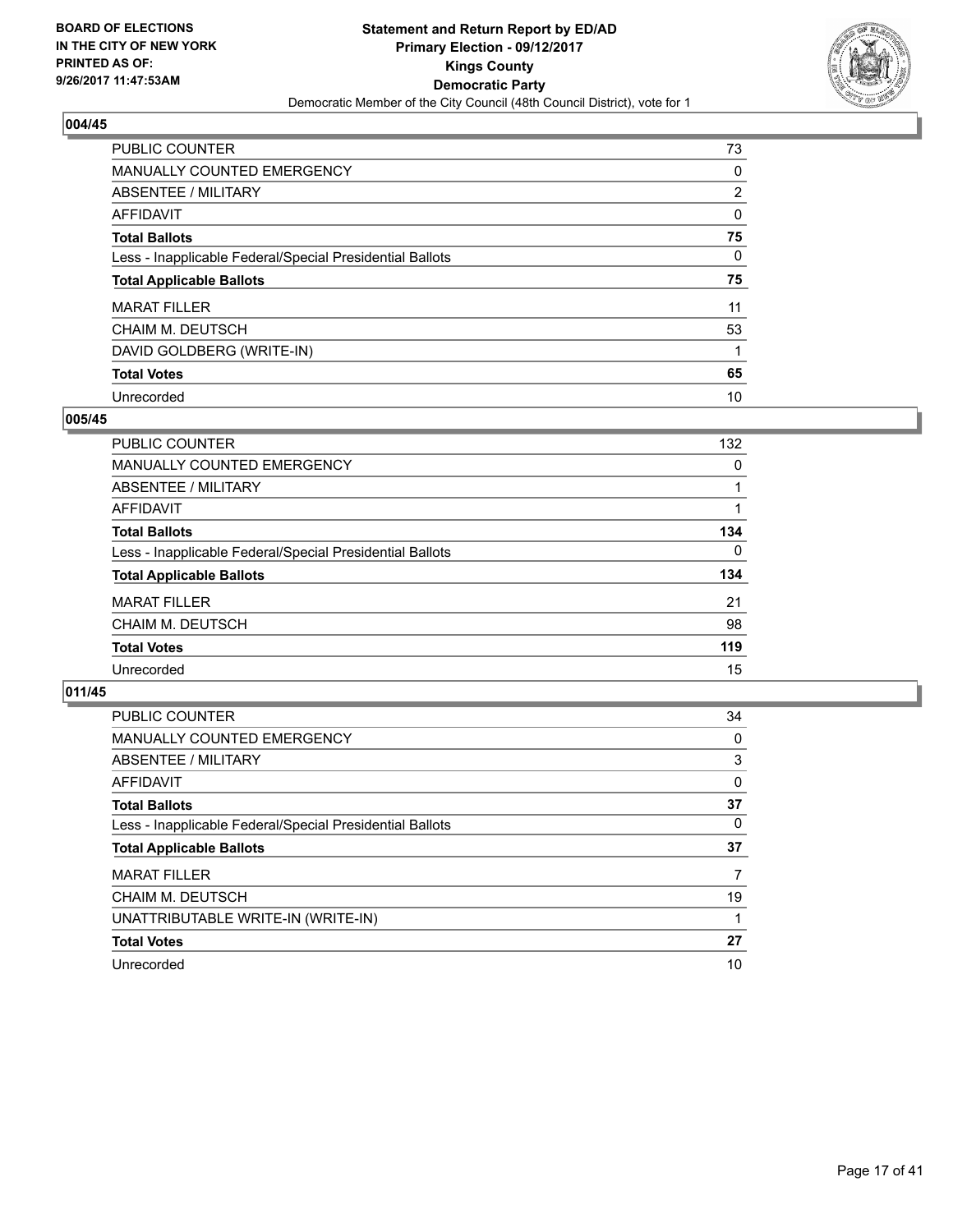

| PUBLIC COUNTER                                           | 31 |
|----------------------------------------------------------|----|
| MANUALLY COUNTED EMERGENCY                               | 0  |
| ABSENTEE / MILITARY                                      | 2  |
| AFFIDAVIT                                                |    |
| Total Ballots                                            | 34 |
| Less - Inapplicable Federal/Special Presidential Ballots | 0  |
| <b>Total Applicable Ballots</b>                          | 34 |
| MARAT FILLER                                             | 3  |
| CHAIM M. DEUTSCH                                         | 23 |
| <b>Total Votes</b>                                       | 26 |
| Unrecorded                                               | 8  |

#### **013/45**

| <b>PUBLIC COUNTER</b>                                    | 64 |
|----------------------------------------------------------|----|
| <b>MANUALLY COUNTED EMERGENCY</b>                        | 0  |
| ABSENTEE / MILITARY                                      | 0  |
| AFFIDAVIT                                                | 0  |
| <b>Total Ballots</b>                                     | 64 |
| Less - Inapplicable Federal/Special Presidential Ballots | 0  |
| <b>Total Applicable Ballots</b>                          | 64 |
| <b>MARAT FILLER</b>                                      | 5  |
| <b>CHAIM M. DEUTSCH</b>                                  | 47 |
| <b>Total Votes</b>                                       | 52 |
| Unrecorded                                               | 12 |
|                                                          |    |

| <b>PUBLIC COUNTER</b>                                    | 37 |
|----------------------------------------------------------|----|
| <b>MANUALLY COUNTED EMERGENCY</b>                        | 0  |
| <b>ABSENTEE / MILITARY</b>                               | 2  |
| AFFIDAVIT                                                | 0  |
| <b>Total Ballots</b>                                     | 39 |
| Less - Inapplicable Federal/Special Presidential Ballots | 0  |
| <b>Total Applicable Ballots</b>                          | 39 |
| <b>MARAT FILLER</b>                                      | 7  |
| CHAIM M. DEUTSCH                                         | 26 |
| <b>Total Votes</b>                                       | 33 |
|                                                          |    |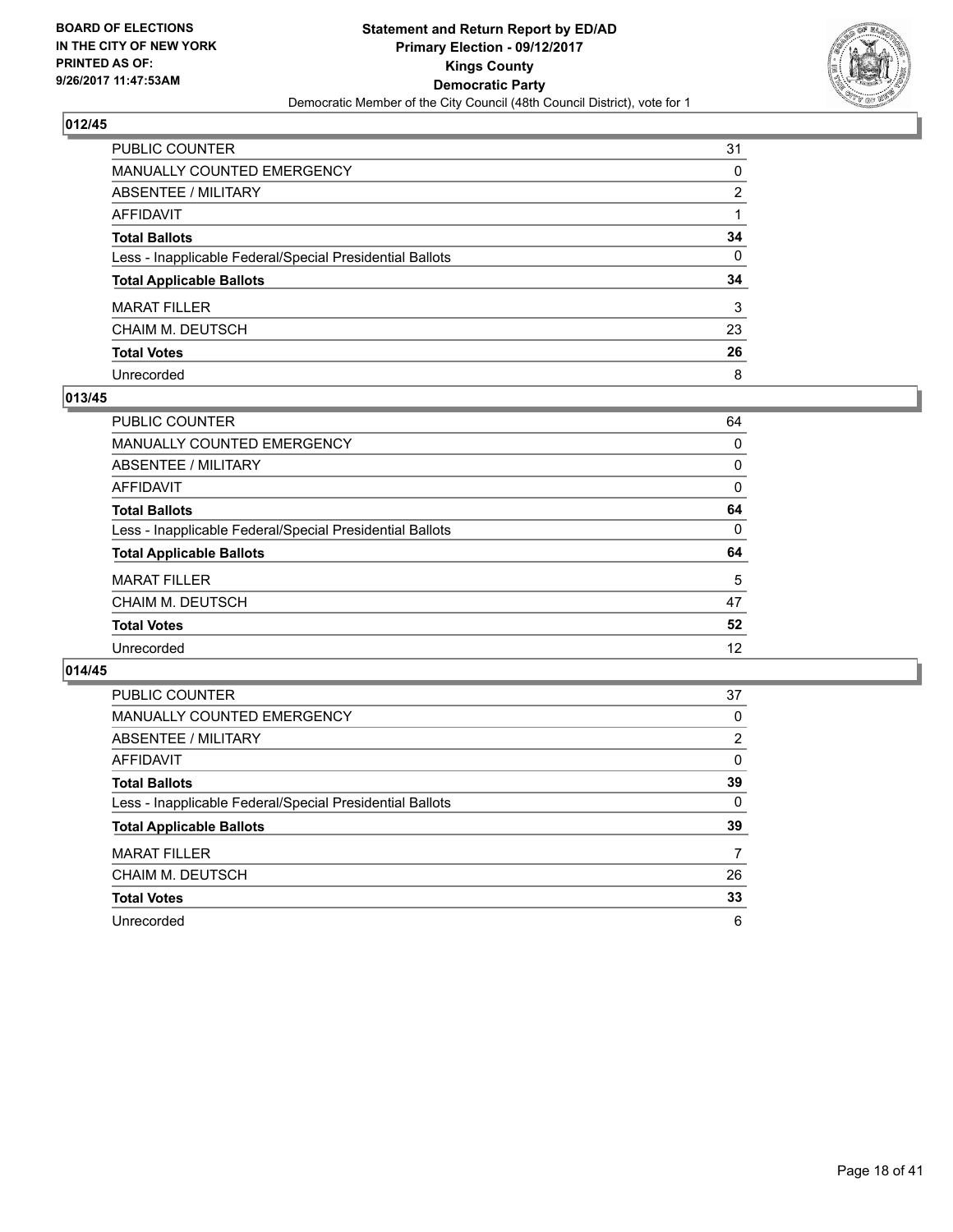

| <b>PUBLIC COUNTER</b>                                    | $12 \overline{ }$ |
|----------------------------------------------------------|-------------------|
| <b>MANUALLY COUNTED EMERGENCY</b>                        | 0                 |
| ABSENTEE / MILITARY                                      | 0                 |
| AFFIDAVIT                                                | 0                 |
| <b>Total Ballots</b>                                     | 12                |
| Less - Inapplicable Federal/Special Presidential Ballots | 0                 |
| <b>Total Applicable Ballots</b>                          | 12                |
| <b>MARAT FILLER</b>                                      | 2                 |
| CHAIM M. DEUTSCH                                         | 10                |
| <b>Total Votes</b>                                       | 12                |

#### **023/45**

| <b>PUBLIC COUNTER</b>                                    | 24       |
|----------------------------------------------------------|----------|
| MANUALLY COUNTED EMERGENCY                               | $\Omega$ |
| ABSENTEE / MILITARY                                      | 0        |
| AFFIDAVIT                                                | 0        |
| <b>Total Ballots</b>                                     | 24       |
| Less - Inapplicable Federal/Special Presidential Ballots | $\Omega$ |
| <b>Total Applicable Ballots</b>                          | 24       |
| <b>MARAT FILLER</b>                                      | 2        |
| CHAIM M. DEUTSCH                                         | 14       |
| <b>Total Votes</b>                                       | 16       |
| Unrecorded                                               | 8        |
|                                                          |          |

| <b>PUBLIC COUNTER</b>                                    | 48 |
|----------------------------------------------------------|----|
| <b>MANUALLY COUNTED EMERGENCY</b>                        | 0  |
| <b>ABSENTEE / MILITARY</b>                               |    |
| AFFIDAVIT                                                | 0  |
| <b>Total Ballots</b>                                     | 49 |
| Less - Inapplicable Federal/Special Presidential Ballots | 0  |
| <b>Total Applicable Ballots</b>                          | 49 |
| <b>MARAT FILLER</b>                                      | 6  |
| CHAIM M. DEUTSCH                                         | 38 |
| <b>Total Votes</b>                                       | 44 |
| Unrecorded                                               | 5  |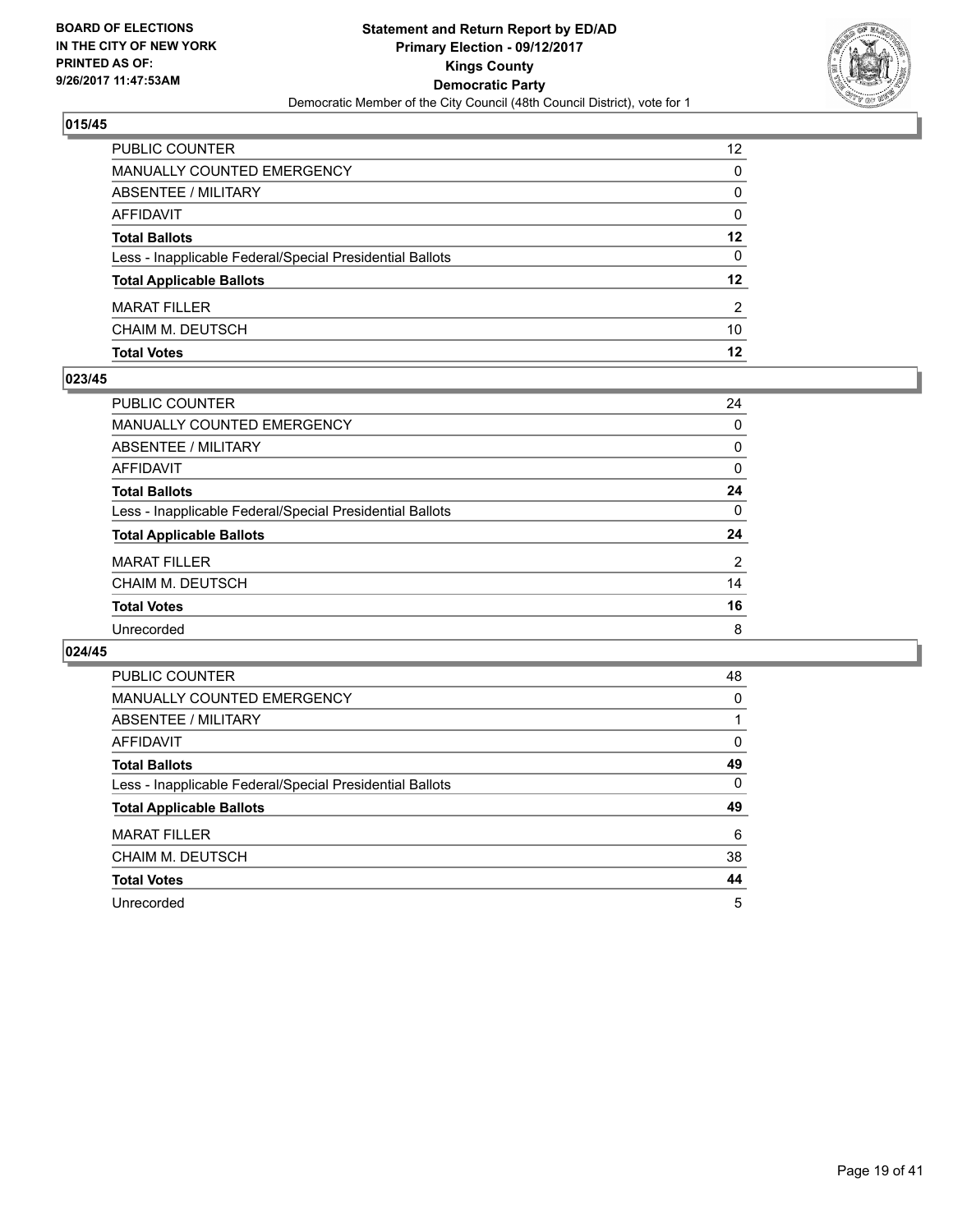

| PUBLIC COUNTER                                           | 21 |
|----------------------------------------------------------|----|
| MANUALLY COUNTED EMERGENCY                               | 0  |
| ABSENTEE / MILITARY                                      | 3  |
| AFFIDAVIT                                                | 0  |
| Total Ballots                                            | 24 |
| Less - Inapplicable Federal/Special Presidential Ballots | 0  |
| <b>Total Applicable Ballots</b>                          | 24 |
| <b>MARAT FILLER</b>                                      | 4  |
| CHAIM M. DEUTSCH                                         | 14 |
| <b>Total Votes</b>                                       | 18 |
| Unrecorded                                               | 6  |

#### **026/45**

| <b>PUBLIC COUNTER</b>                                    | 41 |
|----------------------------------------------------------|----|
| <b>MANUALLY COUNTED EMERGENCY</b>                        | 0  |
| ABSENTEE / MILITARY                                      | 4  |
| AFFIDAVIT                                                |    |
| <b>Total Ballots</b>                                     | 46 |
| Less - Inapplicable Federal/Special Presidential Ballots | 0  |
| <b>Total Applicable Ballots</b>                          | 46 |
| <b>MARAT FILLER</b>                                      | 9  |
| <b>CHAIM M. DEUTSCH</b>                                  | 24 |
| <b>Total Votes</b>                                       | 33 |
| Unrecorded                                               | 13 |
|                                                          |    |

| <b>PUBLIC COUNTER</b>                                    | 32 |
|----------------------------------------------------------|----|
| <b>MANUALLY COUNTED EMERGENCY</b>                        | 0  |
| ABSENTEE / MILITARY                                      |    |
| AFFIDAVIT                                                | 0  |
| <b>Total Ballots</b>                                     | 33 |
| Less - Inapplicable Federal/Special Presidential Ballots | 0  |
| <b>Total Applicable Ballots</b>                          | 33 |
| <b>MARAT FILLER</b>                                      | 5  |
| CHAIM M. DEUTSCH                                         | 17 |
| RAKISHA KEARNS-WHITE (WRITE-IN)                          |    |
| <b>Total Votes</b>                                       | 23 |
| Unrecorded                                               | 10 |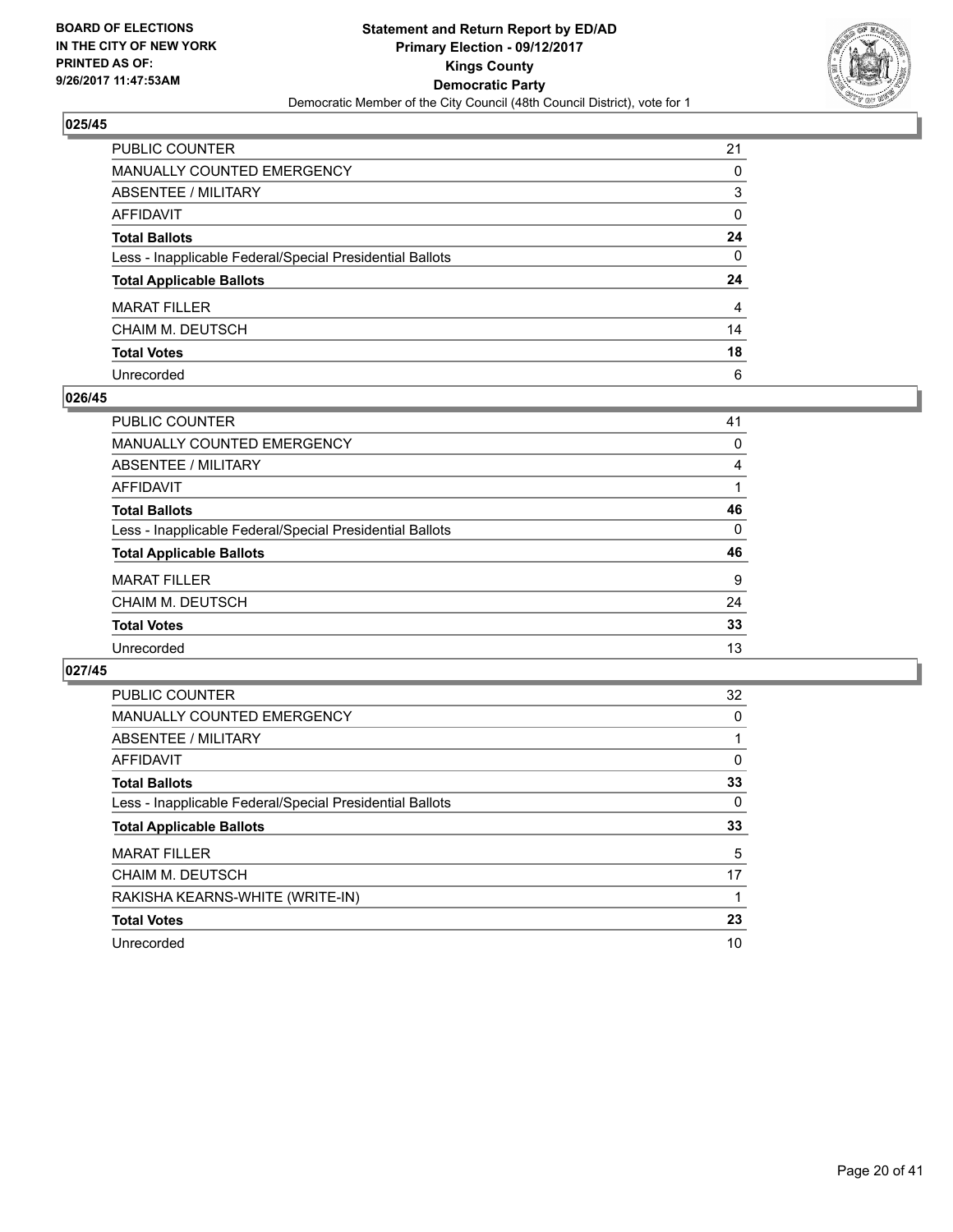

| PUBLIC COUNTER                                           | 42 |
|----------------------------------------------------------|----|
| <b>MANUALLY COUNTED EMERGENCY</b>                        | 0  |
| ABSENTEE / MILITARY                                      |    |
| AFFIDAVIT                                                | 0  |
| <b>Total Ballots</b>                                     | 43 |
| Less - Inapplicable Federal/Special Presidential Ballots | 0  |
| <b>Total Applicable Ballots</b>                          | 43 |
| <b>MARAT FILLER</b>                                      | 8  |
| CHAIM M. DEUTSCH                                         | 27 |
| ADAM CLAYTON POWELL IV (WRITE-IN)                        |    |
| <b>Total Votes</b>                                       | 36 |
| Unrecorded                                               | 7  |

#### **029/45**

| PUBLIC COUNTER                                           | 28       |
|----------------------------------------------------------|----------|
| MANUALLY COUNTED EMERGENCY                               | 0        |
| ABSENTEE / MILITARY                                      | 3        |
| AFFIDAVIT                                                | $\Omega$ |
| <b>Total Ballots</b>                                     | 31       |
| Less - Inapplicable Federal/Special Presidential Ballots | 0        |
| <b>Total Applicable Ballots</b>                          | 31       |
| <b>MARAT FILLER</b>                                      | 7        |
| <b>CHAIM M. DEUTSCH</b>                                  | 20       |
| <b>Total Votes</b>                                       | 27       |
| Unrecorded                                               | 4        |

| <b>PUBLIC COUNTER</b>                                    | 68             |
|----------------------------------------------------------|----------------|
| <b>MANUALLY COUNTED EMERGENCY</b>                        | 0              |
| ABSENTEE / MILITARY                                      | $\overline{2}$ |
| <b>AFFIDAVIT</b>                                         | 0              |
| <b>Total Ballots</b>                                     | 70             |
| Less - Inapplicable Federal/Special Presidential Ballots | 0              |
| <b>Total Applicable Ballots</b>                          | 70             |
| <b>MARAT FILLER</b>                                      | 17             |
| <b>CHAIM M. DEUTSCH</b>                                  | 41             |
| AMANDA S. PIZZUTI (WRITE-IN)                             |                |
| UNATTRIBUTABLE WRITE-IN (WRITE-IN)                       | 1              |
| <b>Total Votes</b>                                       | 60             |
| Unrecorded                                               | 10             |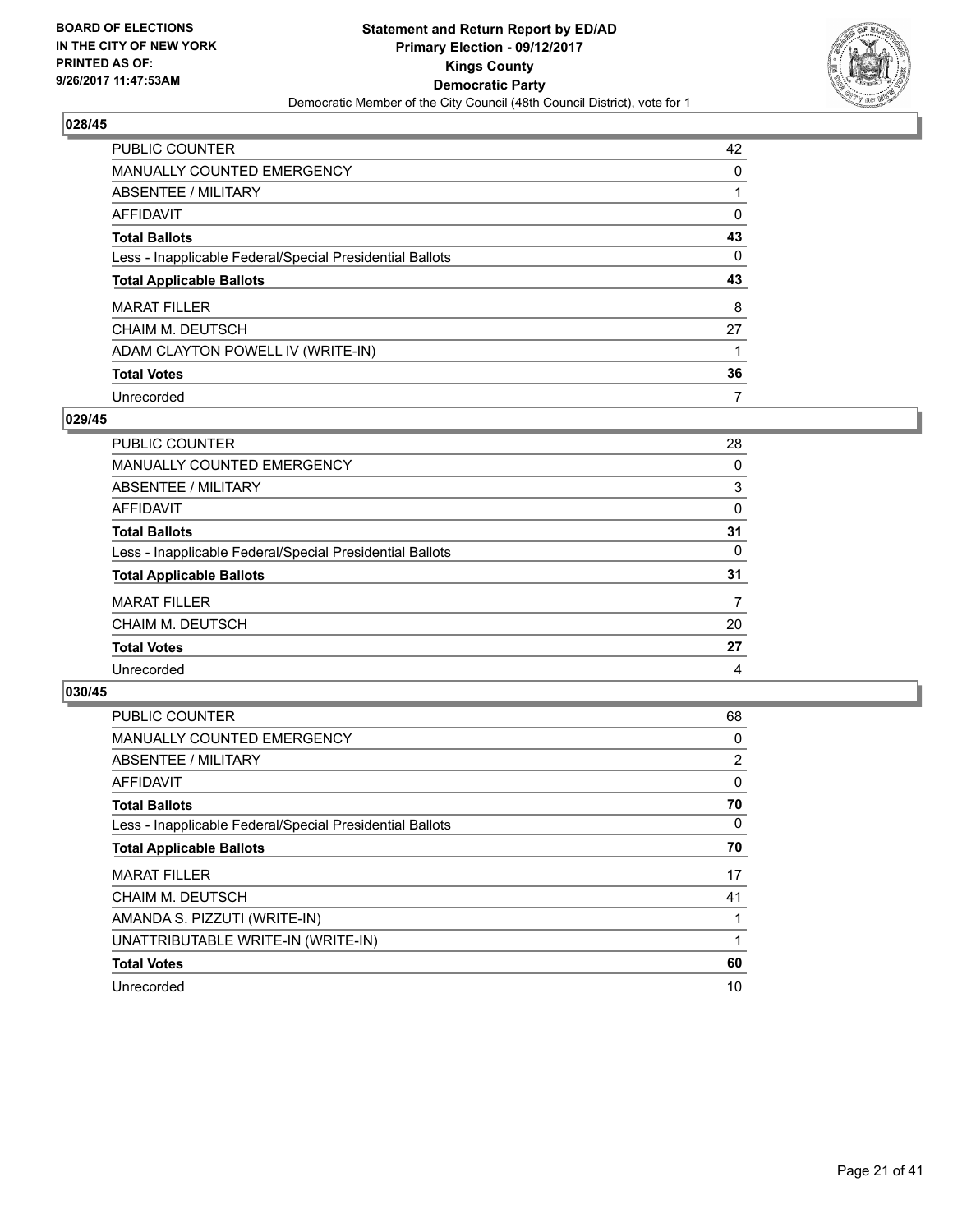

| PUBLIC COUNTER                                           | 19 |
|----------------------------------------------------------|----|
| <b>MANUALLY COUNTED EMERGENCY</b>                        | 0  |
| <b>ABSENTEE / MILITARY</b>                               | 2  |
| AFFIDAVIT                                                | 0  |
| <b>Total Ballots</b>                                     | 21 |
| Less - Inapplicable Federal/Special Presidential Ballots | 0  |
| <b>Total Applicable Ballots</b>                          | 21 |
| <b>MARAT FILLER</b>                                      | 2  |
| CHAIM M. DEUTSCH                                         | 13 |
| <b>Total Votes</b>                                       | 15 |
| Unrecorded                                               | 6  |

#### **038/45**

| <b>PUBLIC COUNTER</b>                                    | 26       |
|----------------------------------------------------------|----------|
| MANUALLY COUNTED EMERGENCY                               | 0        |
| ABSENTEE / MILITARY                                      | 4        |
| AFFIDAVIT                                                | 0        |
| <b>Total Ballots</b>                                     | 30       |
| Less - Inapplicable Federal/Special Presidential Ballots | $\Omega$ |
| <b>Total Applicable Ballots</b>                          | 30       |
| <b>MARAT FILLER</b>                                      | 5        |
| <b>CHAIM M. DEUTSCH</b>                                  | 21       |
| <b>Total Votes</b>                                       | 26       |
| Unrecorded                                               | 4        |

| <b>PUBLIC COUNTER</b>                                    | 4 |
|----------------------------------------------------------|---|
| <b>MANUALLY COUNTED EMERGENCY</b>                        | 0 |
| ABSENTEE / MILITARY                                      | 0 |
| <b>AFFIDAVIT</b>                                         | 0 |
| <b>Total Ballots</b>                                     | 4 |
| Less - Inapplicable Federal/Special Presidential Ballots | 0 |
|                                                          |   |
| <b>Total Applicable Ballots</b>                          | 4 |
| <b>MARAT FILLER</b>                                      |   |
| CHAIM M. DEUTSCH                                         | 2 |
| <b>Total Votes</b>                                       | 3 |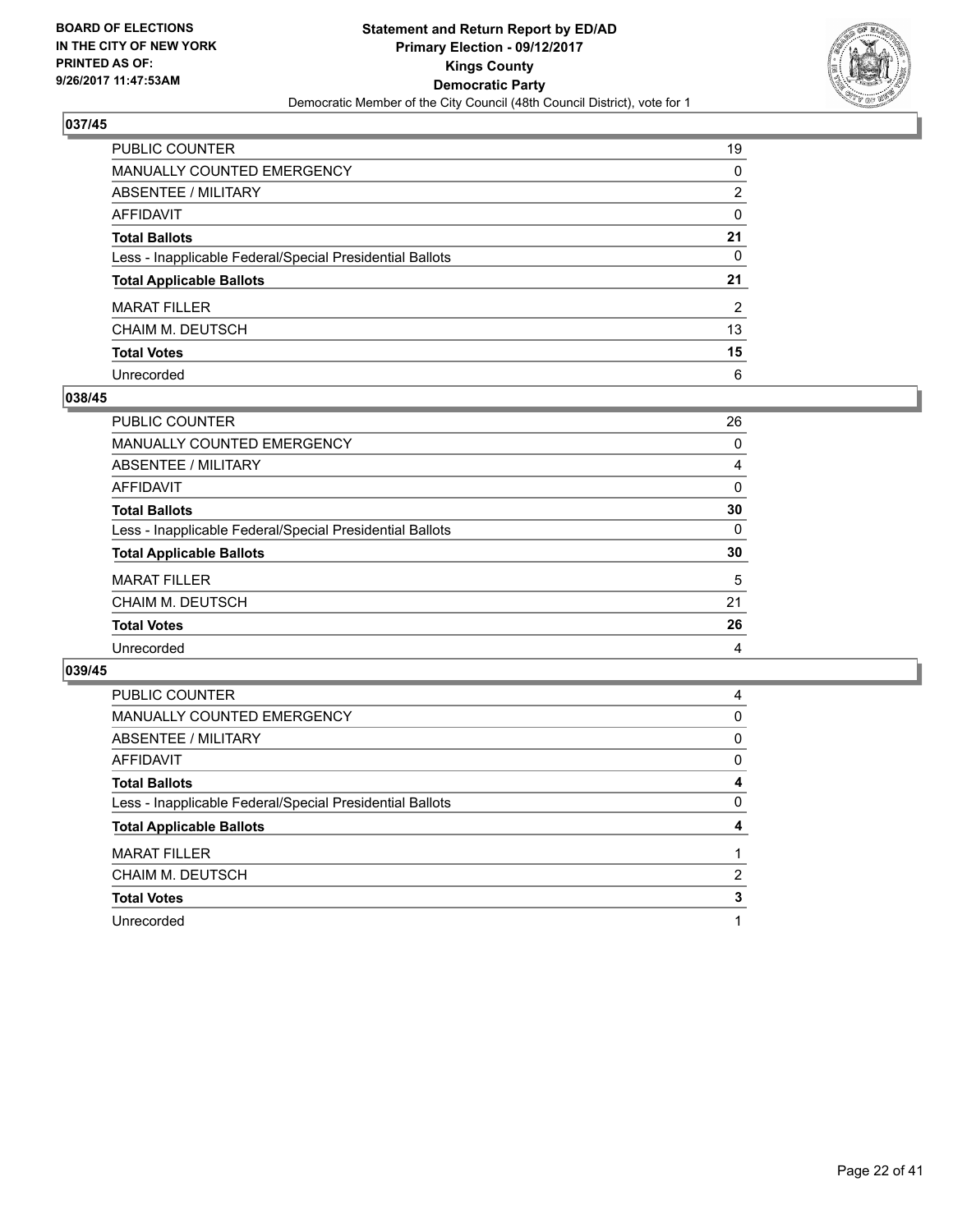

| PUBLIC COUNTER                                           | 31 |
|----------------------------------------------------------|----|
| <b>MANUALLY COUNTED EMERGENCY</b>                        | 0  |
| <b>ABSENTEE / MILITARY</b>                               | 2  |
| AFFIDAVIT                                                | 0  |
| <b>Total Ballots</b>                                     | 33 |
| Less - Inapplicable Federal/Special Presidential Ballots | 0  |
| <b>Total Applicable Ballots</b>                          | 33 |
| <b>MARAT FILLER</b>                                      | 2  |
| CHAIM M. DEUTSCH                                         | 29 |
| <b>Total Votes</b>                                       | 31 |
| Unrecorded                                               | 2  |

#### **049/45**

| <b>PUBLIC COUNTER</b>                                    | 10             |
|----------------------------------------------------------|----------------|
| <b>MANUALLY COUNTED EMERGENCY</b>                        | 0              |
| ABSENTEE / MILITARY                                      | 0              |
| AFFIDAVIT                                                | 0              |
| <b>Total Ballots</b>                                     | 10             |
| Less - Inapplicable Federal/Special Presidential Ballots | 0              |
| <b>Total Applicable Ballots</b>                          | 10             |
| <b>MARAT FILLER</b>                                      | 0              |
| <b>CHAIM M. DEUTSCH</b>                                  | 8              |
| <b>Total Votes</b>                                       | 8              |
| Unrecorded                                               | $\overline{2}$ |
|                                                          |                |

| <b>PUBLIC COUNTER</b>                                    | 68 |
|----------------------------------------------------------|----|
| <b>MANUALLY COUNTED EMERGENCY</b>                        | 0  |
| ABSENTEE / MILITARY                                      | 6  |
| AFFIDAVIT                                                | 0  |
| <b>Total Ballots</b>                                     | 74 |
| Less - Inapplicable Federal/Special Presidential Ballots | 0  |
| <b>Total Applicable Ballots</b>                          | 74 |
| <b>MARAT FILLER</b>                                      | 10 |
| CHAIM M. DEUTSCH                                         | 51 |
| <b>Total Votes</b>                                       | 61 |
| Unrecorded                                               | 13 |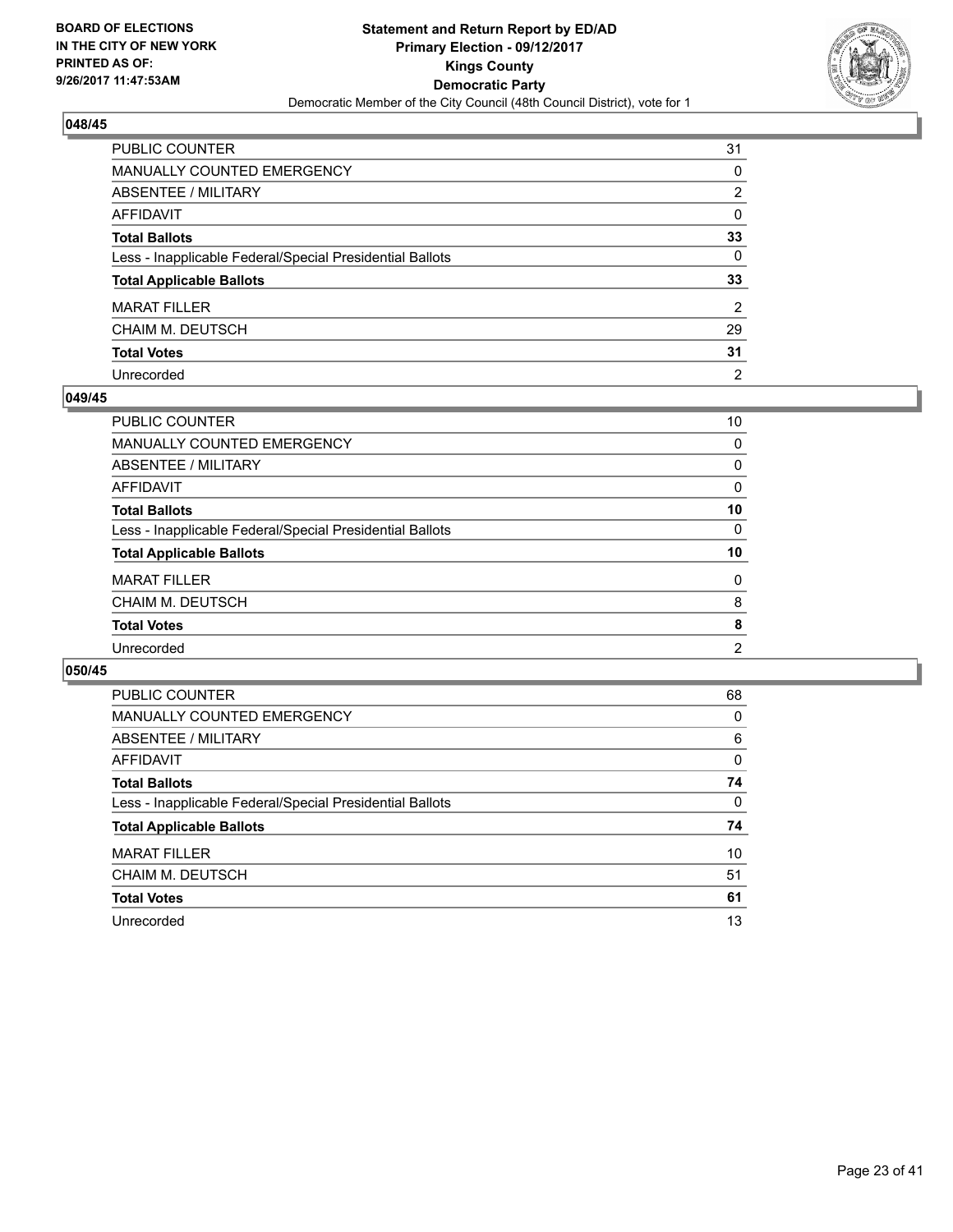

| PUBLIC COUNTER                                           | 33 |
|----------------------------------------------------------|----|
| <b>MANUALLY COUNTED EMERGENCY</b>                        | 0  |
| <b>ABSENTEE / MILITARY</b>                               | 0  |
| AFFIDAVIT                                                |    |
| <b>Total Ballots</b>                                     | 34 |
| Less - Inapplicable Federal/Special Presidential Ballots | 0  |
| <b>Total Applicable Ballots</b>                          | 34 |
| <b>MARAT FILLER</b>                                      | 4  |
| CHAIM M. DEUTSCH                                         | 21 |
| <b>Total Votes</b>                                       | 25 |
| Unrecorded                                               | 9  |

#### **052/45**

| PUBLIC COUNTER                                           |          |
|----------------------------------------------------------|----------|
| MANUALLY COUNTED EMERGENCY                               | 0        |
| ABSENTEE / MILITARY                                      |          |
| AFFIDAVIT                                                | 0        |
| <b>Total Ballots</b>                                     | 8        |
| Less - Inapplicable Federal/Special Presidential Ballots | $\Omega$ |
| <b>Total Applicable Ballots</b>                          | 8        |
| <b>MARAT FILLER</b>                                      | 4        |
| CHAIM M. DEUTSCH                                         | 4        |
| <b>Total Votes</b>                                       | 8        |
|                                                          |          |

| <b>PUBLIC COUNTER</b>                                    | 40 |
|----------------------------------------------------------|----|
| MANUALLY COUNTED EMERGENCY                               | 0  |
| ABSENTEE / MILITARY                                      | 0  |
| AFFIDAVIT                                                | 0  |
| <b>Total Ballots</b>                                     | 40 |
| Less - Inapplicable Federal/Special Presidential Ballots | 0  |
| <b>Total Applicable Ballots</b>                          | 40 |
| <b>MARAT FILLER</b>                                      | 5  |
|                                                          |    |
| CHAIM M. DEUTSCH                                         | 28 |
| <b>Total Votes</b>                                       | 33 |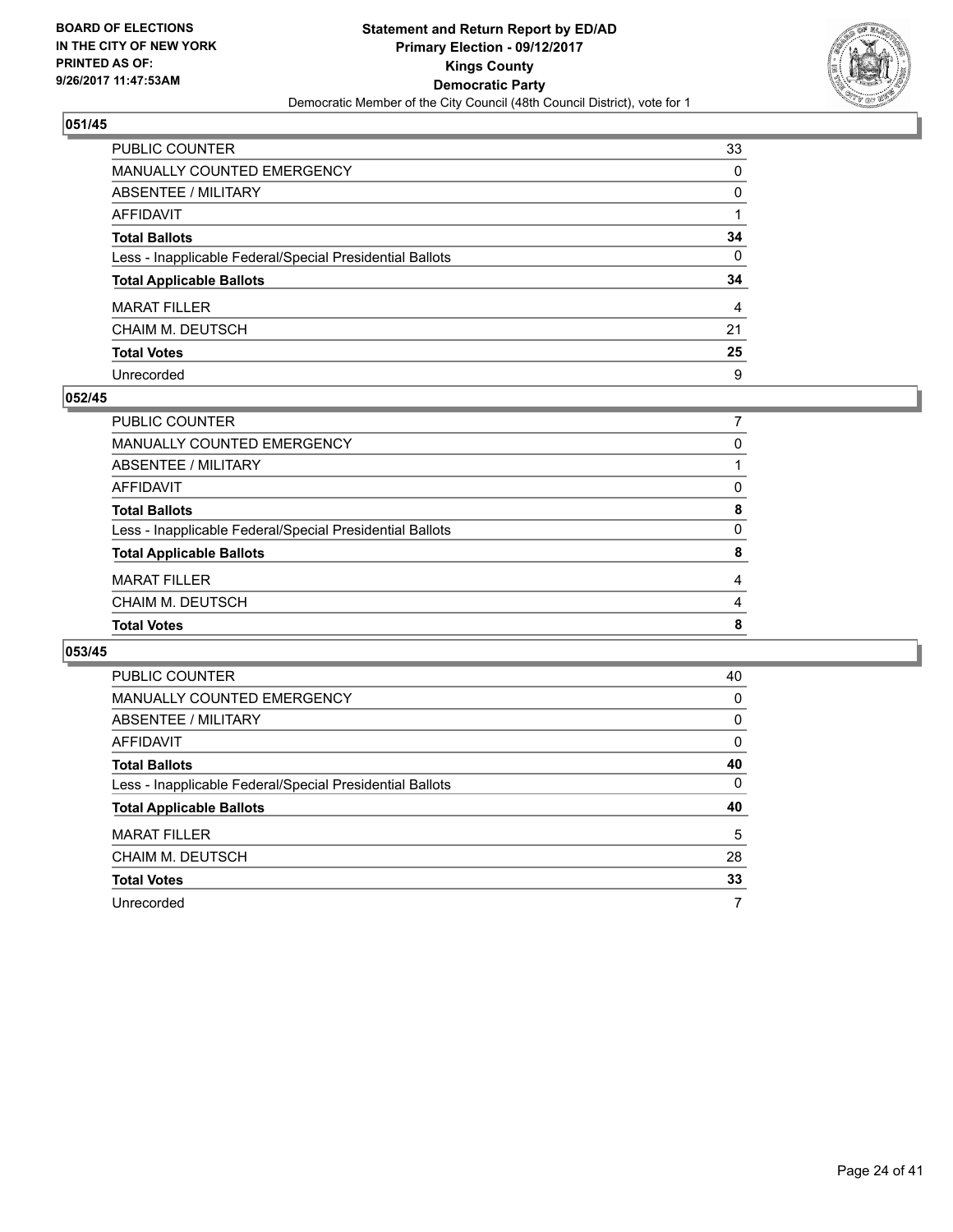

| PUBLIC COUNTER                                           | 34 |
|----------------------------------------------------------|----|
| <b>MANUALLY COUNTED EMERGENCY</b>                        | 0  |
| <b>ABSENTEE / MILITARY</b>                               | 0  |
| AFFIDAVIT                                                | 0  |
| <b>Total Ballots</b>                                     | 34 |
| Less - Inapplicable Federal/Special Presidential Ballots | 0  |
| <b>Total Applicable Ballots</b>                          | 34 |
| <b>MARAT FILLER</b>                                      | 8  |
| CHAIM M. DEUTSCH                                         | 14 |
| <b>Total Votes</b>                                       | 22 |
| Unrecorded                                               | 12 |

#### **056/45**

| <b>PUBLIC COUNTER</b>                                    | 33 |
|----------------------------------------------------------|----|
| <b>MANUALLY COUNTED EMERGENCY</b>                        | 0  |
| ABSENTEE / MILITARY                                      | 3  |
| AFFIDAVIT                                                | 0  |
| <b>Total Ballots</b>                                     | 36 |
| Less - Inapplicable Federal/Special Presidential Ballots | 0  |
| <b>Total Applicable Ballots</b>                          | 36 |
| <b>MARAT FILLER</b>                                      | 8  |
| <b>CHAIM M. DEUTSCH</b>                                  | 17 |
| <b>Total Votes</b>                                       | 25 |
| Unrecorded                                               | 11 |

| <b>PUBLIC COUNTER</b>                                    | 55 |
|----------------------------------------------------------|----|
| <b>MANUALLY COUNTED EMERGENCY</b>                        | 0  |
| <b>ABSENTEE / MILITARY</b>                               | 3  |
| <b>AFFIDAVIT</b>                                         | 0  |
| <b>Total Ballots</b>                                     | 58 |
| Less - Inapplicable Federal/Special Presidential Ballots | 0  |
| <b>Total Applicable Ballots</b>                          | 58 |
| <b>MARAT FILLER</b>                                      | 15 |
| CHAIM M. DEUTSCH                                         | 32 |
| <b>Total Votes</b>                                       | 47 |
| Unrecorded                                               | 11 |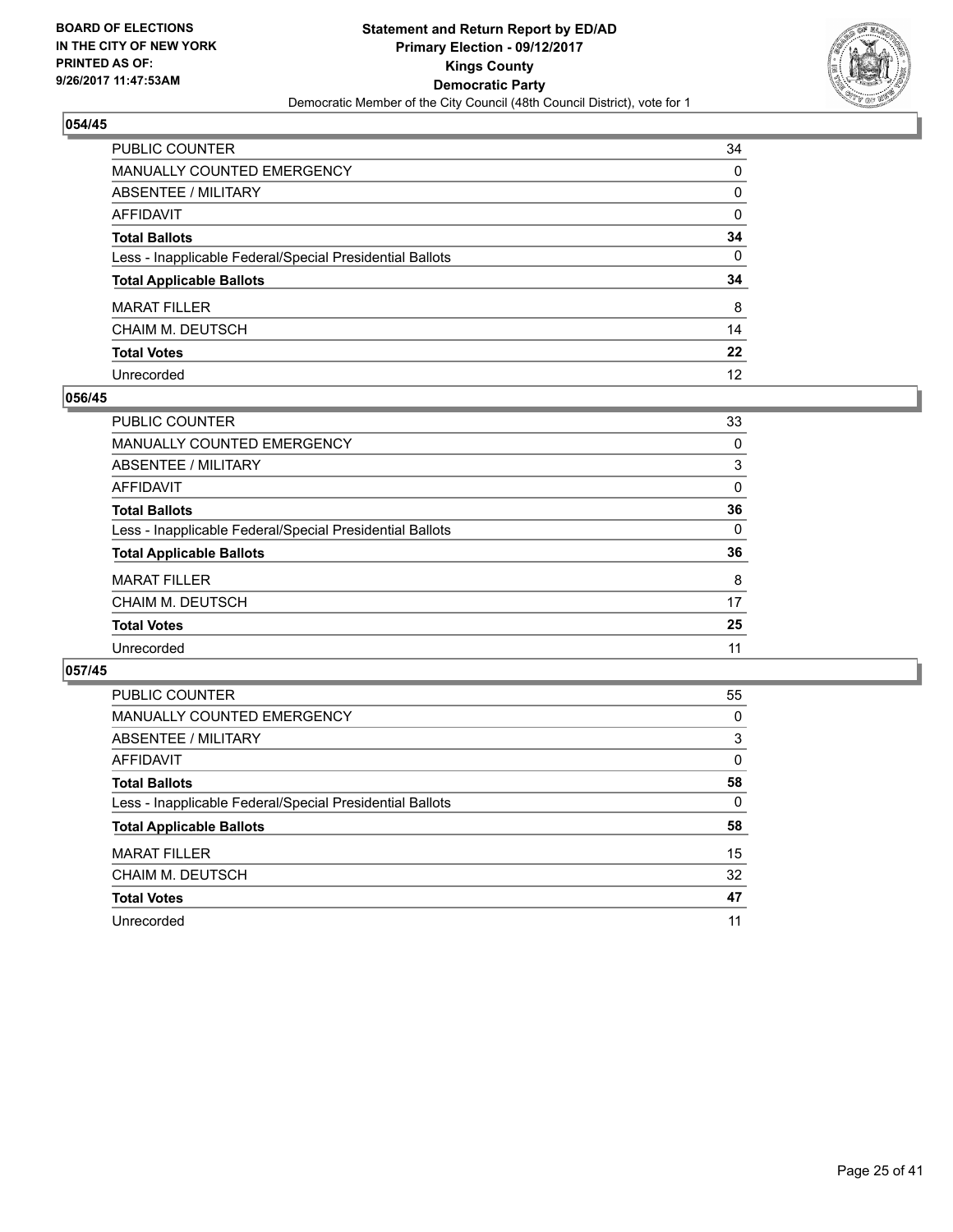

| PUBLIC COUNTER                                           | 45 |
|----------------------------------------------------------|----|
| <b>MANUALLY COUNTED EMERGENCY</b>                        | 0  |
| <b>ABSENTEE / MILITARY</b>                               | 4  |
| AFFIDAVIT                                                |    |
| <b>Total Ballots</b>                                     | 50 |
| Less - Inapplicable Federal/Special Presidential Ballots | 0  |
| <b>Total Applicable Ballots</b>                          | 50 |
| <b>MARAT FILLER</b>                                      | 14 |
| CHAIM M. DEUTSCH                                         | 31 |
| <b>Total Votes</b>                                       | 45 |
| Unrecorded                                               | 5  |

#### **059/45**

| <b>PUBLIC COUNTER</b>                                    | 41       |
|----------------------------------------------------------|----------|
| MANUALLY COUNTED EMERGENCY                               | 0        |
| ABSENTEE / MILITARY                                      | 5        |
| AFFIDAVIT                                                | 0        |
| <b>Total Ballots</b>                                     | 46       |
| Less - Inapplicable Federal/Special Presidential Ballots | $\Omega$ |
| <b>Total Applicable Ballots</b>                          | 46       |
| <b>MARAT FILLER</b>                                      | 15       |
| <b>CHAIM M. DEUTSCH</b>                                  | 24       |
| <b>Total Votes</b>                                       | 39       |
| Unrecorded                                               | 7        |

| <b>PUBLIC COUNTER</b>                                    | 80 |
|----------------------------------------------------------|----|
| MANUALLY COUNTED EMERGENCY                               | 0  |
| ABSENTEE / MILITARY                                      | 0  |
| AFFIDAVIT                                                | 2  |
| <b>Total Ballots</b>                                     | 82 |
| Less - Inapplicable Federal/Special Presidential Ballots | 0  |
| <b>Total Applicable Ballots</b>                          | 82 |
| <b>MARAT FILLER</b>                                      | 17 |
| CHAIM M. DEUTSCH                                         | 60 |
| NATRAT S. BHUSHAN (WRITE-IN)                             |    |
| <b>Total Votes</b>                                       | 78 |
| Unrecorded                                               | 4  |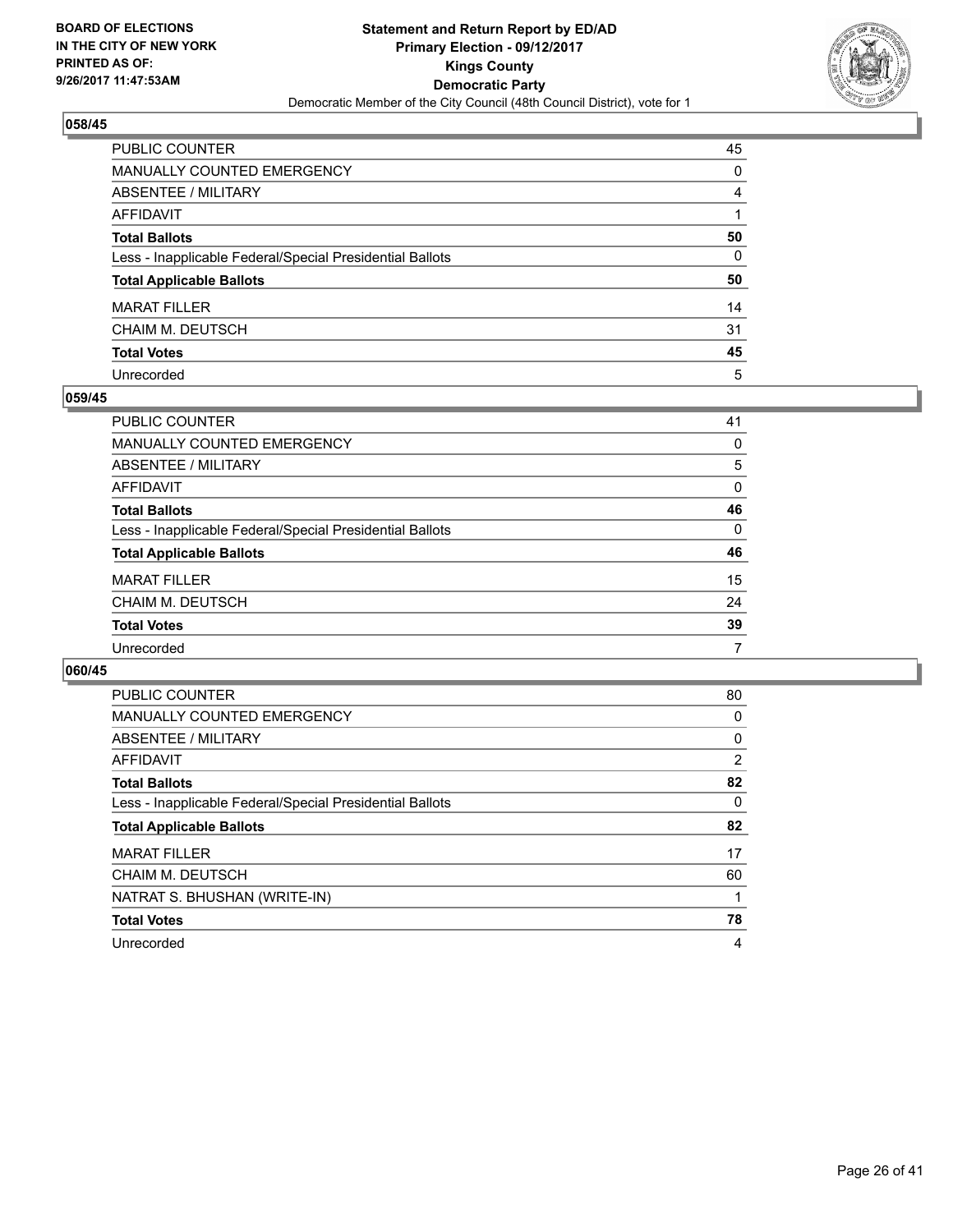

| PUBLIC COUNTER                                           | 45 |
|----------------------------------------------------------|----|
| <b>MANUALLY COUNTED EMERGENCY</b>                        | 0  |
| <b>ABSENTEE / MILITARY</b>                               |    |
| AFFIDAVIT                                                | 0  |
| <b>Total Ballots</b>                                     | 46 |
| Less - Inapplicable Federal/Special Presidential Ballots | 0  |
| <b>Total Applicable Ballots</b>                          | 46 |
| <b>MARAT FILLER</b>                                      | 3  |
| CHAIM M. DEUTSCH                                         | 28 |
| <b>Total Votes</b>                                       | 31 |
| Unrecorded                                               | 15 |

#### **062/45**

| <b>PUBLIC COUNTER</b>                                    | 53             |
|----------------------------------------------------------|----------------|
| <b>MANUALLY COUNTED EMERGENCY</b>                        | 0              |
| ABSENTEE / MILITARY                                      | $\overline{2}$ |
| AFFIDAVIT                                                | $\Omega$       |
| <b>Total Ballots</b>                                     | 55             |
| Less - Inapplicable Federal/Special Presidential Ballots | 0              |
| <b>Total Applicable Ballots</b>                          | 55             |
| <b>MARAT FILLER</b>                                      | 10             |
| <b>CHAIM M. DEUTSCH</b>                                  | 39             |
| <b>Total Votes</b>                                       | 49             |
| Unrecorded                                               | 6              |

| <b>PUBLIC COUNTER</b>                                    | 27 |
|----------------------------------------------------------|----|
| <b>MANUALLY COUNTED EMERGENCY</b>                        | 0  |
| ABSENTEE / MILITARY                                      | 0  |
| AFFIDAVIT                                                | 0  |
| <b>Total Ballots</b>                                     | 27 |
| Less - Inapplicable Federal/Special Presidential Ballots | 0  |
| <b>Total Applicable Ballots</b>                          | 27 |
| <b>MARAT FILLER</b>                                      |    |
| CHAIM M. DEUTSCH                                         | 17 |
| <b>Total Votes</b>                                       | 24 |
| Unrecorded                                               | 3  |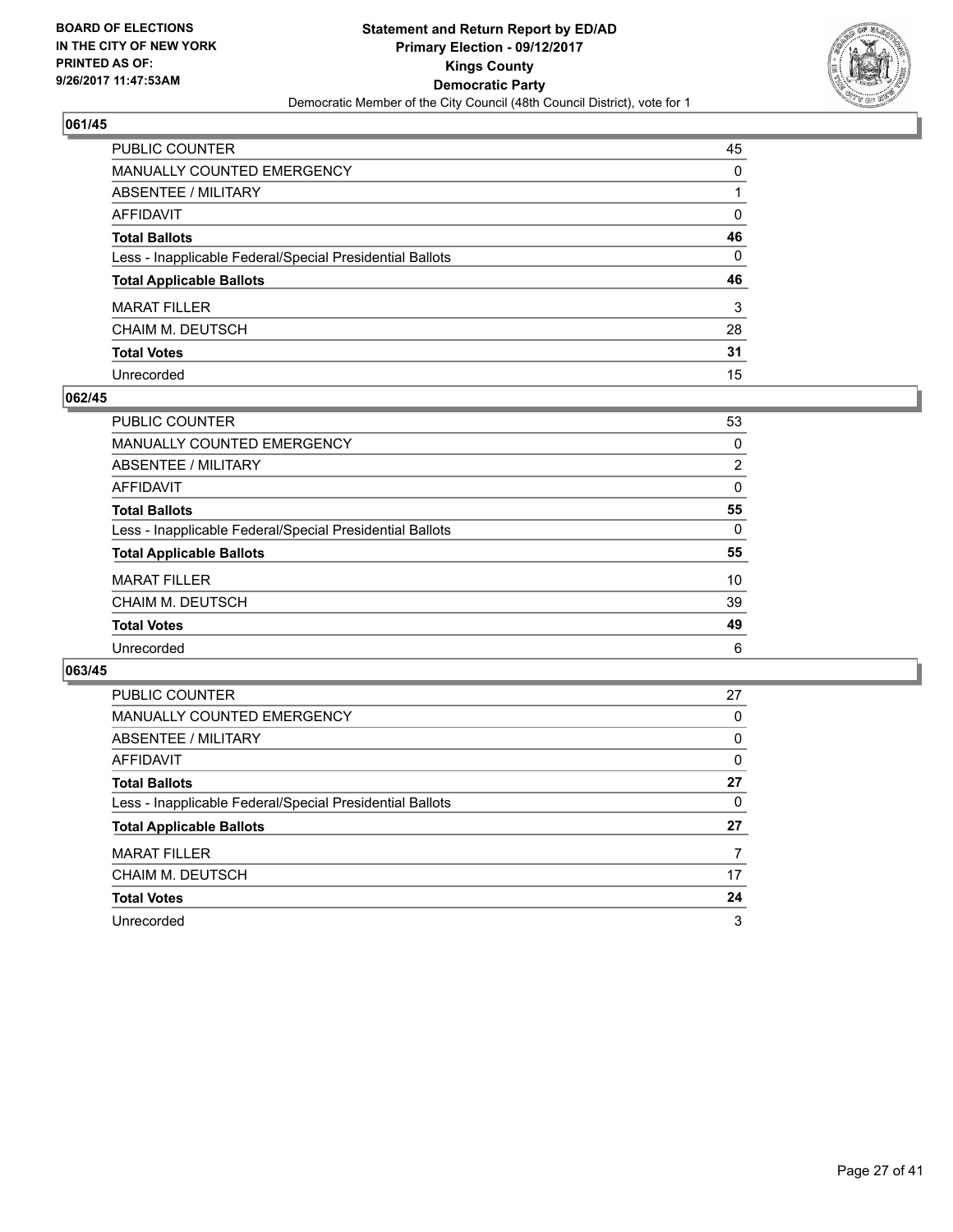

| PUBLIC COUNTER                                           | 41             |
|----------------------------------------------------------|----------------|
| <b>MANUALLY COUNTED EMERGENCY</b>                        | 0              |
| ABSENTEE / MILITARY                                      |                |
| AFFIDAVIT                                                |                |
| <b>Total Ballots</b>                                     | 43             |
| Less - Inapplicable Federal/Special Presidential Ballots | 0              |
| <b>Total Applicable Ballots</b>                          | 43             |
| <b>MARAT FILLER</b>                                      | $\overline{2}$ |
| <b>CHAIM M. DEUTSCH</b>                                  | 32             |
| UNATTRIBUTABLE WRITE-IN (WRITE-IN)                       |                |
| <b>Total Votes</b>                                       | 35             |
| Unrecorded                                               | 8              |

### **065/45**

| PUBLIC COUNTER                                           | 31 |
|----------------------------------------------------------|----|
| MANUALLY COUNTED EMERGENCY                               | 0  |
| ABSENTEE / MILITARY                                      |    |
| AFFIDAVIT                                                | 0  |
| <b>Total Ballots</b>                                     | 32 |
| Less - Inapplicable Federal/Special Presidential Ballots | 0  |
| <b>Total Applicable Ballots</b>                          | 32 |
| <b>MARAT FILLER</b>                                      | 5  |
| <b>CHAIM M. DEUTSCH</b>                                  | 25 |
| <b>Total Votes</b>                                       | 30 |
| Unrecorded                                               | 2  |

| <b>PUBLIC COUNTER</b>                                    | 84 |
|----------------------------------------------------------|----|
| <b>MANUALLY COUNTED EMERGENCY</b>                        | 0  |
| ABSENTEE / MILITARY                                      | 2  |
| AFFIDAVIT                                                | 0  |
| <b>Total Ballots</b>                                     | 86 |
| Less - Inapplicable Federal/Special Presidential Ballots | 0  |
| <b>Total Applicable Ballots</b>                          | 86 |
| <b>MARAT FILLER</b>                                      | 15 |
| <b>CHAIM M. DEUTSCH</b>                                  | 58 |
| <b>Total Votes</b>                                       | 73 |
| Unrecorded                                               | 13 |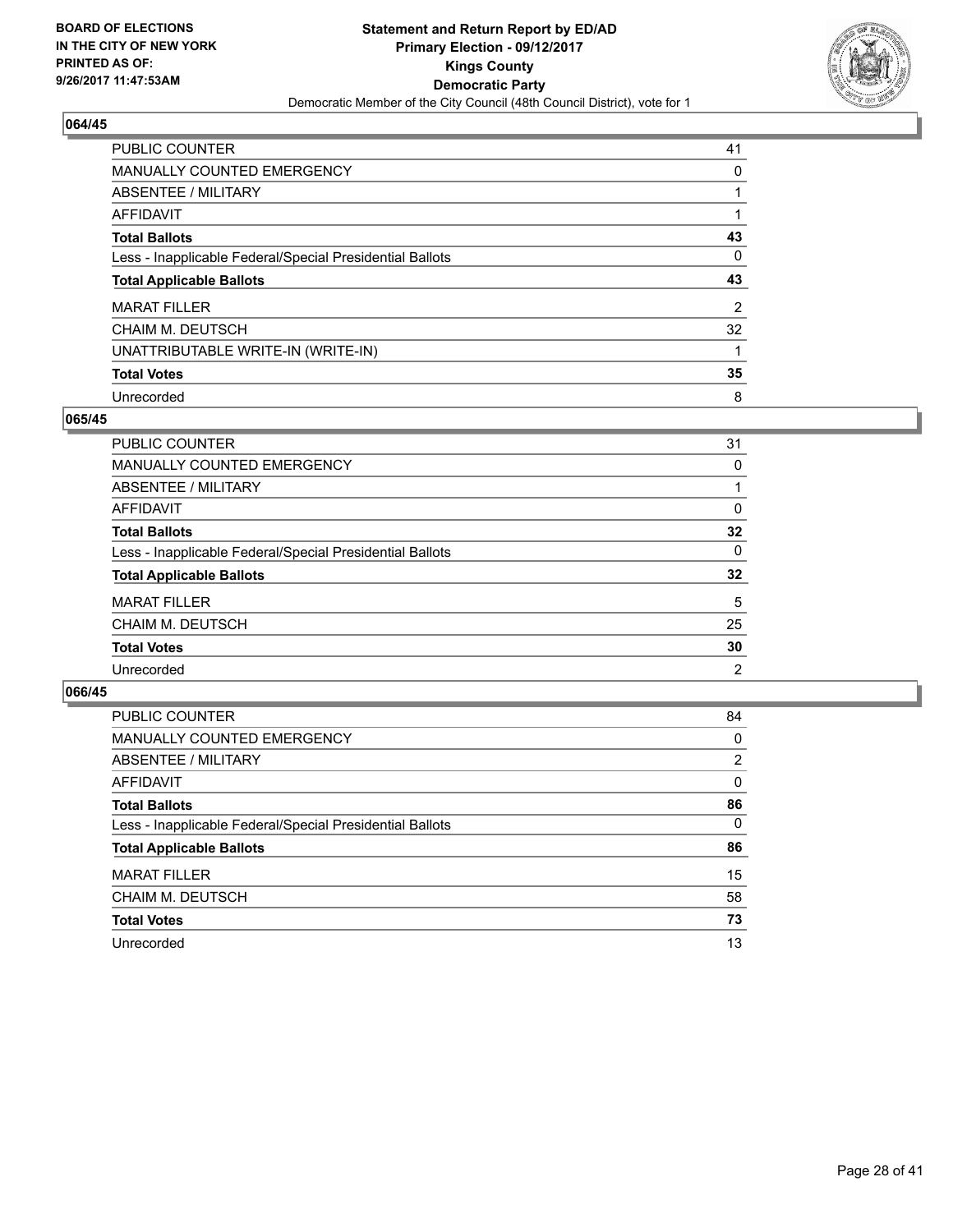

| PUBLIC COUNTER                                           | 63 |
|----------------------------------------------------------|----|
| <b>MANUALLY COUNTED EMERGENCY</b>                        | 0  |
| <b>ABSENTEE / MILITARY</b>                               |    |
| <b>AFFIDAVIT</b>                                         | 0  |
| <b>Total Ballots</b>                                     | 64 |
| Less - Inapplicable Federal/Special Presidential Ballots | 0  |
| <b>Total Applicable Ballots</b>                          | 64 |
| <b>MARAT FILLER</b>                                      | 10 |
| CHAIM M. DEUTSCH                                         | 53 |
| <b>Total Votes</b>                                       | 63 |
| Unrecorded                                               |    |

#### **068/45**

| <b>PUBLIC COUNTER</b>                                    | 26 |
|----------------------------------------------------------|----|
| <b>MANUALLY COUNTED EMERGENCY</b>                        | 0  |
| ABSENTEE / MILITARY                                      | 2  |
| AFFIDAVIT                                                |    |
| <b>Total Ballots</b>                                     | 29 |
| Less - Inapplicable Federal/Special Presidential Ballots | 0  |
| <b>Total Applicable Ballots</b>                          | 29 |
| <b>MARAT FILLER</b>                                      | 4  |
| <b>CHAIM M. DEUTSCH</b>                                  | 21 |
| <b>JUMAONE WILLIAMS (WRITE-IN)</b>                       |    |
| <b>Total Votes</b>                                       | 26 |
| Unrecorded                                               | 3  |
|                                                          |    |

| <b>PUBLIC COUNTER</b>                                    | 64 |
|----------------------------------------------------------|----|
| <b>MANUALLY COUNTED EMERGENCY</b>                        | 0  |
| ABSENTEE / MILITARY                                      | 2  |
| AFFIDAVIT                                                | 0  |
| <b>Total Ballots</b>                                     | 66 |
| Less - Inapplicable Federal/Special Presidential Ballots | 0  |
| <b>Total Applicable Ballots</b>                          | 66 |
| <b>MARAT FILLER</b>                                      | 7  |
| CHAIM M. DEUTSCH                                         | 48 |
| <b>Total Votes</b>                                       | 55 |
| Unrecorded                                               | 11 |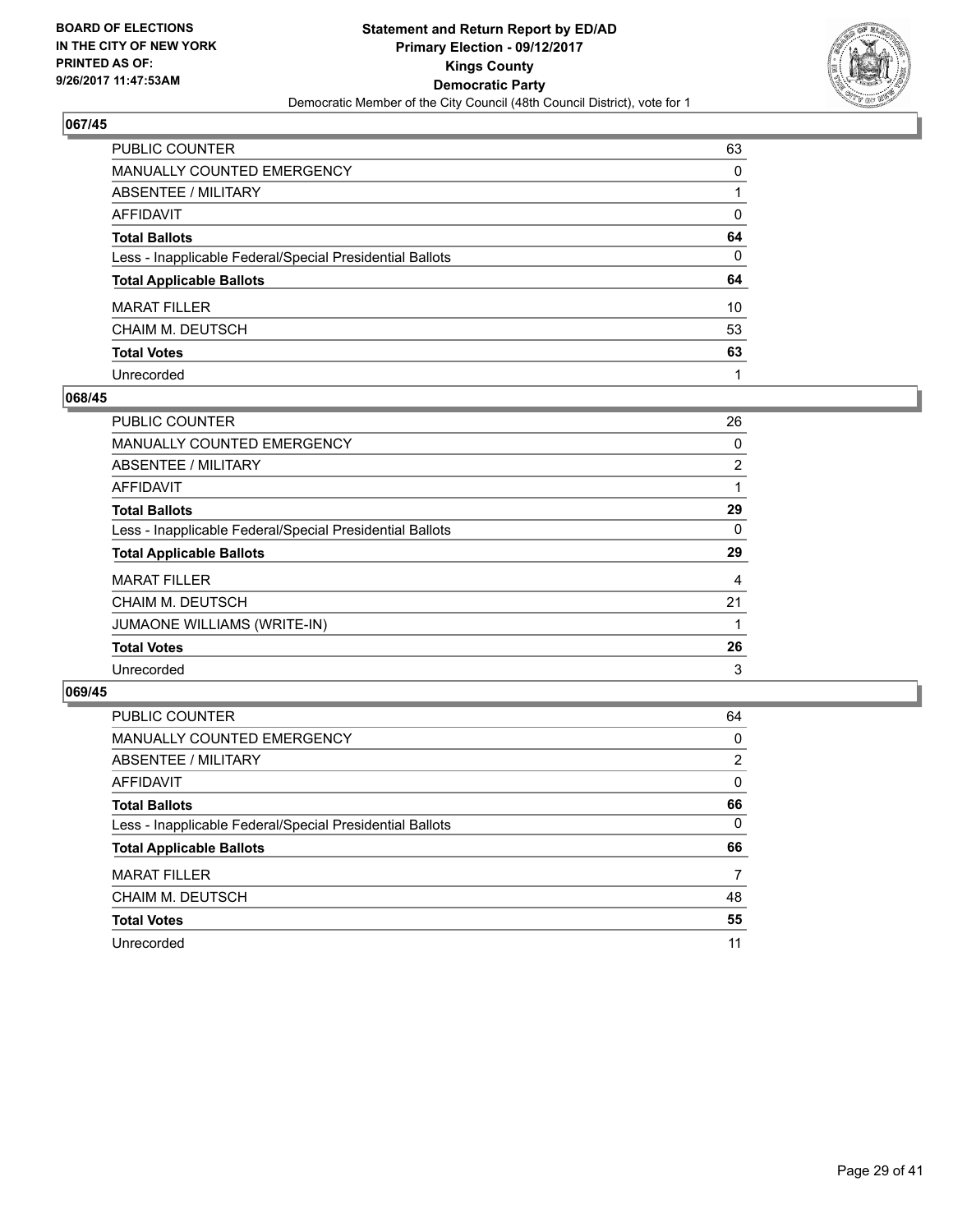

| PUBLIC COUNTER                                           | 56 |
|----------------------------------------------------------|----|
| <b>MANUALLY COUNTED EMERGENCY</b>                        | 0  |
| <b>ABSENTEE / MILITARY</b>                               |    |
| AFFIDAVIT                                                | 0  |
| <b>Total Ballots</b>                                     | 57 |
| Less - Inapplicable Federal/Special Presidential Ballots | 0  |
| <b>Total Applicable Ballots</b>                          | 57 |
| <b>MARAT FILLER</b>                                      |    |
| CHAIM M. DEUTSCH                                         | 39 |
| <b>Total Votes</b>                                       | 46 |
| Unrecorded                                               | 11 |

#### **071/45**

| <b>PUBLIC COUNTER</b>                                    | 32 |
|----------------------------------------------------------|----|
| <b>MANUALLY COUNTED EMERGENCY</b>                        | 0  |
| ABSENTEE / MILITARY                                      | 3  |
| AFFIDAVIT                                                | 0  |
| <b>Total Ballots</b>                                     | 35 |
| Less - Inapplicable Federal/Special Presidential Ballots | 0  |
| <b>Total Applicable Ballots</b>                          | 35 |
| <b>MARAT FILLER</b>                                      |    |
| <b>CHAIM M. DEUTSCH</b>                                  | 28 |
| <b>Total Votes</b>                                       | 29 |
| Unrecorded                                               | 6  |

| <b>PUBLIC COUNTER</b>                                    | 35       |
|----------------------------------------------------------|----------|
| <b>MANUALLY COUNTED EMERGENCY</b>                        | 0        |
| <b>ABSENTEE / MILITARY</b>                               | 13       |
| <b>AFFIDAVIT</b>                                         | $\Omega$ |
| <b>Total Ballots</b>                                     | 48       |
| Less - Inapplicable Federal/Special Presidential Ballots | 0        |
| <b>Total Applicable Ballots</b>                          | 48       |
| <b>MARAT FILLER</b>                                      | 5        |
| CHAIM M. DEUTSCH                                         | 39       |
| <b>Total Votes</b>                                       | 44       |
| Unrecorded                                               | 4        |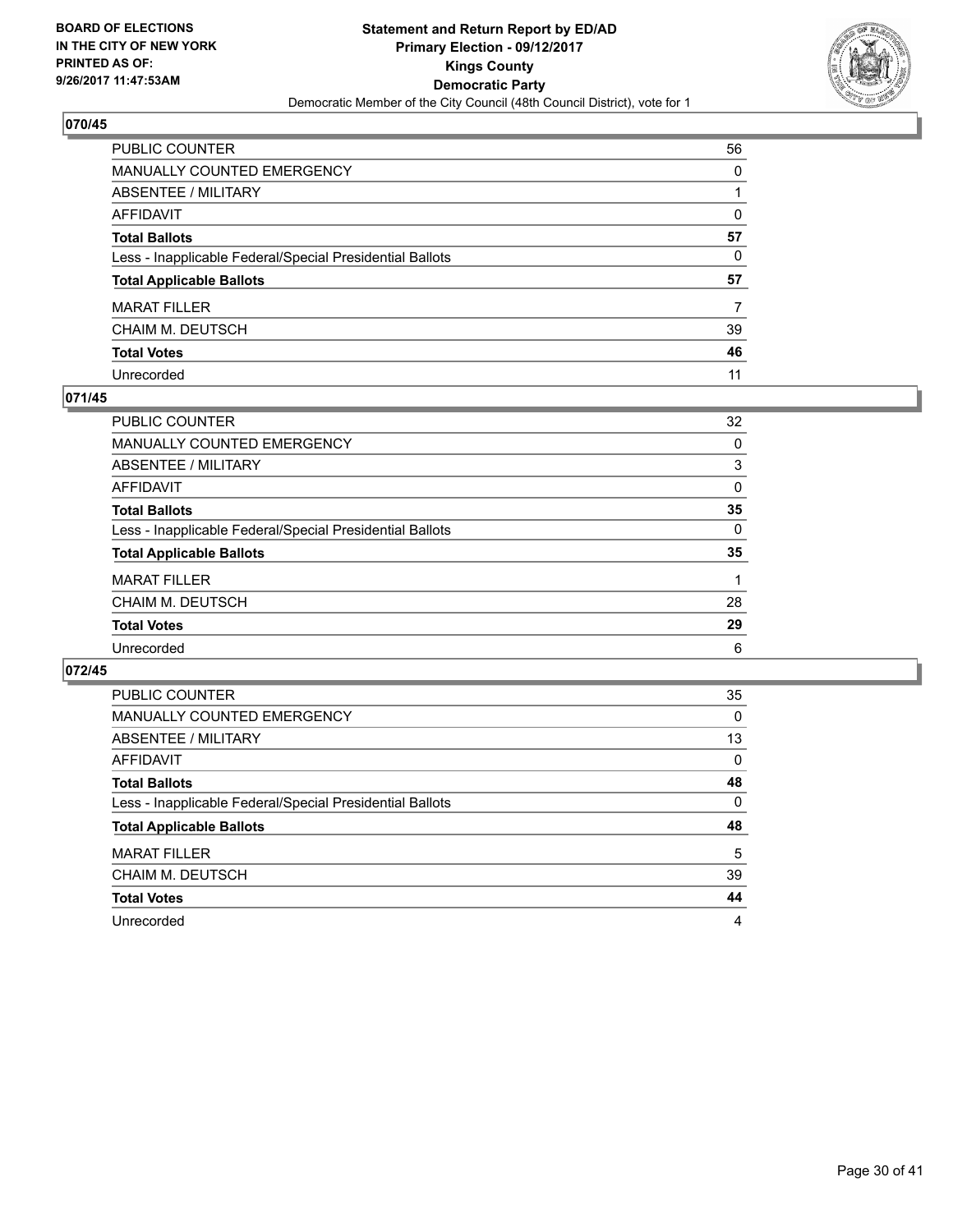

| PUBLIC COUNTER                                           | 85 |
|----------------------------------------------------------|----|
| <b>MANUALLY COUNTED EMERGENCY</b>                        | 0  |
| ABSENTEE / MILITARY                                      |    |
| AFFIDAVIT                                                | 0  |
| <b>Total Ballots</b>                                     | 86 |
| Less - Inapplicable Federal/Special Presidential Ballots | 0  |
| <b>Total Applicable Ballots</b>                          | 86 |
| <b>MARAT FILLER</b>                                      | 13 |
| CHAIM M. DEUTSCH                                         | 66 |
| <b>Total Votes</b>                                       | 79 |
| Unrecorded                                               | 7  |

#### **074/45**

| <b>PUBLIC COUNTER</b>                                    | 36 |
|----------------------------------------------------------|----|
| <b>MANUALLY COUNTED EMERGENCY</b>                        | 0  |
| ABSENTEE / MILITARY                                      | 3  |
| AFFIDAVIT                                                | 0  |
| <b>Total Ballots</b>                                     | 39 |
| Less - Inapplicable Federal/Special Presidential Ballots | 0  |
| <b>Total Applicable Ballots</b>                          | 39 |
| <b>MARAT FILLER</b>                                      | 19 |
| <b>CHAIM M. DEUTSCH</b>                                  | 15 |
| <b>Total Votes</b>                                       | 34 |
| Unrecorded                                               | 5  |

| <b>PUBLIC COUNTER</b>                                    | 61 |
|----------------------------------------------------------|----|
| <b>MANUALLY COUNTED EMERGENCY</b>                        | 0  |
| ABSENTEE / MILITARY                                      | 0  |
| <b>AFFIDAVIT</b>                                         |    |
| <b>Total Ballots</b>                                     | 62 |
| Less - Inapplicable Federal/Special Presidential Ballots | 0  |
| <b>Total Applicable Ballots</b>                          | 62 |
| <b>MARAT FILLER</b>                                      | 15 |
| CHAIM M. DEUTSCH                                         | 40 |
| <b>Total Votes</b>                                       | 55 |
| Unrecorded                                               | 7  |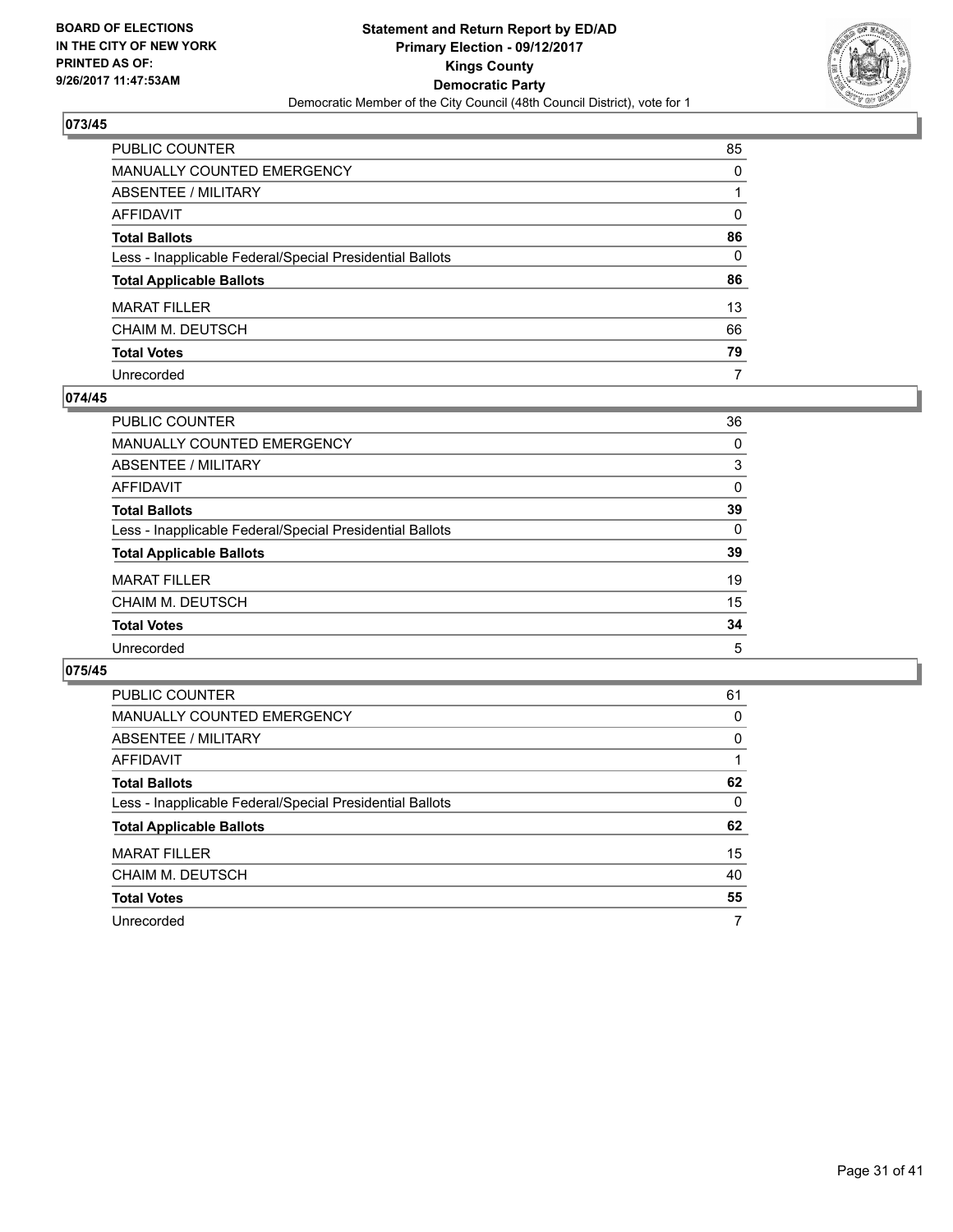

| <b>PUBLIC COUNTER</b>                                    | 22 |
|----------------------------------------------------------|----|
| <b>MANUALLY COUNTED EMERGENCY</b>                        | 0  |
| ABSENTEE / MILITARY                                      | 0  |
| AFFIDAVIT                                                | 0  |
| <b>Total Ballots</b>                                     | 22 |
| Less - Inapplicable Federal/Special Presidential Ballots | 0  |
| <b>Total Applicable Ballots</b>                          | 22 |
| <b>MARAT FILLER</b>                                      | 4  |
| <b>CHAIM M. DEUTSCH</b>                                  | 14 |
| LIAM MCCABE (WRITE-IN)                                   |    |
| <b>Total Votes</b>                                       | 19 |
| Unrecorded                                               | 3  |

### **077/45**

| <b>PUBLIC COUNTER</b>                                    | 34 |
|----------------------------------------------------------|----|
| MANUALLY COUNTED EMERGENCY                               | 0  |
| ABSENTEE / MILITARY                                      |    |
| AFFIDAVIT                                                | 2  |
| <b>Total Ballots</b>                                     | 37 |
| Less - Inapplicable Federal/Special Presidential Ballots | 0  |
| <b>Total Applicable Ballots</b>                          | 37 |
| <b>MARAT FILLER</b>                                      | 6  |
| <b>CHAIM M. DEUTSCH</b>                                  | 28 |
| <b>Total Votes</b>                                       | 34 |
| Unrecorded                                               | 3  |

| <b>PUBLIC COUNTER</b>                                    | 57 |
|----------------------------------------------------------|----|
| MANUALLY COUNTED EMERGENCY                               | 0  |
| ABSENTEE / MILITARY                                      | 1  |
| AFFIDAVIT                                                |    |
| <b>Total Ballots</b>                                     | 59 |
| Less - Inapplicable Federal/Special Presidential Ballots | 0  |
| <b>Total Applicable Ballots</b>                          | 59 |
| <b>MARAT FILLER</b>                                      | 8  |
| <b>CHAIM M. DEUTSCH</b>                                  | 47 |
| <b>Total Votes</b>                                       | 55 |
| Unrecorded                                               | 4  |
| 079/45 COMBINED into: 072/45                             |    |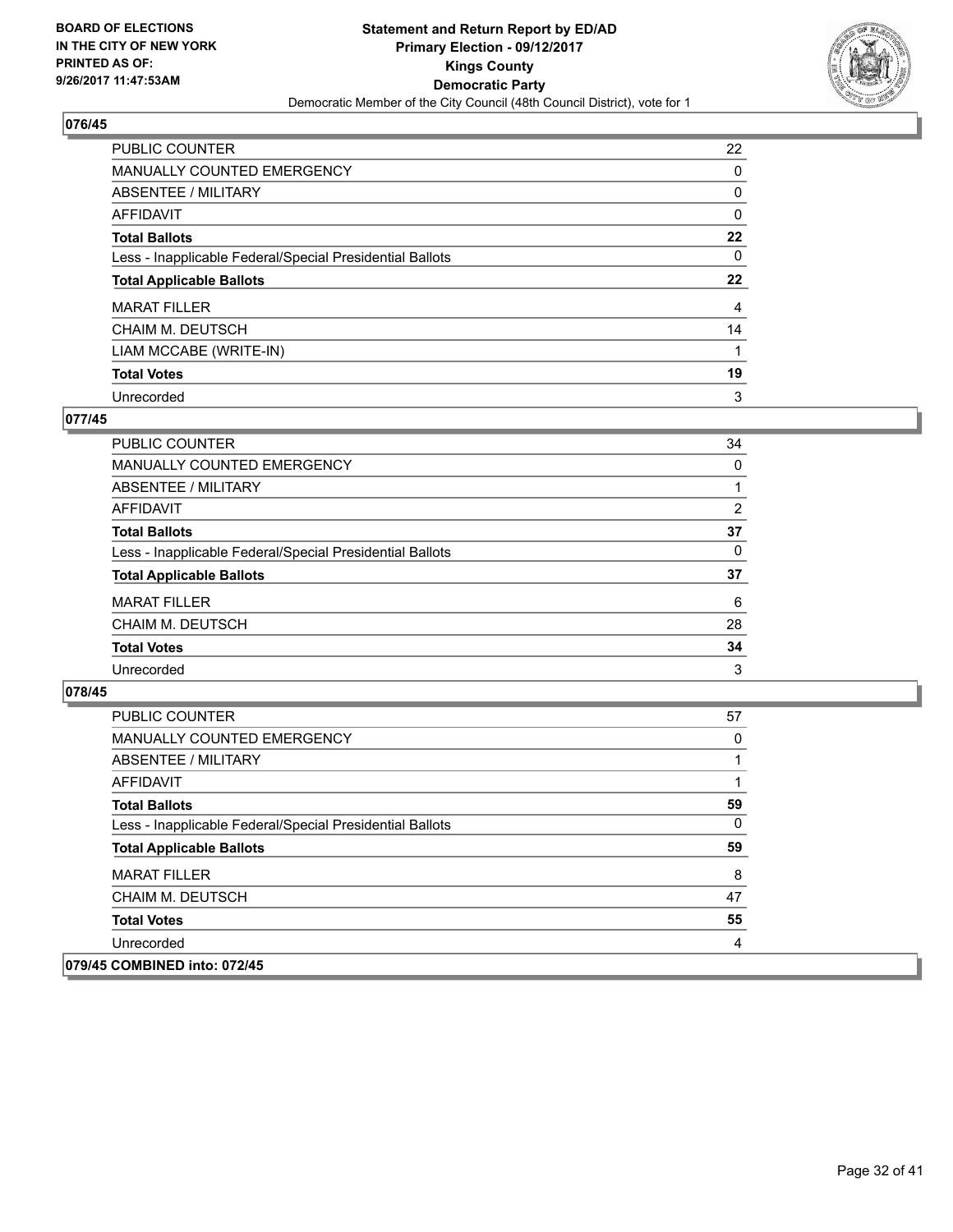

| PUBLIC COUNTER                                           | 0 |
|----------------------------------------------------------|---|
| MANUALLY COUNTED EMERGENCY                               | 0 |
| ABSENTEE / MILITARY                                      | 0 |
| AFFIDAVIT                                                | 0 |
| <b>Total Ballots</b>                                     | 0 |
| Less - Inapplicable Federal/Special Presidential Ballots | 0 |
| <b>Total Applicable Ballots</b>                          | 0 |
| <b>MARAT FILLER</b>                                      | 0 |
| CHAIM M. DEUTSCH                                         | 0 |
| <b>Total Votes</b>                                       | 0 |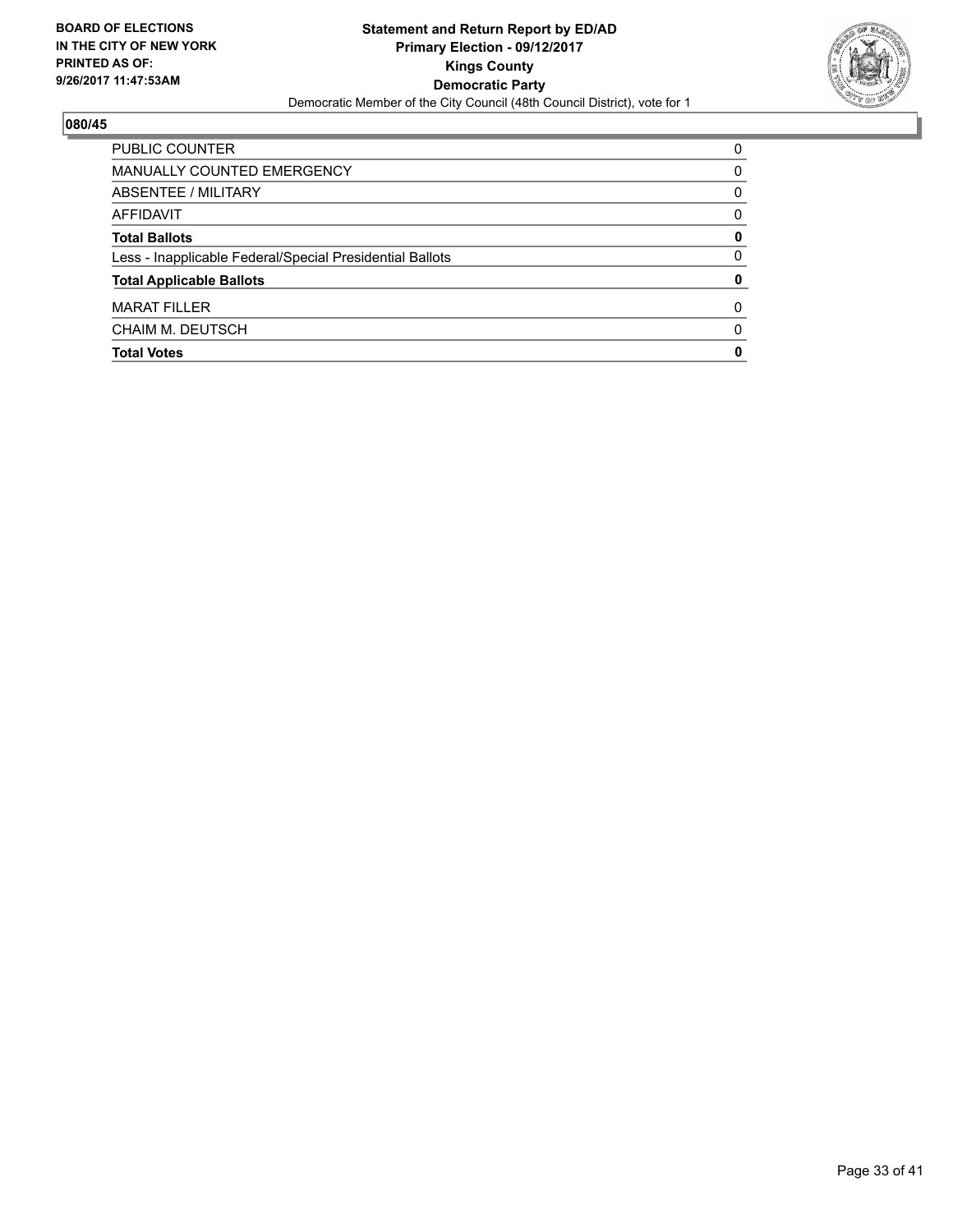

| PUBLIC COUNTER                                           | 41              |
|----------------------------------------------------------|-----------------|
| <b>MANUALLY COUNTED EMERGENCY</b>                        | 0               |
| ABSENTEE / MILITARY                                      | 0               |
| AFFIDAVIT                                                |                 |
| <b>Total Ballots</b>                                     | 42              |
| Less - Inapplicable Federal/Special Presidential Ballots | $\mathbf{0}$    |
| <b>Total Applicable Ballots</b>                          | 42              |
| <b>MARAT FILLER</b>                                      | 12 <sup>2</sup> |
| <b>CHAIM M. DEUTSCH</b>                                  | 23              |
| <b>Total Votes</b>                                       | 35              |
| Unrecorded                                               | 7               |

#### **018/46**

| <b>PUBLIC COUNTER</b>                                    | 28 |
|----------------------------------------------------------|----|
| <b>MANUALLY COUNTED EMERGENCY</b>                        | 0  |
| ABSENTEE / MILITARY                                      | 2  |
| AFFIDAVIT                                                | 0  |
| <b>Total Ballots</b>                                     | 30 |
| Less - Inapplicable Federal/Special Presidential Ballots | 0  |
| <b>Total Applicable Ballots</b>                          | 30 |
| <b>MARAT FILLER</b>                                      | 5  |
| <b>CHAIM M. DEUTSCH</b>                                  | 20 |
| <b>Total Votes</b>                                       | 25 |
| Unrecorded                                               | 5  |

| <b>PUBLIC COUNTER</b>                                    | 72                |
|----------------------------------------------------------|-------------------|
| <b>MANUALLY COUNTED EMERGENCY</b>                        | 0                 |
| <b>ABSENTEE / MILITARY</b>                               | 0                 |
| AFFIDAVIT                                                | 0                 |
| <b>Total Ballots</b>                                     | 72                |
| Less - Inapplicable Federal/Special Presidential Ballots | 0                 |
| <b>Total Applicable Ballots</b>                          | 72                |
| <b>MARAT FILLER</b>                                      | $12 \overline{ }$ |
| CHAIM M. DEUTSCH                                         | 52                |
| <b>Total Votes</b>                                       | 64                |
| Unrecorded                                               | 8                 |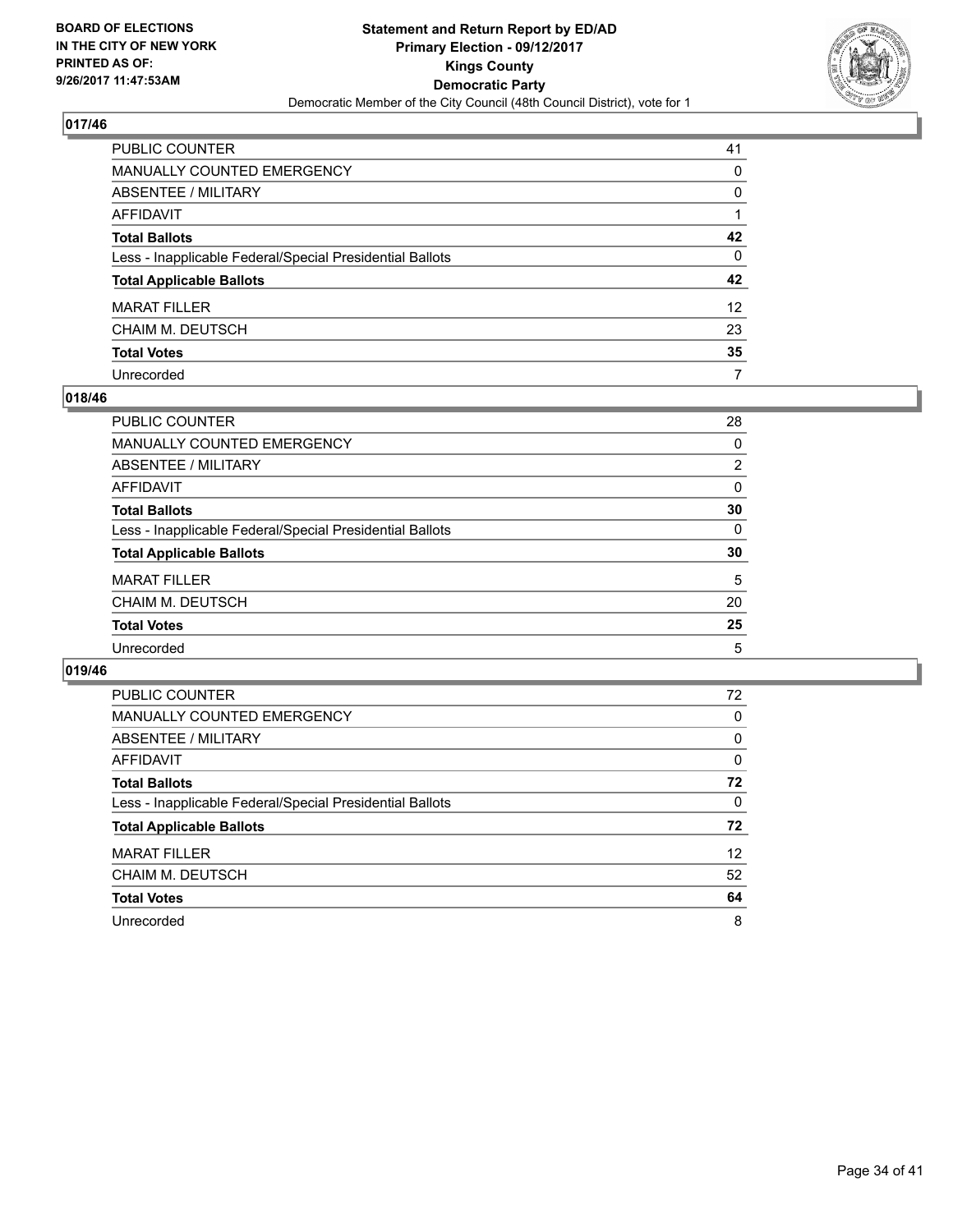

| PUBLIC COUNTER                                           | 44 |
|----------------------------------------------------------|----|
| <b>MANUALLY COUNTED EMERGENCY</b>                        | 0  |
| <b>ABSENTEE / MILITARY</b>                               | 5  |
| AFFIDAVIT                                                | 0  |
| <b>Total Ballots</b>                                     | 49 |
| Less - Inapplicable Federal/Special Presidential Ballots | 0  |
| <b>Total Applicable Ballots</b>                          | 49 |
| <b>MARAT FILLER</b>                                      | 4  |
| CHAIM M. DEUTSCH                                         | 37 |
| <b>Total Votes</b>                                       | 41 |
| Unrecorded                                               | 8  |

#### **021/46**

| <b>PUBLIC COUNTER</b>                                    | 64 |
|----------------------------------------------------------|----|
| <b>MANUALLY COUNTED EMERGENCY</b>                        | 0  |
| ABSENTEE / MILITARY                                      | 0  |
| AFFIDAVIT                                                | 0  |
| <b>Total Ballots</b>                                     | 64 |
| Less - Inapplicable Federal/Special Presidential Ballots | 0  |
| <b>Total Applicable Ballots</b>                          | 64 |
| <b>MARAT FILLER</b>                                      | 9  |
| <b>CHAIM M. DEUTSCH</b>                                  | 39 |
| <b>Total Votes</b>                                       | 48 |
| Unrecorded                                               | 16 |
|                                                          |    |

| <b>PUBLIC COUNTER</b>                                    | 64 |
|----------------------------------------------------------|----|
| <b>MANUALLY COUNTED EMERGENCY</b>                        | 0  |
| ABSENTEE / MILITARY                                      |    |
| AFFIDAVIT                                                | 0  |
| <b>Total Ballots</b>                                     | 65 |
| Less - Inapplicable Federal/Special Presidential Ballots | 0  |
| <b>Total Applicable Ballots</b>                          | 65 |
| <b>MARAT FILLER</b>                                      | 7  |
| CHAIM M. DEUTSCH                                         | 46 |
| <b>Total Votes</b>                                       | 53 |
| Unrecorded                                               | 12 |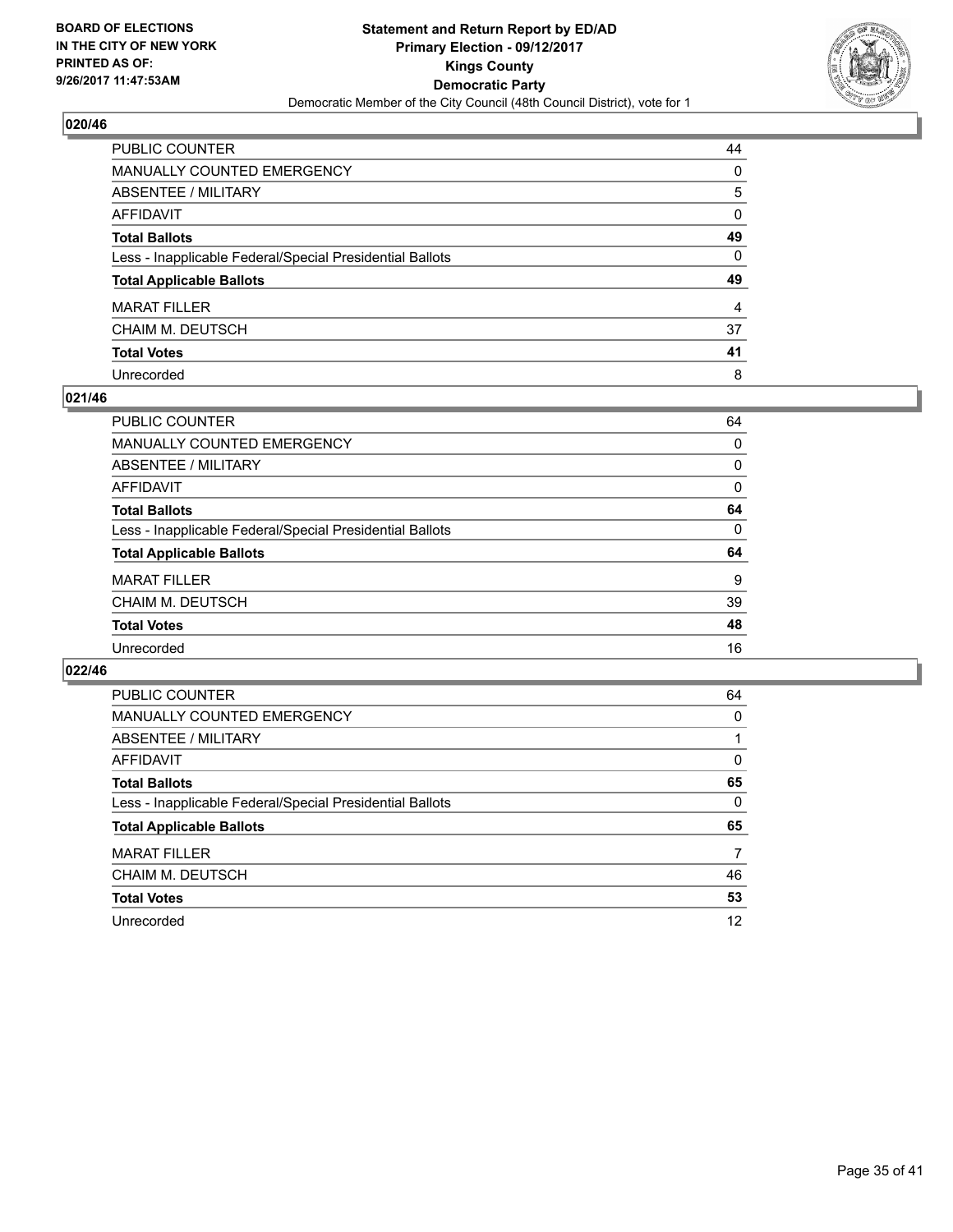

| PUBLIC COUNTER                                           | 65           |
|----------------------------------------------------------|--------------|
| MANUALLY COUNTED EMERGENCY                               | 0            |
| ABSENTEE / MILITARY                                      | 0            |
| AFFIDAVIT                                                | $\mathbf{0}$ |
| Total Ballots                                            | 65           |
| Less - Inapplicable Federal/Special Presidential Ballots | $\mathbf{0}$ |
| <b>Total Applicable Ballots</b>                          | 65           |
| MARAT FILLER                                             | 14           |
| CHAIM M. DEUTSCH                                         | 35           |
| <b>Total Votes</b>                                       | 49           |
| Unrecorded                                               | 16           |

#### **024/46**

| <b>PUBLIC COUNTER</b>                                    | 74 |
|----------------------------------------------------------|----|
| <b>MANUALLY COUNTED EMERGENCY</b>                        | 0  |
| ABSENTEE / MILITARY                                      |    |
| AFFIDAVIT                                                | 0  |
| <b>Total Ballots</b>                                     | 75 |
| Less - Inapplicable Federal/Special Presidential Ballots | 0  |
| <b>Total Applicable Ballots</b>                          | 75 |
| <b>MARAT FILLER</b>                                      | 14 |
| <b>CHAIM M. DEUTSCH</b>                                  | 54 |
| <b>Total Votes</b>                                       | 68 |
| Unrecorded                                               | 7  |

| <b>PUBLIC COUNTER</b>                                    | 68 |
|----------------------------------------------------------|----|
| <b>MANUALLY COUNTED EMERGENCY</b>                        | 0  |
| ABSENTEE / MILITARY                                      | 0  |
| <b>AFFIDAVIT</b>                                         | 0  |
| <b>Total Ballots</b>                                     | 68 |
| Less - Inapplicable Federal/Special Presidential Ballots | 0  |
| <b>Total Applicable Ballots</b>                          | 68 |
| <b>MARAT FILLER</b>                                      | 17 |
| CHAIM M. DEUTSCH                                         | 41 |
| <b>Total Votes</b>                                       | 58 |
| Unrecorded                                               | 10 |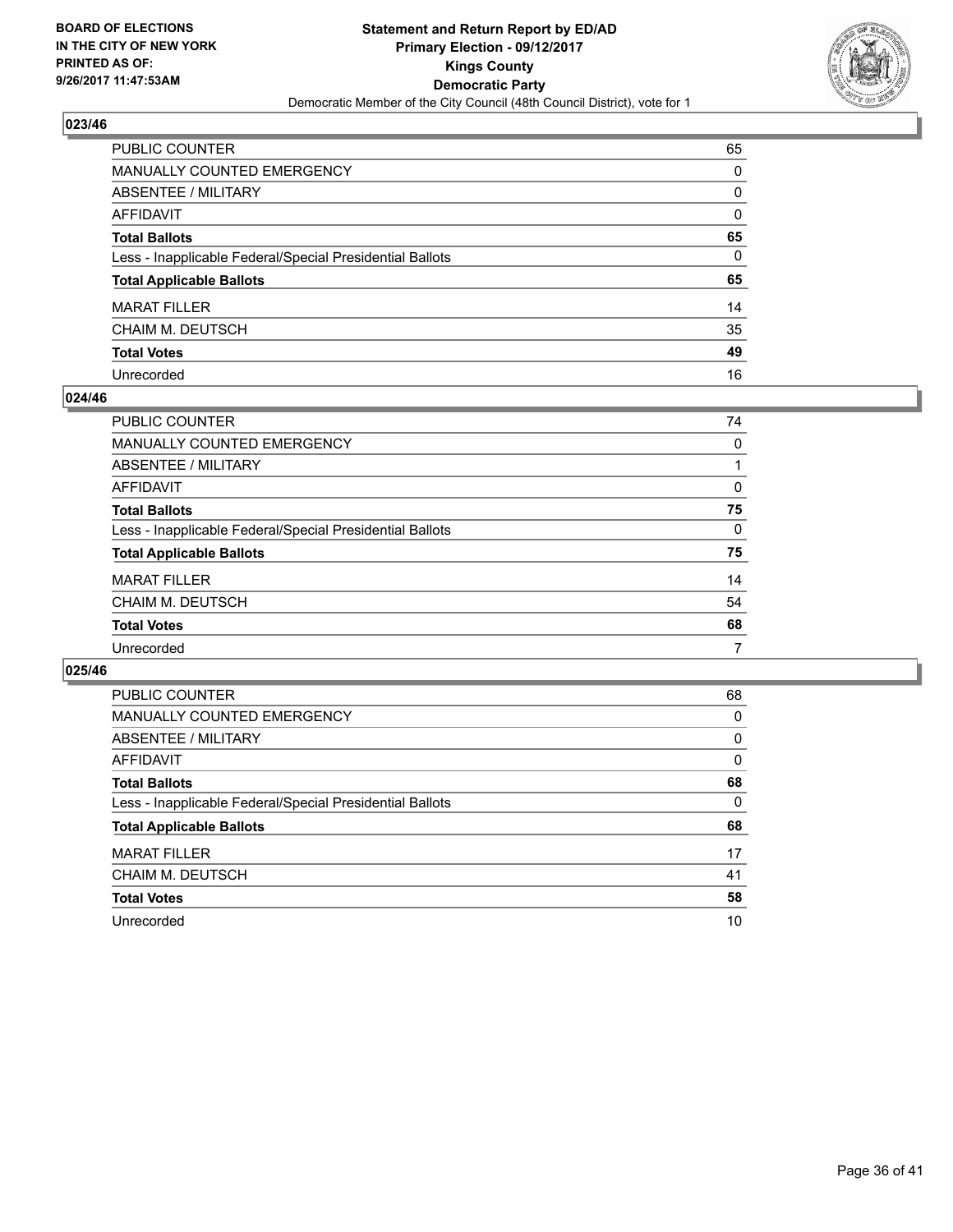

| PUBLIC COUNTER                                           | 42           |
|----------------------------------------------------------|--------------|
| <b>MANUALLY COUNTED EMERGENCY</b>                        | 0            |
| ABSENTEE / MILITARY                                      | 2            |
| AFFIDAVIT                                                | 2            |
| <b>Total Ballots</b>                                     | 46           |
| Less - Inapplicable Federal/Special Presidential Ballots | $\mathbf{0}$ |
| <b>Total Applicable Ballots</b>                          | 46           |
| <b>MARAT FILLER</b>                                      | 10           |
| <b>CHAIM M. DEUTSCH</b>                                  | 24           |
| <b>Total Votes</b>                                       | 34           |
| Unrecorded                                               | 12           |

#### **044/46**

| <b>PUBLIC COUNTER</b>                                    | 16 |
|----------------------------------------------------------|----|
| MANUALLY COUNTED EMERGENCY                               | 0  |
| ABSENTEE / MILITARY                                      | 9  |
| AFFIDAVIT                                                | 0  |
| <b>Total Ballots</b>                                     | 25 |
| Less - Inapplicable Federal/Special Presidential Ballots | 0  |
| <b>Total Applicable Ballots</b>                          | 25 |
| <b>MARAT FILLER</b>                                      |    |
| <b>CHAIM M. DEUTSCH</b>                                  | 19 |
| <b>Total Votes</b>                                       | 20 |
| Unrecorded                                               | 5  |

| <b>PUBLIC COUNTER</b>                                    | 48 |
|----------------------------------------------------------|----|
| <b>MANUALLY COUNTED EMERGENCY</b>                        | 0  |
| ABSENTEE / MILITARY                                      | 6  |
| AFFIDAVIT                                                | 0  |
| <b>Total Ballots</b>                                     | 54 |
| Less - Inapplicable Federal/Special Presidential Ballots | 0  |
| <b>Total Applicable Ballots</b>                          | 54 |
| <b>MARAT FILLER</b>                                      | 11 |
| CHAIM M. DEUTSCH                                         | 30 |
| RONALD WESLEY (WRITE-IN)                                 |    |
| <b>Total Votes</b>                                       | 42 |
| Unrecorded                                               | 12 |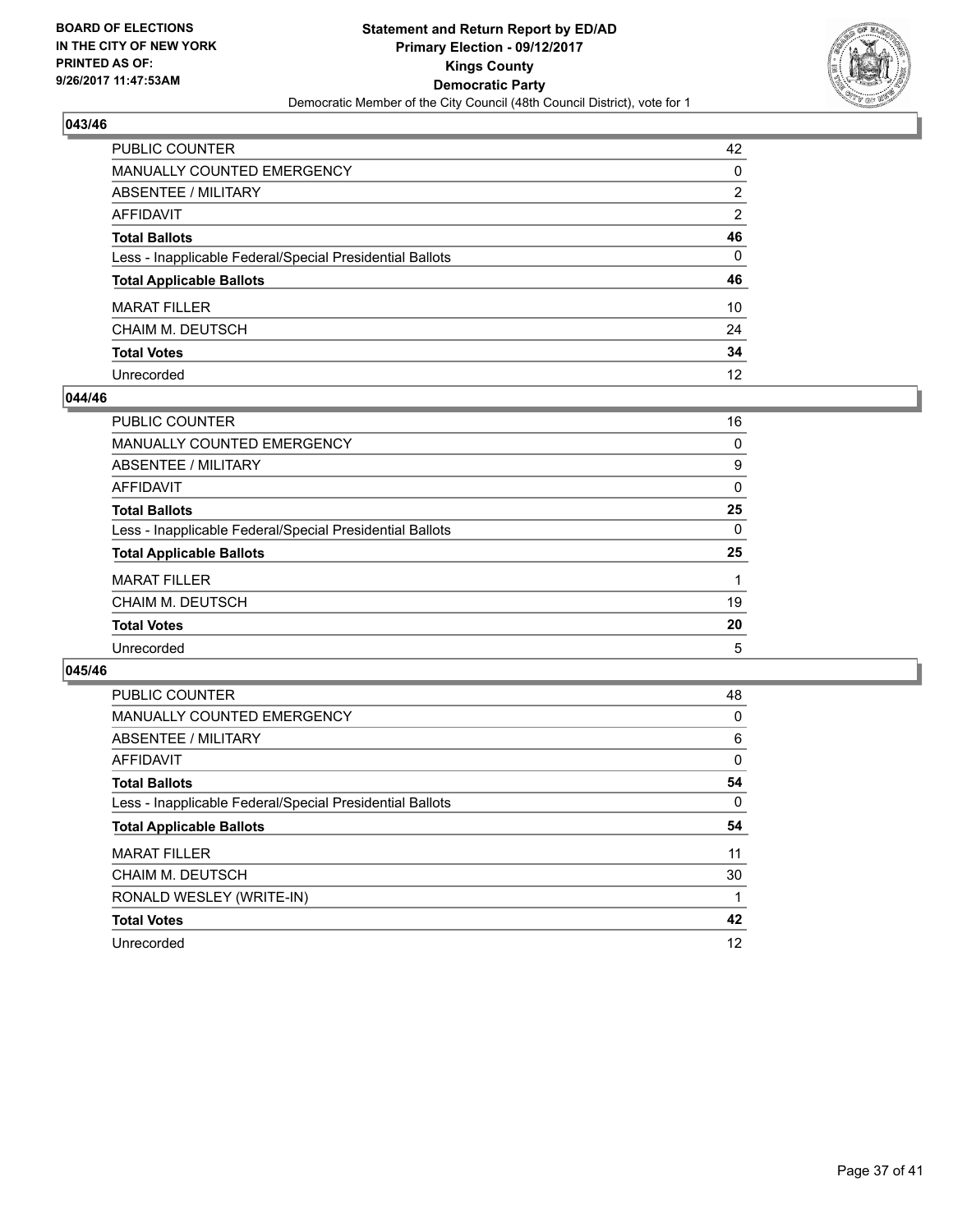

| PUBLIC COUNTER                                           | 49 |
|----------------------------------------------------------|----|
| <b>MANUALLY COUNTED EMERGENCY</b>                        | 0  |
| <b>ABSENTEE / MILITARY</b>                               | 3  |
| AFFIDAVIT                                                | 0  |
| <b>Total Ballots</b>                                     | 52 |
| Less - Inapplicable Federal/Special Presidential Ballots | 0  |
| <b>Total Applicable Ballots</b>                          | 52 |
| <b>MARAT FILLER</b>                                      | 13 |
| CHAIM M. DEUTSCH                                         | 36 |
| <b>Total Votes</b>                                       | 49 |
| Unrecorded                                               | 3  |

#### **073/46**

| <b>PUBLIC COUNTER</b>                                    | 43 |
|----------------------------------------------------------|----|
| <b>MANUALLY COUNTED EMERGENCY</b>                        | 0  |
| ABSENTEE / MILITARY                                      | 0  |
| AFFIDAVIT                                                | 2  |
| <b>Total Ballots</b>                                     | 45 |
| Less - Inapplicable Federal/Special Presidential Ballots | 0  |
| <b>Total Applicable Ballots</b>                          | 45 |
| <b>MARAT FILLER</b>                                      | 5  |
| <b>CHAIM M. DEUTSCH</b>                                  | 31 |
| <b>Total Votes</b>                                       | 36 |
| Unrecorded                                               | 9  |

| <b>PUBLIC COUNTER</b>                                    | 18 |
|----------------------------------------------------------|----|
| <b>MANUALLY COUNTED EMERGENCY</b>                        | 0  |
| <b>ABSENTEE / MILITARY</b>                               |    |
| AFFIDAVIT                                                | 0  |
| <b>Total Ballots</b>                                     | 19 |
| Less - Inapplicable Federal/Special Presidential Ballots | 0  |
| <b>Total Applicable Ballots</b>                          | 19 |
| <b>MARAT FILLER</b>                                      | 4  |
| CHAIM M. DEUTSCH                                         | 12 |
| <b>Total Votes</b>                                       | 16 |
| Unrecorded                                               | 3  |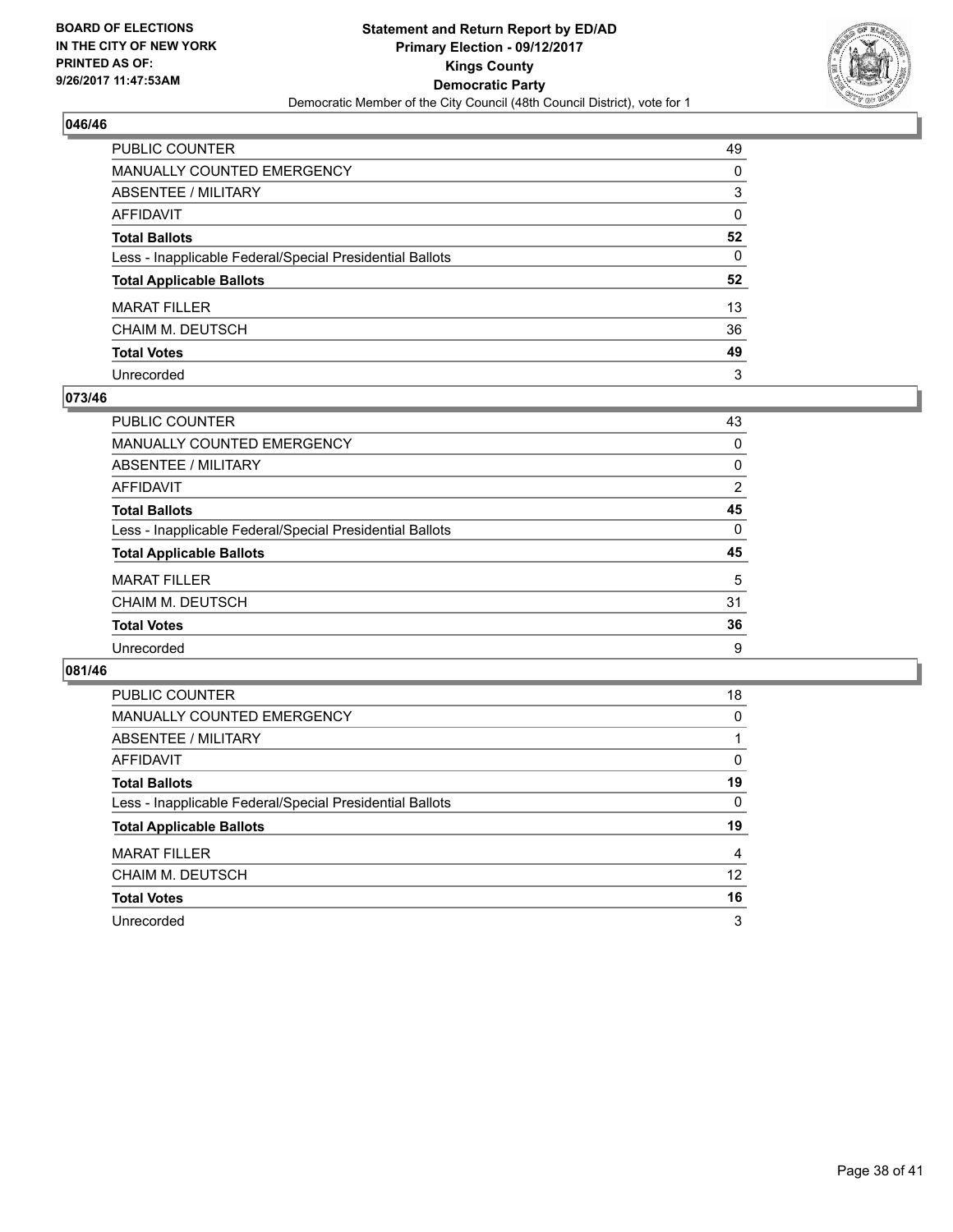

| <b>PUBLIC COUNTER</b>                                    | 24 |
|----------------------------------------------------------|----|
| <b>MANUALLY COUNTED EMERGENCY</b>                        | 0  |
| ABSENTEE / MILITARY                                      |    |
| AFFIDAVIT                                                | 0  |
| <b>Total Ballots</b>                                     | 25 |
| Less - Inapplicable Federal/Special Presidential Ballots | 0  |
| <b>Total Applicable Ballots</b>                          | 25 |
| <b>MARAT FILLER</b>                                      |    |
| <b>CHAIM M. DEUTSCH</b>                                  | 20 |
| <b>Total Votes</b>                                       | 21 |
| Unrecorded                                               | 4  |

## **053/48 COMBINED into: 049/48**

| PUBLIC COUNTER                                           | 103      |
|----------------------------------------------------------|----------|
| <b>MANUALLY COUNTED EMERGENCY</b>                        | 0        |
| ABSENTEE / MILITARY                                      | 5        |
| AFFIDAVIT                                                | $\Omega$ |
| <b>Total Ballots</b>                                     | 108      |
| Less - Inapplicable Federal/Special Presidential Ballots | 0        |
| <b>Total Applicable Ballots</b>                          | 108      |
| <b>MARAT FILLER</b>                                      | 12       |
| CHAIM M. DEUTSCH                                         | 80       |
| MAX WOLF (WRITE-IN)                                      |          |
| NANCY TONG (WRITE-IN)                                    | 3        |
| <b>Total Votes</b>                                       | 96       |
| Unrecorded                                               | 12       |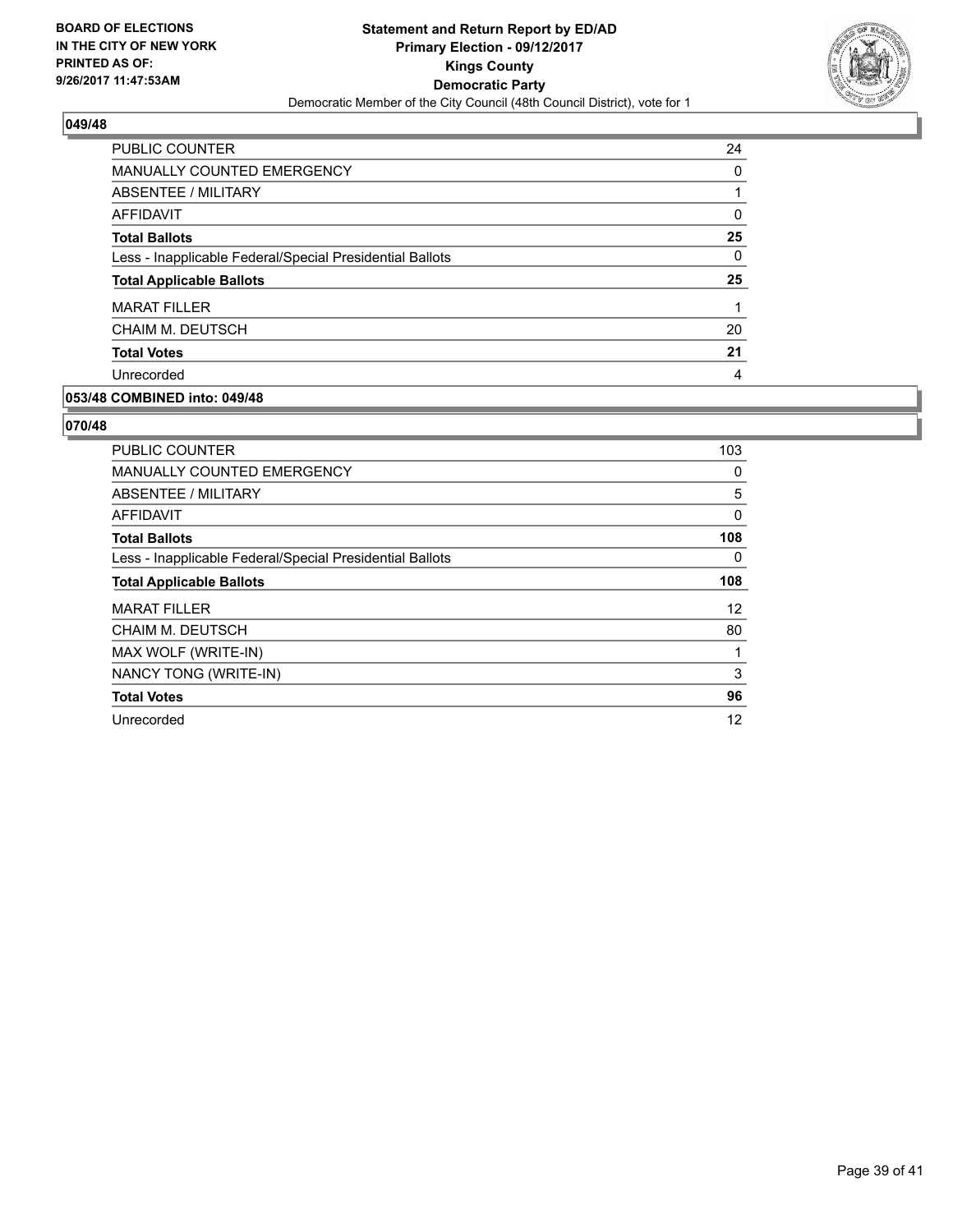

| PUBLIC COUNTER                                           |              |
|----------------------------------------------------------|--------------|
| MANUALLY COUNTED EMERGENCY                               | 0            |
| ABSENTEE / MILITARY                                      | 0            |
| AFFIDAVIT                                                | 0            |
| <b>Total Ballots</b>                                     |              |
| Less - Inapplicable Federal/Special Presidential Ballots | 0            |
| <b>Total Applicable Ballots</b>                          |              |
| <b>MARAT FILLER</b>                                      | <sup>0</sup> |
| CHAIM M. DEUTSCH                                         |              |
| <b>Total Votes</b>                                       |              |

| <b>PUBLIC COUNTER</b>                                    |    |
|----------------------------------------------------------|----|
| <b>MANUALLY COUNTED EMERGENCY</b>                        | 0  |
| ABSENTEE / MILITARY                                      | 12 |
| <b>AFFIDAVIT</b>                                         | 0  |
| <b>Total Ballots</b>                                     | 13 |
| Less - Inapplicable Federal/Special Presidential Ballots | 0  |
| <b>Total Applicable Ballots</b>                          | 13 |
| <b>MARAT FILLER</b>                                      | 5  |
| <b>CHAIM M. DEUTSCH</b>                                  | 5  |
| <b>Total Votes</b>                                       | 10 |
| Unrecorded                                               | 3  |